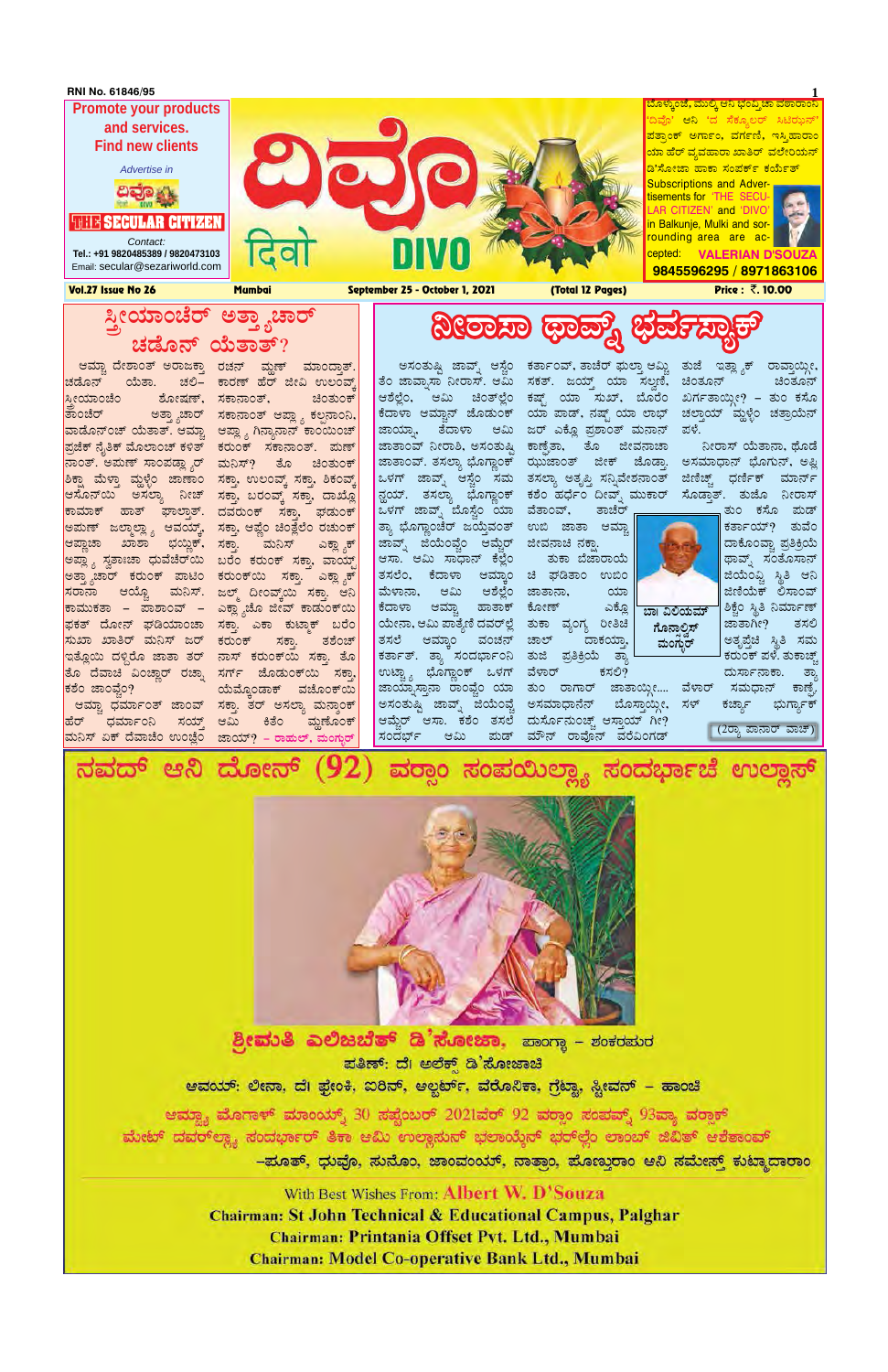ತುಂ ಬೊಳಾವ್ಶ್ ಸಮಧಾನ್ ಕರ್ತಾಯ್, ತುಕಾಯಿ ಸಮಧಾನ್ ಯೇಶಂ ಚಲ್.

ಸಲ್ವಣೆ ಪಾಟ್ಞಾನ್ ತುಕಾ ಸಲ್ಪಣಿ ಜರ್ ತುಕಾ ಯೆತಾ, ತುಜೆಂ ಚಿಂತಾಪ್ ಸಾರ್ಕೆಂ ನಾಂ ಮ್ಲಣ್ ಸಮ್ತೊ. ಥೊಡೆ ಪಾವ್ಗಿಂ ಸಲ್ಷಣ್ಕೊ ವ್ದುಳ್ಳೊ<sub>,</sub> ತೊ, ವಾಳೊನ್ಂಚ್ ಯತಾತ್. ಆಮ್ಚೆಂ ನಾ ಸಾರ್ಕೆಂ ಚಿ೦ತಾಪ್ ಜಯ್ತಾಚಾ ವಾಟೆಕ್ ಜಾತಾ ಅಡ್ಕಳ್. ಆಮ್ಚೆ ಚಿಂತಾಪ್ ಪಯ್ತಿಂ ಆಮಿ ಸಾರ್ಕೆಂ ಕರಿಜೆ.

ಆಮ್ಚಾ ಜೀವನಾಕ್ ಆಮ್ಜಾ ಚಿಂತ್ಪಾಚಿ ರೀತ್ ಸಲ್ವಣಿ ಹಾಡ್ತಾ.<br>ಕೆದಾಳಾ ಆಮ್ಲಿ ಆಶ್ಯಾ, ಆಮ್ಲಿ ಕೆದಾಳಾ ಆಮ್ಚಿ ಆಶ್ಯಾ, ಆಮ್ಜಿ ಸ್ವಪ್ಲಾ ಸತಾ ಥಾವ್ನ್ ಪಯ್ತ್ ಆಸಾತ್, ತೆದಾಳಾ ತಿ ತುಜಿ ಆಶಾ ಆನಿ ಸ್ವಪ್ಲಾ ತುಜಾ ಜೀವನ್ ಸ್ಥಿತಿಯೆಕ್ ಮಿಕ್ಲಲ್ಲಿಂ ಜಾತಾತ್. ತಿಂ ತುಜಿ ವೃಡ್ಲಿ–ವೃಡ್ಲಿಂ ಸ್ವಪ್ಲಾ ಘಳಾದೀಕ್ ಜಾಯ್ಸಾತ್. ತುಕಾ ತಿ ನೀರಾಸಾಯೆಕ್ ವ್ವರ್ತಾತ್. ತಸಲ್ಯಾ ಮನೋಸ್ಥಿತಿಯಂತ್ ಆಸ್ತಾನಾ, ಸಾರ್ಕೆಂ ಚಲೊಂಕ್ ಆಮಿ ಸಕನಾಂವ್. ಆಮಿ ಸದಾಂಚ್ ಅಡ್ಕಳಿ ಭೊಗ್ತಾಂವ್. ಆಮ್ತಿ ಚಾಲ್ ಆಮಿ ಸಾರ್ಕ್ಲಾ ಆನಿ ರಾಜಾವಿಂ ಚಿಂತ್ತಾನಿ ಬದ್ದಿಜೆ ತೆಂ ಗರ್ಜೆಚೆಂ.

ಆಮ್ಚಿ ಆಶಾ ಆನಿ ಸ್ವಪ್ಲಾ ಆಮ್ಚಾ ಅಸಂತುಷ್ಟಿ ಜೀವನಾಕ್ ಸಭಾರ್ ಪಾವಿಂ ಕಾರಾಣ್ ಜಾತಾತ್. ತಿಂ ಸರ್ವ್ ವಾಸ್ತವಿಕೆ ಥಾವ್ನ್ ಭ್ಯಾರ್ ಆಸಾತ್ ಆನಿ ನಿರಾಸಾಯೆಚಿ ಕುಶಿನ್ ನಿಸರ್ತಾತ್. ತುಜಿ ತಿಂ ಚಿಂತಾ. ಆನಿ ಸ್ವಪ್ಲಾ ಆನಿ ಆಲೊಚನೊ ಹರಾಂ ವರ್ವಿಂಯ್ ಕರುಂಕ್<br>ಅಸಾಧ್ಯ್ ಜಾಲ್ಲೆ ವರ್ವಿಂಯ್ ಜಾಲ್ಲೆ ವರ್ವಿಂಯ್ ತುಕಾ ನಿರಾಸ್ ಭೊಗ್ತಾಯ್. ಆಮ್ಚಿ ತಿ ಆಶಾ ಆನಿ ತಿಂ ಸ್ರಪ್ತಾ ಆಮ್ಚಾ ಮಾತ್ಯಾ ವಯ್ಲಿ ಮ್ದಣ್ ಚಿಂತೂಂಕ್ ಆಮ್ಚಾನ್ ಥೊಡೆ<br>ಪಾವ್ರಿಂ ಜಾಯಾ, ಆನಿ ತಸಲಿಂ ಪಾವಿಂ ಜಾಯ್ಸಾ ಮ್ಲಣೊನ್ ಆಮ್ನಾಂ ಕಳಾನಾ ಸಯ್. ಹೆರ್ ತಿಂ ತಸಲಿಂ <mark>ಮ್ದಣ್ ಪಾರ್ಕಿತಾತ್. ತಿಂ</mark> ಸ್ರಪ್ತಾ ಆನಿ ಚಿಂತ್ಸಾಂ ಆಶಾ ಜಾಂವ್ರಿ ಅವಾಸ್ತಾವಿಕೆತೆಚಿಂ, ಕಾರ್ಯಾಗತ್ ಕರುಂಕ್ ಜಾಂವ್ಚಿ ತಸಲಿಂ ನ್ಹಯ್ ಮ್ದಳ್ಳೆಂ ತೆಂ ತಾಂಕಾಂ ಕಳ್ತಾ. ಜರ್ ಎಕ್ಡೊ ಪರಿಮೂರ್ಣಾಯತೆಕ್ ಪಾವ್ಲಾಂ ತೊ ಆಪ್ಲಾಕ್ ತಶೆಂ ಹೆರಾಂಕ್ ವ್ಹಡ್ಲಿಂ ಯೋಜನಾ <sup>ಜೀವನಾಂತ್</sup> ಚುಕೊಂಕ್ ಮಾಂಡುನ್ ಹಾಡ್ತಾ. ಕಸಲೆಂಯ್ ಜಾಂವ್, ತುಜಿ ಸ್ಥಿತಿ ಪ್ರಯತನ್ ಕರ್ತಾನಾಂಯೊ ತೆಂ ಮಾಂದೂನ್ ಘೆತಾಯ್ ತೆದಾಳಾ ತುಕಾ ಅತೃಪ್ತಿ ಸ್ಥಿತಿಯೆ ಥಾವ್ನ್ ನೀಟ್ ಸ್ಥಿತಿಯೆಕ್ ಯೇಂವ್ಕ್

ಸುಲಭ್ ಜಾತಾ. ವಾಸ್ತಾವಿಕತೆ ಕಿತೆಂ ಮ್ಲಳ್ಳೆಂ ಸಾರ್ಕೆಂ ಸಮ್ಜಾ, ಮಾಗಿರ್ ತುಜೆ ಮೇಟ್ ಕಾಡ್. ಸಕೈಲ್ ಉಲ್ಲೇಖ್ ಕೆಲ್ಲಿಂ ಸೂಚನಾ ನಿಯಾಳ್:

#### <u>1)</u> ತುಜಿಂ ಭೊಗ್ಣಾ ತುಜಾ ಮುಟಿ ಭಿತರ್ ದವ**ರ್**.

ಕಿತೆಂಯ್ ಅನಿರೀಕ್ಷಿತ್ ಘಡ್ತಾನಾ, ತುಕಾ ಕಿತೆಂ ಭೊಗ್ರಾ ತಂ ಸಮ್ಜಾ. ತಿಂ ಕಸಲಿಂ ಮ್ದಳ್ಳೆಂ ಸಮ್ನಾಂವೈ ಬರೆಂ ಆನಿ ಗರ್ಜೆಚೆಂ. ತೆಂ ಭೂಗಾಪ್ ನಿಧಾನಾಯೆನ್ ಭೂಗ್. ಕೂಡ್ದೆಂ ಕಾರ್ಯಾಕ್ ದೆಂವಾನಾಕಾ. ತುಂ ಕಿತೆಂ ಭೂಗ್ತಾಯ್ ತೆಂ ಸಮ ಜಾವ್ಮೆತ್. ತಿಂ ಭೊಗುಂಕ್ ವೇಳ್ ಕಾಡ್. ತಿಂ ಬದ್ಧುಂಕ್ ಯಾ ಸಾಂಬಾಳುಂಕ್ ಚಿಂತಿನಾಸ್ತಾನಾ ನಿಯಾಳ್ನ್ ತುಜಾ ಮುಟಿ ಭಿತರ್ ದವರ್.

#### <u>2.</u> ವಯುಕ್ತಿಕ್ ಥರಾನ್ ತಿಂ ಕಾ<u>ಣ್</u>ಸೆನಾಕಾ.

ಆಮಿ, ಆಮ್ಚಾ ಜಿವಿತಾಚಿಂ<br>ತಾಂ ಆಮ್ಚಾ ಭೊಗ್ಲಾಂನಿ ಘಡಿತಾಂ ಆಮ್ಚಾ ಭೊಗ್ಲಾಂನಿ ತುಕ್ತಾಂವ್. ಆನಿ ಅಶೆಂ ಆಮಿ ಚಿಂತಾಂವ್, ತಿಂ ಘಡಿತಾಂ ಮ್ಲಾಕಾ ಫಾವೊ ಜಾಲ್ಲಿಂ, ದುಸ್ತ್ರ್ಯ ಖಂಚಾಯಿ ರೀತಿಂನಿ ತಿಂ ಘಡಿತಾಂ ಘಡುಂಕ್ ಹಾಂವ್ ಘಾವೂ ನ್ದಯ್. ಆಮಿ ತಿಂ ವಯುಕ್ಕಿಕ್ ಥರಾನ್ ಫೆತಾಂವ್. ತಸಲ್ಯಾ ಸಂದರ್ಭಾರ್ ಆಮ್ಬಿ ದೃಷ್ಷಿಕೋನಾ ಮಂದ್ ಜಾತಾ ಆನಿ ಜಿಕುನ್ ಗೂಂಡಾಯೆನ್ ತಿಂ ಪಳೊಂವ್ತ್ ಆನಿ ಅರ್ಥಾಭರಿತ್ ತಿ ಕಾಣ್ಪೆಂವ್ಕ್ ಜಾಯ್ನಾ. ತಿಂ ಸರ್ವ್ ಘಡಿತಾಂ ನಕರಾತ್ಮಕ್ ದೃಷ್ಟೆನ್ ಪಳೊಂವ್ವಾ ಬದ್ಲಾಕ್ ತಾಚೊ ಅರ್ಥ್ ಕಿತೆಂ ಜಾವ್ನೆತ್ – ತೆಂ ಸೊದುನ್ ಕಾಡ್.

3. ತುಂ ಕಿತೆಂ ಅಪೇಕ್ಷಿತಾಯ್ಗ<u>ಿ</u>, ತಾಚಿ ಗೂಂಡಾಯೆನ್ ಚಿಂತನ್ ಕರ್. ತೆದಾಳಾ ಕಿತೆಂ ಘಡ್ಲಾಂ ತಾಚೊ ಅರ್ಥ್ ತುಕಾ ಸಾರ್ಕೊ<br>ಸಮೃತಾಲೊ. ತುವೆಂ ಆಶೆಂವೈ ಸಮ್ತತಾಲೊ. ತುವೆಂ ತೆಂ ನೀಜ್ ವಾಸ್ತಾವಿಕೆಚೆಂ ನ್ಲಯ್ ಜಾವ್ಮೆತ್ ಮ್ಲಣ್ ತುಕಾ ದಿಸ್ತಾಲೆಂ. ತೆದಾಳಾ ತುಜಿ ಆಶಾ, ಸತಾಕ್ ಲಾಗ್ಗಿಲಿ ಜ್ಯಾಶೆಂ ಸಮಾ ಕರ್ಯತಾ. ಹೊ ವೇಳ್ ಜಾವಾ,ಸಾ ತುಜಿ ಆಶಾ ತುಕಾ ಲಗ್ತಿ ಜಾಲ್ಲಿಗೀ ಮ್ಲಣ್ ಚಿಂತ್ಚೊ ಜಾವ್ನಾಸಾ.

ಕೆದಾಳಾ ತುಂ, ಘಡ್ಲಲ್ಲೆಂ ಆಶೆಲ್ಲೊ ಫಳ್ ಆಮಿ ಜೊಡುಂಕ್ ನೀರಾಸ್ ಎಕ್ಲ್ಯಾಚಾ ಜಾಯ್ಶಾತ್ಲಲಿಂ ಭೊಗಾಪ್. ಆಮಿ ಮೆಳಾನಾತ್<sup>ಲ್ಲಾ</sup> , ಸಂದರ್ಭಾಂನಿ ನೀರಾಸ್ ಆಮಿ ಭೊಗ್ತಾಂವ್. ಅಸಂತುಷ್ಟಿ ಆಮಿ ಜಾತಾಂವ್.

# **MODEL CO-OP. BANK LTD.**

Your Development Partner for over a 100 years.

ತುಮ್ತಿ 'ದಿವೊ'ಚಿ ವರ್ಗಣಿ ಆಖೇರ್ ಜಲ್ನಾ ಜಾಲ್ನಾರ್ ತಿ **ನವೀಕೃತ್** ಕರಾ. ವರ್ಗಾಣೆಚೊ ಐವಜ್ (ಎಕ್ ವರ್ಸಾಕ್ ರು. 500 ಆನಿ ಪಾಂಚ್ ವರ್ಸಾಂಕ್ ರು. 2000) ಸಕೈಲ್ ದಿಲ್ಲ್ಯಾ ಆಮ್ಚ್ಯಾ ಬೆಂಕ್ ಖಾತ್ಯಾಕ್ **mÁæ£Ààgï PÀgÉåvï : Bank: Citizen Credit Co-op Bank Ltd., Branch : Colaba, Mumbai**

> **Current Account Name: Divo Current Account No. 2090031000000524 ISFC code: CCBL0209003**

Notice is hereby given that the 104<sup>th</sup> Annual General Meeting of the members **(shareholders) of MODEL CO-OP. BANK LTD. will be held on Thursday, 30th September 2021 at 10.30 a.m. on-line, by virtual means i.e. Through Video Conferencing (VC) or Other Audio Visual Means (OAVM) to transact the following business:**

**Regd. Office:-14-B, Vatsa House, Janmabhoomi Marg, Fort, Mumbai – 400 023.**

# **NOTICE**

# **AGENDA**

- **1) To read and confirm the Minutes of the 103rd Annual General Meeting held on 25th February 2021.**
- **2) To consider and adopt the Directors' Report, Audited Balance Sheet, Profit and Loss Account together with Statutory Audit Report for the year ended 31st March 2021.**
- **3) To consider and adopt rectification report of Statutory Audit for the year 2019 20.**
- **4) To consider and approve Appropriation of Net Profit as per Act, Rules and Bye Laws 5) To ratify Bank's action of Appointment of Statutory Auditors as per Reserve Bank of India circular Ref. RBI/2021-22/25 Ref. No. DoS.CO.ARG/SEC.01/08.91.001/2021-22 dated April 27, 2021.**
- **6) To take note of the Annual Budget and Development Plan (as per Annexure I)**
- **7) To consider statement showing the details of loans and advances to Directors and their Relatives (as per Annexure – II).**
- **8) To grant leave of absence to Members who have not attended the Annual General Meeting.**
- **9) To Co-opt Directors as per the amended Bye Laws.**
- **10) To note Appointment of General Manager & Chief Executive Officer in terms of RBI circular Ref. RBI/2021-22/60 DOR.GOV.REC.25/12.10.000/2021-22 dated June 25, 2021.**
- **11) To approve amendment to Bank's bye law No.54 (ii) (c) (as per Annexure III).**
- **12) To consider any other business duly brought forward with the permission of the chair.**

- 1. Due to COVID-19 pandemic situation the State Government has issued guidelines dated 30<sup>th</sup> July, **2021 to hold the Bank's AGM for 2020-21 by Video Conferencing (VC) or Other Audio Visual Means (OAVM) without the physical presence of Members. In compliance with the terms and conditions mentioned in the said guidelines, the AGM of the Bank is proposed to be held through VC/OAVM.**
- **2. This AGM will be conducted through VC/OAVMs only and physical presence of members is not required.**
- **3. In the absence of the required quorum at the appointed time, the meeting will be adjourned for half an hour and the adjourned Meeting will be conducted immediately thereafter and by Virtual means i.e. Through VC or OAVM at 11.00 a.m., irrespective of whether there is quorum or not.**
- **4. The link for the VC/OAVM is : https://www.vcnowevents.in/eAGM-modelbank**
- **5. The password is : 4803/\_ \_ \_ \_ \_ (where the 5 digits are your membership number. If your membership number is less than 5 digits please affix 0 {Zero} before the membership number.**
- **6. Members desiring any information on any matter arising from the report and accounts should give notice in writing to Head Office / Administrative Office at least 5 working days prior to the meeting by email to agm2021@modelbank.in**
- **7. Members are requested to notify promptly the changes, if any, in their address, phone number (landline and mobile), e-mail address, nomination etc.**
- **8. Members who would like to express their views during the AGM through VC/OAVM may register themselves as speakers by sending their requests by e-mail to AGM2021@modelbank.in mentioning their name, membership number and mobile number atleast 5 working days prior to the meeting.**
- 

**By Order of the Board of Directors**

**Sd/- Place : Mumbai Zenon D'Cruz**

**Date : 08.09.2021 Officiating General Manager** 

#### **NOTE:**

**9. Members are requested to claim dividend within three years of its declaration. Unclaimed Dividend for the year 2017-18, not claimed on or before 31.12.2021, is transferred to Bank's Statutory Reserve Fund. This may be treated as notice to the concerned members.**

ಆಮ್ಚಾ ಪೆಲ್ಯಾ ಥಾವ್ನ್ ಕೆದಾಳಾಯ್ ತೆಂ ಸೊಡ್ಚೆಂ ಆಮ್ಚೆರ್ ಆಸಾ. ಜಾಯ್ ತಿ ಸಕತ್ಂೊ ಆಮ್ಚೆಕಡೆ ಆಮ್ಕಾ ಬರೆಂ ಮೆಳಾನಾ. ಆಮ್ಚೆಂ ನೀರಾಸಾ ಥಾವ್ನ್ ಭ್ಯಾರ್ ಭಿತರ್ಲೆಯ್ ಸಂಬಂಧ್ಯಿ ಯೆಂಫ್ಚಿ ಚಾವಿ ಆಸಾ ಆಮ್ಚೆಕಡೆ ಅಸ್ಕೃತ್ಗಾಯ್ ಆಸಾ. ದೆಕುನ್ ಸಾರ್ಕ್ಯಾ ರೀತ್ ವಚಾನಾಸ್ತಾನಾ, ಆನಿ ತಿ ಆಮ್ಚಾ ಜೀವನಾಚಾ ಗರ್ಜ್ ಆಮಿ ಆಮ್ಚಾ ಪ್ರಯತನಾ ಮೊಡೊನ್ ವೆತಾತ್. ಆಮ್ಚಾ ಈಷ್ಟಾಂನಿ ಅನಿ ಸಾಂಗಾತ್ಯಾನಿ ಸಕತ್ ಆಸಾ ಆಮ್ಚೆಕಡೆ ಆನಿ ತ್ಯಾ ತೊ ಆಮ್ಚೆ ಬೋಳ್ ಆನಿ ಆಮ್ಚೊ ಆಮ್ಕಾಂ ಮೋಸ್ ಕರ್ಜೊಯಿ ಸಕ್ತೆನ್ ನೀರಾಸಾಂತ್ ಪಡಾನಾಶೆಂ ಆಧಾರ್. ತೊ ಆಮ್ಕಾಂ ಧೈರ್ ಆಸಾ. ಪರ್ತ್ಯಾನ್ ಚಡ್ ಬೊಳಾನ್ ಆನಿ ಧೃಡ್ ಮನಾನ್ ಪಾಟಿಂ 4. **ಜಾಯ್ ಆಮ್ಕಾಂ ದೆವಾಚಿ** ವಜನ್ ವಾವೈತೆಲ್ಯಾನೊ ಹಾಂವ್ ಯಂವ್ವೆ ತೆಂ ಆಮ್ಲೆರ್ ಆಮ್ಚಾ ಮನೋಸಕ್ಕೆರ್ ಆಸಾ, ಆಮಿ ತೆ೦ ಕರ್ಚೆ೦ ಆನಿ ಯಾ ಜಾವೈತ್ ಆನಿ ಕಿತೆ೦ ಕರು೦ಕ್ ತುಮ್ಚೆ ಸಂಗಿ೦ ಆಸಾ೦." ● ಬರ್ಧಾಪಣಾಕ್ ಪಡಾಶೆಂ ಕರ್ಚಿ ಸವೆಂದಮಾಕ್ ಉಲೊ ಮಾರ್ಚೆಂ. ರಾಂವ್ಚೆ ಆಮ್ಚೆರ್ ಆಸಾ. ಆನಿ ಮಜತ್. ಆಮಿ ಕಿತ್ಲೆಂಯ್ ಸಕರಾತ್ಮಕ್ ದಾಡ್ತಾಂ. ಭಿಯೆನಾಕಾತ್ ಹಾಂವ್ ಭ್ಯಾರ್ ಆಸಾ. ಮಣ್ ಆಮ್ಚೆ ಥಂಯ್ ದೀವ್ಸ್ ಸಾಂಗ್ತಾ "ಯೆಯಾ ಮ್ದಜೆ ಸರ್ಶಿಂ ಕಷ್ತತೆಲ್ಲಾನೊ ಆನಿ ತುಮ್ತಾಂ ದಾದೊಶಿ ಕರ್ನ್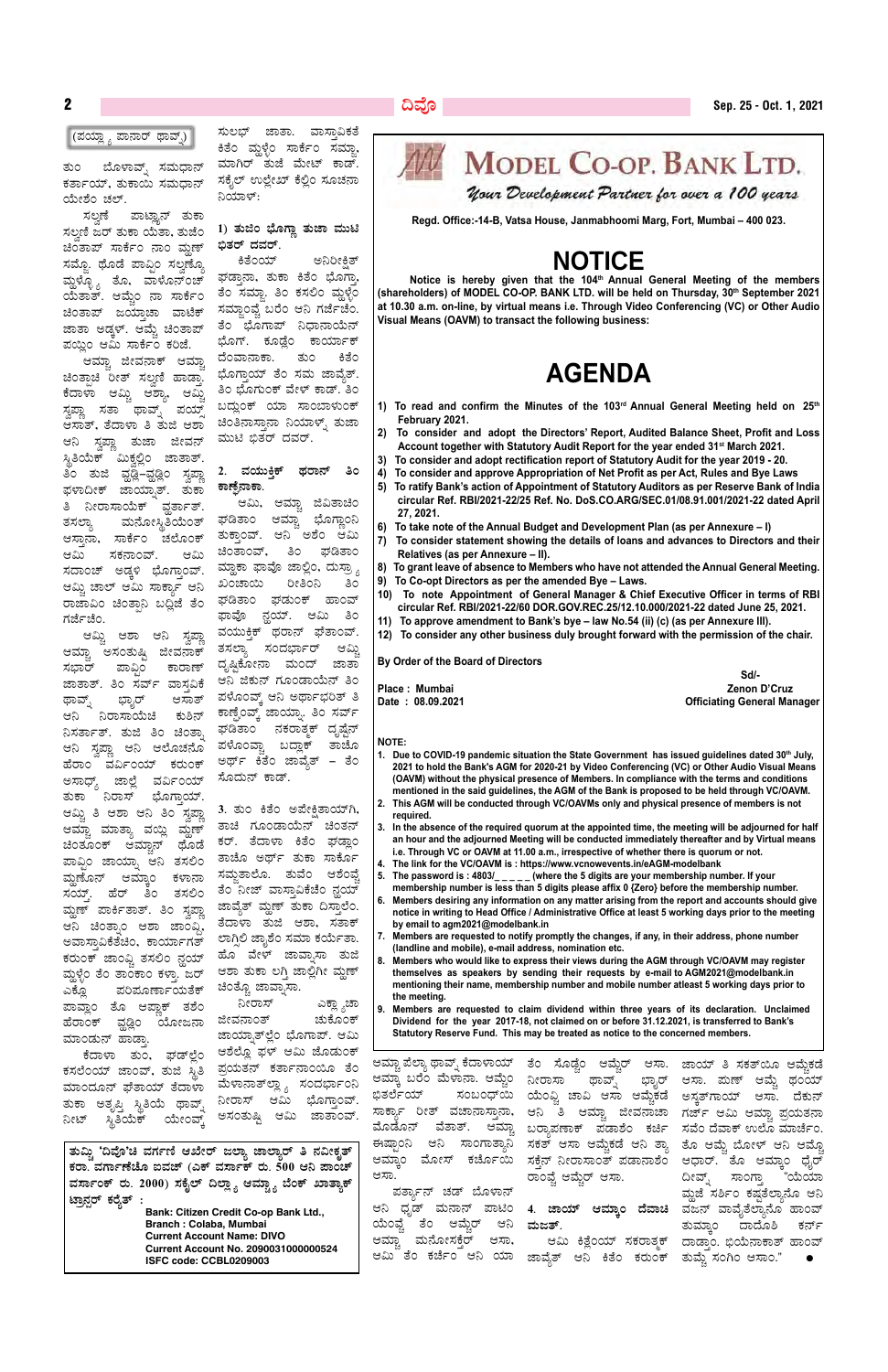# **Sep. 25 - Oct. 1, 2021 ¢ªÉÇ** <sup>3</sup>



## ಕಾಳೊಕಾ ಥಾವ್ನ್ ಉಜ್ವಾಡ<del>ಾ</del>ಕ್

**¥ÀĸÀÛPï 27 CAPÉÆ 26 ªÀÄÄA§AiÀiï - ¸À¥ÉÖA§gï 25 - CPÉÆÖA§gï 1, 2021** 

**ªÉƯï :** ` **10.00** DIVO, Illustrated Konkani Weekly, 99, Perin Nariman Street, 1st Floor, Fort, Mumbai 400001. Tel.: +91 9820473103, 9820485389 E-Mail: secular@sezariworld.com / seculardivo@gmail.com Website: www.sezariworld.com

 $\,$ ಸಂಪಾದಕ್ $\,$  : ಲೋರೆನ್ಸ್ ಕುವೆಲ್ಲೊ

<u>ಸಂಪಾದಕೀಯ್</u>

## <u>ತಾಂಕಾಂ ಫಾವೊತೊ ಮಾನ್ ದಿಂವ್ತಾ</u>

ಲೇಖಕ್–ಸಾಹಿತಿ–ಕಲಾಕಾರ್ ಪ್ರಜಾ ಪ್ರಭುತ್ವಾಚ್ಯಾ ಚವ್ತಾ ಸ್ತಂಬಾಂತ್ ಯೆತಾತ್. ತಾಕಾ ಆಮಿ ಇಂಗ್ಲಿಷಾಂತ್ 'ಘೋರ್ಥ್ ಎಸ್ಟೇಟ್' |ಮ್ಣಣ್ತಾಂವ್. ಹೆ ಸಮಾಜೆಚೊ ಆರ್ಸೊ ಜಾವ್<del>ನ</del>ಯಿ ಸೆವಾ ದಿತಾತ್. ಸಮಾಜ್, ರಾಷ್ಟ್ ತಶೆಂಚ್ ಸಂಸಾರ್, ಹಾಂಗಾಸರ್ ಹೆಂ ಸೃಜನಾತ್ಮಕ್ ಕುಟಮ್ ಲೊಕಾಂಕ್ ಎಕ್ ಬರೊ ನಾಗರಿಕ್ ಜಾಂವ್ಸಿ ಶಿಕೊಣ್ ದಿತಾತ್ ಮ್ದಣ್ಯೆತ್, ದರಬಸ್ತ್ ಮತಿಚೆಂ ಖಾಣ್ ಒದಗ್ಗುಚ್ಯಾಂತ್ ಹೊ ಪಂಗಡ್ |ವ್ಯಸ್ತ್ ಆಸ್ತಾ.

ಿ ಆಮ್ಚ್ಯಾ ಥೊಡ್ಯಾಂ ಲೇಖಕಾಂನಿ ಬೊವ್ ಉತ್ತೀಮ್ ಕೃತಿಯಾಂಚೆಂ ರಚನ್ ಕೆಲಾಂ. ಜರಿ ತರ್ ತಾಣಿಂ ತೆಂ, ಇಂಗ್ಲಿಷ್ ವ ಹೆರ್ ಬಾಸಾಂನಿ |ಕೆಲ್ಲೆಂ ಜಾಲ್ಯಾರ್ ನೋಬೆಲ್ ತಸಲ್ಯೊ ಅಂತರಾಷ್ಟೀಯ್ ಪ್ರಶಸ್ತ್ರೊ ಲಾಬೊಂಕ್ ಸಕ್ತ್ಯೊ ಮ್ದಣೊನ್ ಭಗ್ತಾ ಮ್ಹಾಕಾ. ಆಜ್ ತ್ಯೊ ಆಮಿಂಚ್ ವಾಚಿನಾಸ್ತಾಂ, ತ್ಯಾ ಭುಕಾಂಚೆರ್ ಧುಳ್ ಮಾಂಡ್ಲ್ಯಾ. ತ್ಯಾ ಕೃತಿಯಾಂಚೊ |ಉಡಾಸ್ ಸಯ್ಮ್ ಕಾಡುಂಕ್ ಆಮಿ ಆಸಮರ್ಥ್ ಜಾಲ್ಲೆ ಆಸಾಂವ್ ಮ್ಲಳ್ನಾರ್ ಚೂಕ್ ಜಾಯ್ತಿ ನಾ.

ಆಜ್ ಆಮಿ ಥೊಡೆ 'ಕೊಂಕ್ಲಿ ಬಾಳ್ವಾನಾ', 'ಕೊಂಕ್ಲಿ ಮೊರ್ತಾ' ಅಸಲಿಂ ಬೆಜಾರಾಯೆಚಿಂ, ನಿರಾಶಾದಾಯಕ್ ಉತ್ರಾಂ ಉಚಾರ್ತಾಂವ್. ಕೊಂಕ್ಷಿ ಬಾಳ್ವಾತಾ ವ ಮೊರ್ತಾ ಹಿ ಖಂತ್ ತುಕಾ ಕಿತ್ತಾಕ್? ತುಂ ಮಾಯ್ ಭಾಸ್ ಕೊಂಕ್ಷಿ ಖಾತಿರ್ ಕಿತೆಂ ಕರುಂಕ್ ಸಕ್ತಾಯ್ ತೆಂ ಕರ್. |ಉರ್ಲೆಲೆಂ ದೆವಾಚೆರ್ ಸೊಡ್.

ಕೊಂಕ್ಲಿ ಭಾಷೆಚ್ಯಾ ವಿಕಾಸಾಕ್ ಲೇಖಕ್, ಸಾಹಿತಿಂ, ಕಲಾಕಾರಾಂಚಿ |ದೆಣ್ಗಿ ವಿಸ್ರೊಂಕ್ ಅಸಾಧ್ಯ್. ಸಮಾಜೆಚ್ಯಾ ವಿಕಾಸಾಕ್ ಎಕ್ ಬರಯ್ಲಾರ್ |ವ ಕಲಾಕಾರ್ ಸಬಾರ್ ಸಂಗ್ತಿ ಸಂಶೋದ್ ಕರುನ್ ಲೊಕಾ ಮುಕಾರ<mark>್</mark> |ದವರ್ತಾತ್. ಸಮಾಜೆತ್ಲೆಂ ಸಭಾರ್ ವಾಚ್ಛಿ ತೆಂ ವಾಚ್ತಾತ್ ಆನಿ ಆಪ್ಲಿ ಜಾಣ್ತಾಯ್ ವಾಡಯ್ತಾತ್. ಹೆಂ ಜಾವ್ಸಾಸಾ ಮೊಲಾನ್ ಮೆಜುಂಕ್ ಜಾಯ್ನಾತ್ಲಲಿಂ ದೆಣೆಂ.

ಿಕಮ್ಚ್ಯಾ ಸಮಾಜೆಂತ್ ಥೊಡ್ಯಾ ಸಾಹಿತಿನಿಂ, ಕಲಾಕಾರಾಂನಿ ಲಿಖ್ಣೆಂ ಕಲೆ ರುಪಾರ್ ಬರ್ಮೂರ್ ಸೆವಾ ಕೆಲ್ಲಾ. ಸಗೈಂ ಜೀವನ್ ಲಿಖ್ಹೆಂ– |ಸಾಹಿತ್ಯಾ–ಕಲೆ ಖಾತಿರ್ ಸಮರ್ಪಿತ್ ಕೆಲ್ಲೆಂ ಆಸಾ. ತರ್ ತಾಣಿಂ ಕೆಲ್ಲೊ |ತ್ಯಾಗ್ ಸಾಕ್ರಿಫಿಸ್ ನಿರ್ಫಳ್ ಮ್ದಣ್ ಲೆಕ್<u>ಟೊ</u>ಗಿ?

ಆಜ್ ಆಮಿ ದುಡ್ವಾನ್ ಗ್ರೇಸ್ತ್ ಆಸ್೮್ಲ್ಯಾಂಕ್ ಮಾನ್ ದಿತಾಂವ್, ಧಾರ್ಮಿಕ್ ಮಣ್ಯಾರಿಂಕ್ ಮಾನ್ ದಿತಾಂವ್ ಮಣ್ ಎಕಾ ಬರ್<mark>ಢಾ</mark> ಲೇಖಕಾನ್ ರಚ್ಲಲ್ಲಿ ಕೃತಿ ದುಡ್ವಾಚ್ಯಾ ಗ್ರೇಸ್ಮ್ ಕಾಯೆಕ್ ಸರಿ ಕರ್ಯತ್ಗ? |ಮಾನ್ ಸರ್ವಾಂಕಿ ದೀಜೆ ಸಹಜ್ ಜಾವ್ಸ್ ಮಣ್ ಲೇಖಕ್–ಕಲಾಕಾರಾಂಕ್ |ಮಾನ್ ಇಲ್ಲೊ ಚಡ್**ಚ್ ಫಾವೊ ಜಾ**ತಾ.

ಸಂಸಾರಾಂತ್ಲ್ಯಾ ಸಭಾರ್ ದೇಶಾನಿಂ ಭಾಸಾಂನಿ ಲೇಖಕ್– |ಕಲಾಕಾರಾಂಕ್ ಥಂಯ್ಚ್ಯಾ ಲೊಕಾನ್ ದಿಲ್ಲೊ ಮಾನ್ ಆಜ್ ತ್ಯಾ |ಮಾನೆಸ್ತಾಂಚೆಂ ನಾಂವ್ ಸಂಸಾರ್*ಭರ್ ಗಾ*ಜೊನ್ ಆಸಾ. ತಾಂಚ್<mark>ನ</mark>ೊ |ಕೃತಿಯೊಯ್ ಸಭಾರ್ ಭಸಾಂನಿ ತುರ್ಜುಮೊ ಜಾಲ್ಲೊ <sub>3</sub> ಆಸಾತ್. ತರ್ 'ಆಮ್ಚ್ಯಾ ಕೊಂಕ್ಲಿ ಸಮಾಜೆಕ್*ಯ್ ಆ*ಮ್ಚೆಂ ದಾಯ್ಜ್ ಹ್ಯಾ ಪಾಂವ್ಡ್ <sub>ಸ</sub>ಕ್ ¥ÁªÉÇAªÉÑA ¥ÀæAiÀÄvïß DªÉÄÑA dgÀÆgï D¸ÁeÉ. ಎಕ್ ಬರೆಂ ಬರಯ್ಲ್ಲಾ ಲೇಖಕಾಚಿ ಕೌತುಕ್ ಕರುನ್ ತಾಕಾ  $|$ ಶಾಭಾಸ್ಗಿ ಜರೂರ್ ದೀಜೆ. ಹೆಂ ಸಾಮಾಜೆಂತ್ಲಾ  $_{s}$ ಸದಸ್ಯಾಂಚೆಂ ಕರ್ತವ್ಯ್ |ಜಾವ್ನಾಸಾ. ಅಶೆಂ ಕೆಲ್ಲ್ಯಾನ್ ತಾಕಾ ಆನಿಕಿ ಬರೆಂ ಬರಂವ್ಕ್ ಉರ್ಬಾ |ಆನಿ ಹುಮೆದ್ ಲಾಭ್ತಾ. ನವೆ ಲೇಖಕ್–ಕಲಾಕಾರ್ಯ್ ಘುಲೊನ್ |ಯೆತಲೆ. ಆಮಿ ಚಡಾವತ್ ಎಕ್ ಬರೆಂ ಲೇಖನ್ ವಾಚುನ್ ಮಿಶ್ನಾಂ |ಭಿತರ್*ಜ್ ಹಾ*ಸೊನ್ ಸಂತೊಸ್ ಪಾವ್ತಾಂವ್. ಹೆಂ ತ್ಯಾ ಲೇಖಕಾಕ್ |ಕಶೆಂ ಕಳೆಲೆಂ? ಜರ್ ತುಂ, ತಾಣೆಂ ಲಿಖ್ಲೆಂ ವ ಪ್ರದರ್ಶನ್ ಕೆಲ್ಲೆಂ |ದೆಣೆಂ ಕಾಳ್ಜಾಂತ್ಲ್ಯಾ ಗುಂಡಾಯೆನ್ ಬಹಿರಂಗ್ ವ ಪತ್ರ್ ಜಾಲ<mark>್ಯಾ</mark>ರ್ |ಸಂಪಾದಾಕಾಕ್ ಪತ್ರಾ ರುಪಾನ್ ವ ತುಜ್ಯಾ ಗ್ರೂಪಾಂತ್ ವಾಖಾಣ್ತಾಯ್ |ಮುಕಾರ್ ತುಕಾ ಆನಿಕಿ ಬರೆಂ ದಾದೊಸ್ಗಾಯೆಚೆಂ ದೆಣೆಂ ತೊ ರಚುನ್ |ಜರೂರ್ ಹಾಡ್ತೊಲೊ. ಸಮಾಜೆಕ್ ನಿತ್ಛಾಂವ್ಕ್ ಬರೆ ಲೇಖಕ್ ಆನಿ |ಕಲಾಕಾರ್ ಜಾಯ್ ಆನಿ ತಾಂಕಾಂ ಉರ್ಬಾ ಹುಮೆದ್ ದೀಂವ<u>್</u>ತ್ ಆಮ್ಬೊ |ಸಹಕಾರ್ ಆನಿ ಫಾವೊತೊ ಮಾನ್ಯ್ ತಿತ್ಲೊಚ್ ಗರ್ಜೆಚೊ.





ಲೇಖಕಾಂಕ್ ಉಲ್ಲಾಸ<u>್</u>

ಮೊಗಾಳ್ ಸಂಪಾದಕಾನೊ,

ವಿಶೇಸ್ ಅಂಕೊ 2021 – ವಾಚುಂಕ್ ವರ್ತೊ ಸಂತೊಸ್ ಭೊಗ್ಲೊ. ಹರ್ಯೆಕ್ ಲೇಖನಾಂ ತಾಚಿ ಚರಿತ್ರಾ – ಹ್ಯಾ ವಿಶಿಂ ಸಿಜ್ಯೆಸ್

ದಿವೊ – ಮೊಂತಿ ಫೆಸ್ತಾಚೊ ಭೋವ್ಚ್ಚ್ ಅರ್ಥಾಭರಿತ್ ತಶಂ ಊಂಚ್ ವರ್ಗಾಚಿಂ ಜಾವ್ನಾಸಾತ್. ತಾಕೊಡೆ ಹಾಣಿಂ ಸವಿಸ್ತಾರ್ ಸರ್ವ್ ಲೇಖಕಾಂಕ್ ಮ್ದಜೆ ಉಲ್ಲಾಸ್ ಪಾಠೈತಾಂ. 'ಮಾಂಯ್ ಭಾಸ್ ನವ್ಯಾನ್ ಜಿವಾಳ್ ಕರ್ಾು' ತುಮ್ಚಿಂ ಸಂಪಾದಕೀಯ್ ಲೇಖನ್ ಸಕಾಲಿಕ್ ಜಾವ್ಯಾಸಾ. 'ಮೊಂತೆ ಮರಿಯಾನೊ ಕೊವೆಂತ್' ಆನಿ

ವಿವರ್ ದಿಲಾ. ರೋನ್ ರೋಚ್ ಕಾಸ್ತಿಯಾ ಹಾಣಿಂ ಲಿಖ್ಲೆಲಿ 'ಮರ್<u>ಲ</u> ಸಾವೈಚ್ಯಾ . . . ಖಂದ್ಕಾಂತ್!' ಹಿ ಕಥಾ ಎಕಾ ವಿಶಿಷ್ಟ್ ಶೈಲೆಚಿ ಆನಿ ಸಸ್ಪೆನ್ಸ್ ಮಿಸ್ಟೊನ್ ಆಸ್ಲೆಲಿ ಜಾವ್ಸಾಸೊನ್, ಪಾಚುಂಕ್ ಭೋವ್ಚ್ ಆತುರಾಯ್ ಭೊಗ್ಲಿ. 'ಸುದ್ರೊಂಕ್ ಕೆಲ್ಲೊ ಉಪಾಯ್' ಹ್ಯಾ ಕಾಣ್ಯೆಂತ್ ಹೆನ್ರಿ ಸೋಜ್ ಕಾಟಿಪಳ್ಳ ಹಾಣಿಂ ಸುದ್ರೊಂಕ್ ಬರೊ ಉಪಾಯ್ ದಾಕವ್ಸ್ ದಿಲಾ! ಹ್ಯಾ ತೆಗಾಂಯ್ ಲೇಖಕಾಂಕ್ ಮ್ಣಜೆ ಅಭಿನಂದನ್.

ದಿವೊ ಪತ್ರಾಕ್ ಸರ್ವ್ ಬರೆಂ ಮಾಗೊನ್,

#### ರೊನ್ ಲೂವಿಸ್



ಬಾಪಯ್ ಆನಿ ಪೂತ್ ಕಾಲೇಜಿ ಥಾವ್ನ್ ಸರ್ಲೆಂ. ದೊಗಾಂಯಿ ಮಧೆಂ ಮುಖಮಳಾರ್ ರೆವೊಡ್ ಘಾಲ್ಲ್ಯಾನ್ ಉದ್ವೇಗ್ ಚಲಯಿತ್ತ್ ಆಸ್ಲಲ್ಲೊ.

ಪ್ರಿನ್ಷಿಪಾಲಚ್ಯಾ ಕೂಡಾಂತ್ ಯೇವ್ನ್ ಸ್ಟೀಯರಿಂಗಚೆರ್ ಲಾಗಿಂ. ಆಸ್<sup>ಲ್ಲೆ</sup> ಹಾತ್ ಭಿಗ್ದಾಲೆ.<br>"ತುಮ್ಸಾ ಪ್ರಿನ್ಸಿ

"ತುಮ್ಚಾ ಪ್ರಿನ್ಸಿಪಾಲಾನ್ ಪೂರಾ ತೊಂಡಾಕ್ ಆಯಿಲ್ಲೆಬರಿ ಸಾಂಗ್ ಲ್ಲೆಂ ಆಯ್ಕಾಲೆಂಯ್ ಉಲಯ್ನಾಕಾ. ತಾಣಿಂ ಅಖ್ರೇಕ್ ªÀÄÆ? DAiÉÆÌ£ï ªÀiÁíPÁ ªÉƸÀÄÛ ¸ÁAUï¯ÉèA GvÁgï ªÀiÁvïæ ಬೆಜಾರ್ ಜಾಲೆಂ. ತೊಂಡ್ ಹಾಂವ್ ವಿಸ್ರೊಂಕ್ ಸಕ್ಚೊ ವೈರ್ ಉಕಲ್ನ್ ತಾಚೆಕಡೆನ್ ನಾಂ. ತುಮ್ಚೊ ಭುರ್ಗೊ ವಾಟ್ ಉಲಂವ್ಕ್ರೆಂಚ್ ಜಾಲೆಂ ನಾಂ. ಚುಕೊನ್ ವೆತೆತ್ ಆಸಾ. ತಾಣೆಂ ಕಸಲೊ ಆಕ್ಮಾನ್ ಹೊ! ಅಶೆಂ ಅಶೆಂಚ್ ಮುಂದರಿಲ್ಯಾರ್ ತಾಕಾ ಮ್ಹಜ್ಯಾ ಜೀವಿತಾಂತ್ ಅಸಲೆ ಘುಡಾರ್ ನಾಂ. ಆಮಿಂಯಿ ತಾಕಾ ¸ÀAzÀ¨sïð AiÉÄÃAªïÌZï PÉÆ¯Éf xÁªïß ¨sÁAiÀiïæ WÁ°eÉ ನಾಂತ್" ಮ್ಹಣ್ ಬಾಪೃನ್ ಪಡಾತ್!" ಆಪ್ಲ್ಯಾ ಮತಾಕಡೆನ್ ಸಾಂಗ್ತಾನಾ ಚ್ಯೂಯಿಂಗ್ ಗಮ್ ಖಾವ್ನ್ ತಾಳೊ ಕಾಂಪ್ತಾಲೊ. ಆಸ್′ಲ್ಲಾ ್ಯ ಮತಾಕ್ ಕ್ಯಾಂಚ್ ತವಳ್ ಪೂತ್ "ಡಾಡಾ..... ಭೊಗೊಂಕ್ ನಾಂ. ಬದ್ಲಾಕ್ ತುವೆಂ ಅಭಿಮಾನ್ ಪಾಂವ್ಚಂ ಬಾಪೈನ್ ಉಲಯಿಲ್ಲಿಂ ಉತ್ರಾಂ ಖಂಚೆಯ್ ಕಾಮ್ ಎದೊಳ್ ತಾಣೆಂ ಕಾನಾರ್ ಫಾಲುಂಕ್ಚ್ಚ್ ಹಾಂವೆಂ ಕೆಲ್ಲೆಂ ನಾಂ ತೆಂ ಸತ್. ನಾಂತ್. ಬಾಪೈನ್ಯಿ ಮಣ್ ಮ್ಹಾಕಾ ಇಷ್ಟಾಂಚೊ ಸೊಡುಂಕ್ ಚ್ಚ್ ನಾಂ. ಪರತ್ ಸಾಂಗಾತ್ ಜಾಯ್ ಮ್ದಣ್ ಮತಾಲಾಗಿಂ "ತುಮ್ಚಾ ಭೂಗ್ತಾ. ಪಾರ್ಟಿಯಿ ಕರ್ಯಾಂ ಪ್ರೊಫೆಸರಾನ್ಯ ತಶಂಚ್ ಮ್ಹಣ್ ಭೊಗ್ತಾ. ತಂ ಸೊಡುಂಕ್ ಯಿ ಮ್ಹಳೆಂಮೂ? ತುಂ ಸಾರ್ಕ್ಯಾ ಮ್ಹಜೆಲಾಗಿಂ ಜಾಂವ್ಚೆ ನಾಂ. ನಡ್ತ್ಯಾಚಾ ಭುರ್ಗ್ಯಾಂ ಸಂಗಿಂ ಡಾಡಾ..... ತುಂ ಕ್ಯಾಂ ಹ್ಯಾ ವಿಶಿಂ ಇಷ್ಟಾಗತ್ ಕರುಂಕ್ ನಾಂ ಗೈಂ. ಚಿಂತಾ ಕರಿನಾಕಾ. ಹಾಂವ್ ವಾಟ್ ತೆಂ ಸರ್ವ್ ಶಿಕೊಂಕ್ ಆಯಿಲ್ಲೆಂ ಚುಕೊನ್ ಗೆಲಾಂ ಮ್ಹಣ್ ತುಕಾ ನೈಂ. ತುಂಯೊ ಆತಾಂತಾಂ ಭೊಗ್ಲಾಂ ನೆಂ...... ಏಕ್ ನಾ ಏಕ್ ಸಿಗರೇಟ್ಯ ಅಂಜ್ರಾಯಿ ದೀಸ್ ಪರತ್ ಹಾಂವ್ ವಾಟೆಕ್

ಗಾಯ್. ಹೆಂ ವ್ಲಯ್ಗ?" ಮೃಣ್ ಭಾಯ್ಸ್ ಸವಾಲ್ ವಿಚಾರ್ಲೆಂ.



ಉಲಂವ್ಣೆಂ ನಾತ್ಲಲಿಂ. ಬಾಪೃಚಾ ನಾಂ ಡಾಡಾ.... ತುಂ ಭೆಷ್ಟೆಂತರೀ ದಿಸ್ತಾಲೊ. ದೊಗೀ ಕಾರಾರ್ ಹೆ ಪ್ರಿನ್ಸಿಪಲ್, ಪ್ರೊಫೆಸರ್ಸ್ ಆಸ್ಆಲ್ಲೆ. ಕಾರ್ ಬಾಪಯ್ ಸಕ್ಟಾಂಯ್ಚಾ ವಿಷ್ಯಾಂತ್ ಅಶೆಂಚ್ಚ್ ಅರ್ಧ್ಯಾ ವರಾಂ ಪಯ್ಲೆಂ ಆಸ್ತಾನಾ ಕಶೆಂ ಆಸ್ಆಲ್ಲೆಗಿ ತಶೆಂಚ್ ಚಲ್© ಚರ್ಚಾ ಉಡಾಸಾಕ್ ಚಿಂತಾತ್" ಮ್ಹಣಾಲೊ ಬಾಪಯ್ ಮೂತ್ "ತಶೆಂ ಮೂರಾ ಕಾಂಯ್ ಚಿಂತ್ಕಾಂನಿ ಲ್ಲಾನ್–ಲ್ಲಾನ್ ವಿಷಯ್ - ವ್ಹಡ್ ಕರ್ನ್ ಉಲಯ್ತಾಯ್. ಉಲಯ್ತಾತ್. ತೆಂ ಲ್ಹಾನ್ ಆಮಿಂಯಿ ಆಸಾಜಾಯ್ ಮ್ಲಣ್

ಯೆತೊಲೊಂ ತೆಂ ಖಂಡಿತ್ ಮ್ದಣಾಲೊ ಬಾಪಯ್ಐಗಿಂ. ಕಾರ್ ಚಲ್ಗಲೆಂ. ಇಲ್ಲಾ ವೆಳಾನ್ ಪುತಾನ್ ಜ್ಯೋರಾನ್ "ಡಾಡಾ...... ತುಂ ಖ್ಯಂಸರ್ ಪಳವ್ಖ್ ಆಸಾಯ್? ಘರ<u>ಾ</u> ವಚೊಂಕ್ ಆಮಿಂ ದಾವ್ಯಾಕ್ ಘುಂವಾಜಾಯ್ ಆಸ್್ಲೆಂ ನೆಂ.... ತುಂ ಶೀದಾ ಕಾರ್ ಚಲಯಿತ್ ಆಸಾಯ್" ಮೃಣಾಲೊ. "ವ್ಹಡ್ ನೈಂ ಮತಾ..... ತಿಕ್ಕೆಶೆ ಮುಖಾರ್ ವಚೊನ್ ಮುಖ್ಲ್ಯಾ ಘುಂವ್ಣೆಚೆರ್ ಕಾರ್ ಘರ್ಜ್ಯಾ ವಾಟೆಕ್ ಘುಂವ್ಡಾಯ್ತಾ ಮ್ದಣಾಲೊ. <sup>್</sup>ಪರತ್ ಏಕ್ ಮೈಲಾಂ ಕಾರ್ ಚಲಾತ್ ಆಸ್ತಾಂ ಮತಾನ್ ವ್ಹಡ್ಲ್ಯಾನ್ ಬೋಬ್ ಘಾಲಿ. "ಡಾಡಾ..... ತುಂ ಕಿತೆಂ ಕರ್ನ್ ಆಸಾಯ್? ದಾವ್ಯಾಕ್ ಘುಂವ್ಡಾಯ್ ನಾಸ್ತಾಂ ಮುಖಾರ್ ವೆತೇತ್ ಆಸಾಯ್" ಮ್ಲಣ್ ಬಾಪಯ್ಐಗಿಂ ಸಾಂಗಿಲಾಗ್ಲೊ. ಮತಾಚಿ ಏಕ್ಚ್ಚ್ ಖಂತ್.... ಕಾರ್ ಮುಖಾರ್ ಮುಖಾರ್ ಗೆಲ್ಯಾರ್ ಪಾಟಿಂ ಘರಾ ಪಾವೊಂಕ್ ತಡೊವ್ ಜಾತಾಲೊ. ಆಪ್ಲಾಕ ಕ್ರಿಕೆಟ್ ಖೆಳೊಂಕ್ ತಡೊವ್ ಜಾತಾಲೊ. ಮತ್ ಮುಂದರುನ್ ಉದ್ದೇಗಾನ್ "ಡಾಡಾ..... ಆಮಿಂ ಅಶೆಂಚ್ ಮುಖಾರ್ ಗೆಲ್ಯಾರ್ ಪಾಟಿಂ ಘರಾ ವೆತಾನಾ ಮೊಸ್ತು ತಡವ್ ಜಾತಾಲೊ" ಮ್ದಣಾಲೊ ಬಾಪಯ್ಐಗಿಂ. ಬಾಪ್ಯಾನ್ ಏಕ್ ಘಡಿ ಆಪ್ಲಾ <u>ಪುತಾಚೆರ್ ದೀಷ್</u>ಟ್ ಘಾಲಿ. ವಳೂ ತಾಳ್ಯಾನ್ "ವ್ಹಯ್ ಮತಾ..... ಆಮಿಂ ಚೂಕ್ ವಾಟೆನ್ ಪಯ್ತ್ ಗೆಲ್ಲೆ ತಿತ್ಲೆ ಸಮಾ ವಾಟೆಕ್ ಯೇಂವ್ಕ್ ಮೊಸ್ತು ಕಷ್ಟ್ ಲಾಗ್ತಾತ್.

ಬಾಪಯ್ "ತುಂ ತಶೆಂ

<u>ಮತಾಕ್ ಸಾಂಗ್ತಾನಾ ತಾಚೊ</u>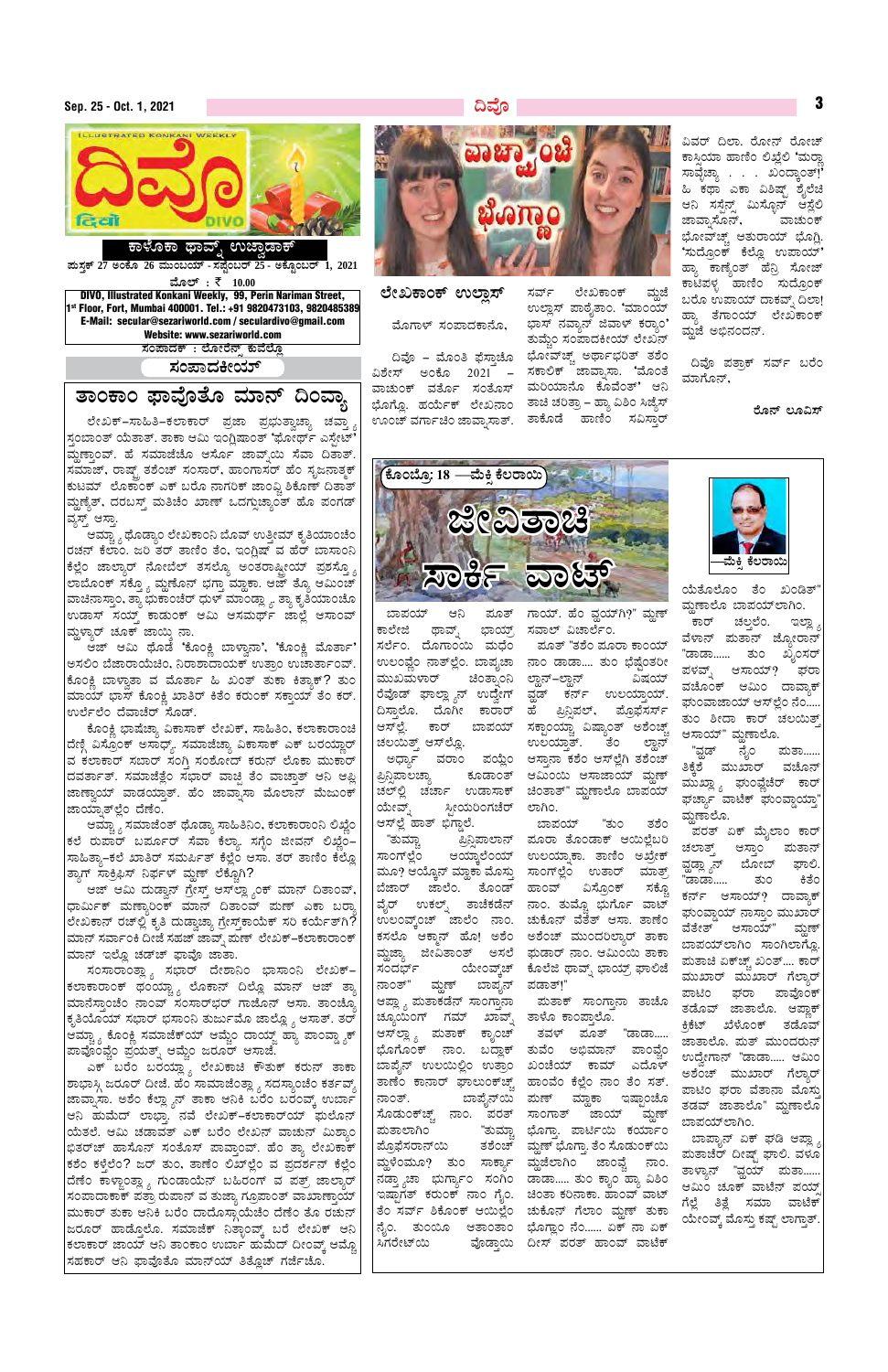## ದಿವೊ

# ಸಿನೇಮಾಂ ನಟ್–ನಟಿಯಾಂ ಕುಟ್ತಾ ಮಧೆಂ ಆಸ್ತಿ ಖಾತಿರ್ ಝಗ್ಡಿಂ (ಪಾಟ್ಲೊ ಉಗ್ಡಾಸ್)

ಕಚ್ಚಾಟ್ ಸಾಮಾನ್ಯ್ ಆಸಾ. ಉದ್ಯಮಿ ಆನಿ ಸಿನೇಮಾ ರುಪ್ತಾಂಚೊ ಪರಿವಾರಾಂನಿ ನಟ್–ನಟಿಯಾಂ ಮಧೆಂ ಅಸಲಿಂ ತರ್ಕ್– ಕಚ್ಚಾಟಾಂ ಚಡಿತ್ ಮಾಪಾನ್ ದಿಷ್ಷಿಕ್ ಪಡ್ತಾತ್. ಬಹುಷ್ಯಾ ಸೆಲೆಬ್ರಿಟಿ ಮ್ದಳ್ಳ್ಯಾ ಕಾರಣಾಂಕ್ ವೆಗಿಂಚ್ ಲೊಕಾಂಚ್ತಾ ದಿಷ್ಠಿಕ್ ದಿಸ್ತಾ ಜಾಂವ್ಕ್ ಮರೊ.

ಸ್ಪಾರ್ ರಾಜೇಶ್ ಖನ್ನಾಚ್ಯಾ ಮರ್ಣಾಸಾರಿಯೆಚೊ ಪಾಲ್ವೊಂವ್ಚ್ಯಾ ಆದಿಂಚ್ ಆಸ್ತ್– ವಿವಾದಾಚೆಂ ಕಿಟಾಳ್ ಪೆಟೊಂಕ್ ಲಾಗ್ಲಾಂ. ಪತಿಣ್ ಡಿಂಪಲ್ ಕಪಾಡಿಯಾ ಆಪ್ಲಾ ಥಾವ್ನ್ ಪಯ್ನ್ ಜಾಲ್ಯಾ ನಂತರ್ ಆಸ್ರೊ ಘೆವ್ನ್ ಆಯಿಲ್ಲೆಂ ಬಾಳ್ಷಣಾಚೆಂ ಸಾಂಗಾತಿಣ್ ತಶೆಂ ಆಟ್ ವರ್ಸಾಂ ಥಾವ್ನ್ ಖನ್ನಾ ಸಂಗಿಂ ತರೀ, ಅನಿತಾ ಮಾತ್ರ್ "ಲಿವ್ ಇನ್ ಪಾಟ್ನರ್" ಮ್ದಣ್ ಸಾಂಗೊನ್ ಆಸ್ಟೆಂ ಅನಿತಾ ಮೊಲಾಚ್ಯಾ ಆಸ್ತಿ ವಯ್ರ್ ಆಪ್ಲ್ಯಾ ಆಡ್ವಾಣಿ ಮುಂಬಯ್ ಕಾರ್ಟರ್ ರೋಡಾರ್ ಆಸ್ಟ್ಯಾ ಖನ್ನಾಚೆಂ ಆಸ್©. ನೀಜ್ ಜಾವ್ನ್ ಅನಿತಾ "ಆಶೀರ್ವಾದ್" ಬೊಂಗ್ಲ್ಯಾಂತ್ ಖನ್ನಾ ಸಂಗಿಂ ಆಟ್ ವರ್ಸಾಂ ಆಪ್ಲಾಕೀ ವಾಂಟೊ ಆಸಾ ಆನಿ ತೊ ಜಾಯ್; ಆಪ್ಲಾಕ್ ಹಾಂಗಾಂ ಥಾವ್ನ್ ಭಾಯ್ರ್ ಘಾಲುಂಕ್ ನಜೊ ಮ್ದಣ್ ರಾಜೇಶ್ ಖನ್ಸಾ ಉಸ್ವಾಸ್ ಸೊಡ್ಚ್ಯಾ ಎಕಾ ದಿಸಾ ಆದಿಂ ಕಾನೂನ್ ನೋಟಿಸ್ ದಾಡ್ಲಿಂ.

ನಟ್ ರಾಜೇಂದ್ರ ಕುಮಾರಾ ಥಾವ್ನ್ 1970 ಇಸ್ವೆ ಸುರ್ವೆರ್ ಥಾವ್ನ್ ರಾಜೇಶ್ ಖನ್ನಾನ್ ಮೊಲಾಕ್ ಫೆತ್<sup>ಲ್ಲಾ</sup> <sub>ಶಿ</sub> ಹ್ಯಾ ಬೊಂಗ್ಲ್ಯಾಕ್ "ಡಿಂಪಲ್" ಮ್ಗಳ್ಳೆಂ ನಾಂವ್ ದಿಲ್ಲೆಂ. ಹೊ ಬೊಂಗ್ಲೊ ದುರಾದೃಷ್ಟ್ ಮ್ಹಣ್ ಸಾಂಗೊನ್ ಖನ್ನಾಕ್ ಚತ್ರಾಯ್ ದಿಲ್ಲಿ. ಮಣ್, ಹೊ ಬೊಂಗ್ಲೊ ಫೆತ್ಲಾ <sub>ಶಿ</sub> ಉಪ್ರಾಂತ್ ಖನ್ನಾ ಎಕಾ ಪಾಟ್ ಎಕಾ ಹಿಟ್ ಪಿಂತುರಾಂನಿ ಪ್ರಸಿದ್ಧ್ ಜಾಲ್ಲೊ. ಹ್ಯಾ ಬೊಂಗ್ಲ್ಯಾಚೆಂ ಖಚಿತ್ ಮೋಲ್ ಕಳಿತ್ ನಾ ತರೀ ಕಾರ್ಟಕ್ ರೋಡಾರ್ ಅಧಿಕ್ ದುಬಾರಿ

ಆಸ್ತಿ–ಬದ್ಕಾ ಖಾತಿರ್ ಝಗ್ಡಿಂ– ಮೊಲಾಚೊ ಬೊಂಗ್ಲೊ ಜಾವ್ನ್ ಜಾವ್ನ್ ಜಲ್ಮಾಲ್ಲೊ. ತಮಾಷಾ ಆಸ್ತಿ–ಬದ್ಕಾ ಖಾತಿರ್ ವಿವಾದ್ ಜಾವ್ಶ್ ಸಾಧಾರಣ್ 225 ಕೊರೊಡ್ ಜಾವ್ನ್ ಆಸ್ಐ್ಲೂ ಮ್ದಣ್ ಅಂದಾಜ್ ಕೆಲಾಂ.

ಆಪ್ಲ್ಯಾ ಬೊಂಗ್ಲೊ ಹೊ ಸಿನೇಮಾ ವಸ್ತು ಸಂಗ್ರಹಾಲಯ್ ಜಾವ್ಸ್ ಪರಿವರ್ತಿಸುಂಕ್ ಜಾಯ್ ಮ್ದಣ್ ಖನ್ನಾಚಿ ಆಶಾ ಜಾವ್ನ್ ಆಸ್್ಲಲೆ. ಖನ್ನಾಚ್ಯಾ ದೊಗಾಂ ಬೊಲಿವುಡ್ ಪ್ರಥಮ್ ಸುಪರ್ ಧುವಾಂನಿಯೀ ಬಾಪಾಯ್ಚಿ ಆಶಾ ಘುಡೆಂ ಮೂರ್ಣ್ ಕರ್ಜ್ಯಾಕ್

ಉಜೊ ಸರ್ಲ್ಲಿ ತರೀ, ತ್ಯಾ ವೆಳಾರ್ ಅನಿತಾ ಆಡ್ವಾಣಿನ್ ಕೋರ್ಟ್ ನೊಟೀಸ್ ಧಾಡುನ್ ಸ್ಥಗಿತ್ ಕೆಲ್ಲೆಂ. ರಾಜೇಶ್ ಖನ್ನಾ ತಿಕಾ ಫಕತ್ತ್ ಇಷ್ಟಿಣ್ ಆಪ್ಲಾಚಿ ಮ್ದಣ್ ಮಾಂದ್ತಾಲೊ ಕೆ .ೂ ೕಟ್ಯಾಂ ತ`ರ್

ಆಶೆಚೊ ದೊಳೊ ದವುನ್ ಥಾವ್ನ್ "ಲೀವ್ ಇನ್ ರಿಲೇಶನ್" ಸಂಗಿಂ ಜಿಯೆವ್ನ್ ಆಸ್©್ಲ ಖಚಿತ್ ಜಾವ್ನ್ ಸಾಬೀತ್ ಜಾಯ್ತ್ ತರ್ ತಿಕಾಯ್ ಆಸ್ತಿಂತ್ ವಾಂಟೊ ದೀಜಾಯ್ ಪಡ್ತಾ ಮ್ದಣ್ತಾತ್ ಕಾನೂನಾಂಚೆ ತಜ್ಞ್ ಮಣ್ ತಾಕಾ ನ್ಹಯ್ ಮ್ಹಣ್ ಥೊಡಿಂ ಜಣಾಂ ತಿಣೆಂ ಘೊವ್–ಬಾಯ್ಜೆಪರಿಂ ವರ್ತೊ ಅಧಿಕ್ ಸಂಬಂಧ್ ಆಸ್ಟೊ ಸಾಬೀತ್ ಖಚಿತ್ ಕರುನ್ ದಾಕಂವ್ಕ್ ಜಾಯ್. ಖನ್ನಾಚ್ಯಾ ಮೆನೇಜರಾನ್ ಸಾಂಗ್ಷೆ ಪ್ರಕಾರ್ ಖನ್ನಾಕ್ ಪಳೆಂವ್ಕ್, ತಾಚಿ ಭಲಾಯ್ಕಿ ವಿಚಾರುನ್ ಚತ್ರಾಯ್ ಘೆಂವ್ಕ್ ಹೆರ್ ಜಣ್ ಕಸೆಂ ಯೇವ್ನ್ ಆಸ್ಲಲೆಗೀ ತಶೆಂ ಅನಿತಾಯೀ ಯೇವ್ಖ್–ಕರ್ನ್ ಆಸ್©್ಲ. ತಶೆಂ ಜಾವ್ನ್ ಹೆಂ ಪ್ರಕರಣ್ ಕೋರ್ಟಾಂತ್ ಆಸಾ.

ದಾದಾ ಕೊಂಡ್ಕೆಚೊ ಆಸ್ತಿ ವಿವಾದ್:–

ಮಿಲ್ ಕಾಮ್ಗಾರಾಚೊ ಪೂತ್

ನಾಟಕಾಂನಿ ನಟನ್ ಕರುನ್ ಅಖ್ರೇಕ್ ಹಿಂದಿ, ಮರಾಠಿ ಪಿಂತುರಾಂನಿ ನಟನ್ ಕರುನ್ ಪ್ರಸಿದ್ಧ್ ಜಾಲ್ಲೊ ನಟ್ ದಾದಾ ಕೊಂಡ್ಕೆ 1998 ಮಾರ್ಚ್ 14ವೆರ್ ಕಾಳ್ಜಾಘಾತ್ ಜಾವ್ನ್ ಅಂತರ್ಲೊ. ನಂತರ್ ತಾಚಾ ಮರ್ಣಾ ಪಾಟಾಪಾಟ್ ತಾಣೆಂ ಸೊಡುನ್ ವಯ್, ಗೆಲ್ಲ್ಯಾ ಆಸ್ತಿ–ಬದ್ಕಾ ಸರ್ವಾಂಚೊ ಆಶೆಜೊ ದೊಳೊ ಪಡ್ಲೊ. ದಾದಾ ನಳಿನಿಲಾಗಿಂ

> ತೊ ಕಾಜಾರ್ ಜಾಲ್ಲೊ ತರಿ, ತಿಕಾ ವಿಚ್ಛೇದನ್ ತಾಣೆ೦ ವಿಂಗಡ್ ದೀವ್ಪ್ ಜಿ ೦ ು ರಿ ತಾಲಿ .ೂ. "ಹಾಂವೆಂ ಆನಿ ದಾದಾನ್ ಕೆದ್ನಾಂಚ್ ದಾಂಪತ್ಯ್ ಆಫ್ಲೆಂ ಜೀವನ್ ಸಾರ್ಲ್ಲೆ ನಾ". ಅಶೆಂ ಮ್ದಣ್ ನಳಿನಿನ್ ಆಪ್ಲ್ಯಾ

ಡೈವೊರ್ಸ್ ದೂರಾಂತ್ ತಿಳ್ಸಿಲ್ಲೆಂ. 1967 ಉಪ್ರಾಂತ್ ತಾಂಚೆ ಮಧೆಂ ಕಸಲೊಚ್ ಖಂಚಾಯ್ ರೀತಿ– ಸಂಬಂಧಾಚೊ ಸಂಪರ್ಕ್ ಜಾವ್ನ್ ನಾತ್ಲ್ಲೂ ತರಿ, 1969 ಇಸ್ವೆಂತ್ ತೇಜಸ್ವಿನಿ ಮ್ಹಳ್ಳಾ<sub>, ಚೆ</sub>ಡುಂ ಭುರ್ಗ್ಯಾಕ್ ನಳಿನಿನ್ ಜಲ್ಮ್ ದಿಲ್ಲೊ. ಹೆಂ ದಾದಾಚೆಂ ಕುಟ್ಮಾ ಸಂತಾನ್ ಸಾಂಗೊನ್ ಆಸ್ಲ್ಲಿಂ ತರ್, ಹೆರ್ ಥೊಡಿಂ ದಾದಾನ್ ಜೀವನ್ ಪೂರ್ಣ್ ಧುವೆಕ್ ಆಪ್ಲಿ ಸ್ವಂತ್ ಧುವ್ ಮ್ಹಣ್ ಸ್ವೀಕಾರ್ ಕರುಂಕ್ ನಾತ್ಲಿಂ ಮ್ಹಣ್ ಸಾಂಗ್ತಾತ್.

ದಾದಾನ್ ಮರ್ಣಾ ಪಯ್ಲೆಂ ವೀಲ್ ಬರೊವ್ನ್ ದವರ್ಲ್ಲೊ. ತ್ಯಾ ವೀಲಾಂತ್ ಹಿ ಆಸ್ತ್ ಫಕತ್ತ್ ಮ್ದಜಿಚ್ ನ್ಹಯ್, ಬಗಾರ್ ಭಾವಾಚೊ ಪೂತ್ ವಿಜಯ್, ಭಾವ್ ಆನಿ ಆವಯ್ಚಿ ಆಸ್ತ್ರ್ಯ ಜಾವ್ನ್ ಆಸಾ ಮ್ದಣ್ ಬರವ್ನ್ ದವರ್ಲೆಲೆಂ. ಹಾಚ್ಯಾ ಮರ್ಣಾ ನಂತರ್ ವಿಜಯ್ ಕೊಂಡ್ಕೆ ಆನಿ ದಾದಾ ಕೊಂಡ್ಕೆ ಟ್ರಸ್ಟ್ ಸಂಗಿಂ

'ದಿವೊ' ಇಸಿ ಹಾರ್

ಉಬ್ಲಾಲೊ. ಟ್ರಸ್ಟ್ ವಿಜಯ ವಯ್, ಕೇಜ್ ಜಾಲಿ. ತವಳ್ಳೊ ಕಾಮ್ಗಾರ್ ಮಂತ್ರಿ ಶಬೀರ್ ಶೇಖ್ಯೂ ತಾಚೊ ಟ್ರಸ್ಟಿ ಜಾವ್ನ್ ಆಸ್ಲ್ಲೊ. ಟ್ರಸ್ಟ್ ಆನಿ ವಿಜಯ್ ಕೊಂಡ್ಕೆ ಪರಸ್ಪರ್ ಆರೋಪ್– ಪ್ರತ್ಯಾರೋಪ್ ಕರುನ್ ಎಕಾಮೆಕಾ ಚಾಬೊನ್ ಪಡೊಂಕ್ ಲಾಗ್ಷೆ.

"ಚೌಧ್ವೀಂಕಾ ಚಾಂದ್" "ವಕ್" ತಸಲ್ಯಾ ಫಿಲ್ಮಾಂಕ್ ಸಂಗೀತ್ ದಿಲ್ಲಾೖ, 200 ವಯ್ರ್ ಟೊಪ್ ಹಿಟ್ ಪದಾಂ ದಿಲ್ಲ್ಯಾ ಸಂಗೀತ್ ನಿರ್ದೇಶಕ್ ರವಿಶಂಕರ್ ಶರ್ಮಾ ಆಪ್ಲ್ಯಾ 86 ವರ್ಸಾಂ ಪ್ರಾಯೆರ್ ಹೊ ಸಂಸಾರ್ ಸಾಂಡುನ್ ಗೆಲ್ಲ್ಯಾ ವೆಳಾರ್ ತಾಣೆಂ ಸೊಡ್ನ್ ಕಚ್ಚಾಟ್ ಸುರು ಜಾಲೆಂ. ನಟಿ ವರ್ಷಾ ಉಸ್ಗಾಂವ್ಕರ್ ಹಿಚೊ ಪತಿ ಅಜಯ್ ಹಾಂಚೊ ಪೂತ್, ಪೂಣ್ ಬಾಪಯ್ ಸಂಗಿಂ ಉತ್ತಮ್ ಸಂಬಂಧ್ ನಾತ್ಲ್ಲೊ. ರವಿ ಶಂಕರಾಚಿ ಪತಿಣ್ 1988 ಇಸ್ಲೆಂತ್ ಮರಣ್ ಪಾವ್ಲ್ಡ್ಗ್ ವೆಳಿಂ, ಹೆಂ ಕುಟ್ಮಾ ಭಿತರ್ಲೊ ಆಸ್-ವಿವಾದಾಚೊ ಪರಿಣಾಮ್ ಮ್ಹಣ್ ತ್ಯಾ ಕಾಳಾರ್ ಖಬರ್ ಜಾಲ್ಲಿ.

ನಟಿ ಪರ್ವೀನ್ ಬಾಬಿ ಸ್ವರ್ಗಸ್ಥ್ ಜಾಲ್ಲ್ಯಾ ಉಪ್ರಾಂತ್**ಯೀ** ಹ್ಯಾಚ್ ರೀತಿಚೊ ಆಸ್ತಿ–ಬದ್ನಾಚೊ ವಾದ್–ವಿವಾದ್ ಚಲ್ಲ್ಲೊ. ಕುಟ್ಮಾ ಸಂತಾನ್ ಜಲ್ಮೊಂಕ್ ನಾತ್**ಲ್ಲಾ** <sub>ಬಿ</sub> ಕಾರಾಣಾ ನಿಮ್ತಿಂ ಹಿಚ್ಯಾ ಆಸ್ತಿಕ್ ಕೋಣ್ ಹಕ್ಕ್*ದಾರ್* ಮ್ದಳ್ಳೆಂ ಸವಾಲ್ ಉಬ್ಜಾಲೆಂ. "ಆಮಣ್ -ಆಮಣ್" ಮ್ದಣ್ ತಿಚ್ಯಾ ವಳ್ಕಿಚೆ ಸಂಬಂಧಿಕ್ ಆಸ್ತ್ ಲುಟುಂಕ್ ಮುಕಾರ್ ಸರ್ತಾನಾ, ಅಖ್ರೇಕ್ ಎಕಾ ಹಂತಾರ್ ಶರ್ಥಾಖಾಲ್ ಸರ್ಕಾರ್ಚ್ ಹಿ ಆಸ್ಟ್ ಆಪ್ಲ್ಯಾ ತಾಬೆಂತ್ ಫೆಂವ್ಚ್ಯಾಕ್ ನಿರ್ಧಾರ್ ಕರುನ್ ಆಸ್ಲ್ಲೊ. ನಿಮಾಣೆ ಆಸ್ತಿ ಖಾತಿರ್ ಸಂಬಂಧಿಕ್ ನ್ಯಾಯಾಲಯಾಚಿಂ ಮೆಟಾಂ ಜನಾಗಢಾಂತ್ ಚಡಾಲಾಗ್ಷೆ.

ದರ್ Ad. Tariff

Colour

 $B/W$ 

#### Sep. 25 - Oct. 1, 2021

ಆಸ್ಟ್ಯಾ ಆಸ್ತಿಕ್ ಆಮಣ್೦ಚ್ ವಾರೀಸ್ದಾರ್ ಮ್ದಣ್ ಬಲಾಸಿನೋರ್ಚ್ಯಾ ಫರ್ಹತ್ ಸುಲ್ತಾನ ಮ್ದಳ್ಳೊ ಸಾಂಗೊನ್ ನ್ಯಾಯಾಲಯಾಕ್ ಗೆಲ್ಲೊ.

ಅಮಿರ್ಖಾನ್ ಆನಿ ಭಾವ್ ಫೈಸಲ್ ಖಾನ್ ಹಾಂಚೆ ಮಧೆಂಯೀ ಅಸಲೊಚ್ ವಿವಾದ್ ಉಬ್ಜೊನ್ ನ್ಯಾಯಾಲಯಾಚೆಂ ಚೌಕಟ್ ಚಡ್ಐ್ಲ್ಯ ವೆಳಿಂ ಕೊರ್ಟಾನ್ ಫೈಸಲಾಚಿ ಉಸ್ತುವಾರಿ ಬಾಪಯ್ ತಾಹಿರ್ ಹುಸೇನಾಕ್ ದಿಲಿ.

ಪಟೌಡಿ ಕುಟ್ಮಾಪರಿವಾರಾಚಿ ಸಗ್ಬಿ ಆಸ್ತ್ ಸೈಫ್ ಅಲಿ ಖಾನಾಚಿಚ್ ನ್ಹಯ್ ಬಗಾರ್ ತಾಚಿ ಭೈಣ್ಯೂ ಹಕ್ಕ್ರದಾರ್ನ್ ಮ್ದಳ್ಳಿ ಖಬರ್ ಸೈಫ್ ಅಲಿಚೊ ಬಾಪಯ್ ಪಟೌಡಿ ಖಾನ್**ಚ್ಯಾ ಮರ್ಣಾ ನಂ**ತರ್ ಫಾಯ್ಸ್ ಜಾಲ್ಲಿ. ಮಣ್ ಸೈಫ್ ಅಲಿ ಖಾನಾನ್ ಹೆಂ ನಿರಾಕರ್ಸಿಲ್ಲೆಂ.

ಪ್ರಸಿದ್ಧ್ ನಿರ್ಮಾಪಕ್ ಕಮಲ್ ಅಮ್ರೋಹಿಚೊ ಸುಮತ್ರ್ ಶಂದರ್ ಅಮ್ರೋಹಿ ಪಿತ್ರಾರ್ಜಿತ್ ಆಸಿ ಖಾತಿರ್ ಭೈಣ್ ರುಕ್ಸಾರ್ ಆನಿ ಬಾವೊಜಿ ವರ್ಸೀಂ ಹಾಂಚೆ ವಿರೋಧ್ ಮೊಲಿಸ್ ಸ್ಪೇಶನಾಂತ್ ದೂರ್ ದಾಖಲ್ ಕರುನ್, ನಟಿ ಪ್ರೀತಿ ಝಿಂಟಾ ಆಪ್ಲಾಕ್ ಅಮ್ರೋಹಿಚಿ ರುಪಯ್ 600 ಕೊರೊಡಾಂಚ್ಯಾ ಆಸ್ತಿ ವಯ್ತ್ ಆಸಕ್ತಿ ನಾ ಆನಿ ಆಮಣ್ ತಾಂಚಿ ಪೊಸ್ಕಿ ಧುವ್ ನ್ಹಯ್ ಮ್ದಣ್ ಸಾಂಗೊನ್, ಅಸಲ್ನಾ ರಗ್ಳ್ಯಾಂ ಥಾವ್ನ್ ಪಯ್ಸ್ ಸರ್ಲ್ಲಿ. ಆಯ್ಲೆವಾರ್ ಉಜ್ವಾಡಾಕ್ ಆಯಿಲ್ಲಿ ನಟಿ ಲೈಲಾ ಖಾನ್ ಆನಿ ಕುಟ್ತಾಂಚಿ ಹತ್ತಾ<sub>ಶಿ</sub> ಪರ್ಯಾಂತ್ ಆಸಿ ಖಾತಿರ್ಚ್ ಚಲ್ಲಲೆ. ಶಿವಾಯ್ ಟೀ ಸಿರೀಸ್ ಹಾಂತ್ಲಾ <sub>3</sub> ಗುಲ್ಶನ್ ಕುಮಾರ್ ಭಾವಾಂ ಮಧೆಂಯಿ ಅಸಲೆ ವಿವಾದ್ ಆಸ್ಲ್ಲೆಂ.

ಗತ್–ಆಧಾರಾವಿಣೆಂ ನಿಮಾಣ್ತಾ ಕಾಳಾ ವೆಳಾರ್ ಏಕಾಂಗಿ ಜಾವ್ಶ್ ಆಸ್ಲ್ಯಾರೀ, ಲಾಗಿಂ ಸರಾನಾತ್ಲಲಿಂ ಸೈರಿ–ಧೈರಿಂ, ಕುಟ್ಕಾಚಿಂ ಆನಿ ಹೆರಾಂ ಉಸ್ವಾಸ್ ಬಂಧ್ ಜಾಲ್ಲ್ಯಾ ಕೂಡ್ಲೆಂ ಆಸ್ತಿಚ್<mark>ಚಾ</mark> ಆಶೆನ್ ಲಾಳ್ ಗಳೊವ್ಶ್ ಲಾಗಿಂ ಸರ್ಚೆಂ ಹರ್ಯೆಕ್ ಕಡೆಂ ದಿಷ್ಟಿಕ್ ಪಡ್ಚೆಂ ಸ್ವಾಭಾವಿಕ್. ಅಶೆಂ ವಾರೀಸ್ದಾರ್ ನಾಸ್ತಾನಾ ಆಪ್ಲ್ಯಾ ಜಿಣ್ಯೆಂತ್ ಸಂಪಾದಿಸುನ್ ದವರ್ಲ್ಲಿ ಕೋಟ್ಯಾಂತರ್ ಆಸ್ಟ್– ಬದಿಕ್, ಆಪ್ಲ್ಯಾ ಮರ್ಣಾ ನಂತರ್ ರಗ್ಳಾ ೃಂಕ್ ವಾದ್–ವಿವಾದ್ ಕಚ್ಚಾಟಾಕ್ ಕಾರಾಣ್ ಜಾತಾ ಮ್ದಳ್ಳೆಂ ಕಳೊನ್ ಆಯ್ಲಾಂ. ಮಣ್, ಆಜ್ ಕಾಲ್ಚಿಂ ಆಯ್ಚಿಂ ಕಲಾಕರಾಂ ನಟ್–ನಟಿಂಯಾಂ ಜಾಯ್ತಿಂ ಜಾಣ್ತಾಯ್ಕಾರಿ ಹುಶಾರ್ ಜಾವ್ಫ್ ಆಸ್ತಾತ್. " ತಾಕಾ ಜಾಯ್ ಜಾಲ್ಲಿ ಪೂರ್ವ್ ಸ್ಥಿತೆಚಿ ವ್ಯವಸ್ಥಾ ಮುಂಗಡ್ ಕರುನ್ ದವರ್ತಾತ್. ಕಾಜಾರ್ ಯಾ ಭುರ್ಗಿಂ ಜಾಂವ್ಕ್ ನಾಂತ್ ತರ್ ಪಯ್ಲೆಂಚ್ ಭುರ್ಗ್ಯಾಂಕ್ ಪೊಸ್ಕಿ ಕರುನ್ ದವರ್ತಾತ್. ಶಿವಾಯ್ ಗಳ್ಳಿಲ್ಲೆಂ ದುಡ್ವಾ ಸಂಪಾದನ್ ಇತರ್ ಉದ್ಯಮಾಂನಿ ವಿನಿಮಯ್ ಕರ್ತಾತ್. – ಸಮಾಪ್ಸ್ –



|          |                                            | ನವೀಕೃತ್ ಕರುಂಕ್ ವ ನವಿ ಭರುಂಕ್, ವರ್ಗಣೆಚಿ ದರ್ ಶೀದಾ ಖಂಚಾಯಿ ಸಕಯ್ಡ್                                                                                                                                                      |  |  |  |
|----------|--------------------------------------------|-------------------------------------------------------------------------------------------------------------------------------------------------------------------------------------------------------------------|--|--|--|
|          | ದಿಲ್ಲಾ 'ದಿವೊ' ಬ್ಯಾಂಕ್ ಎಕೌಂವ್ಟಾಕ್ ಧಾಡ್ಶೆತ್. |                                                                                                                                                                                                                   |  |  |  |
| 0R<br>0R |                                            | <b>Bank: Model Co-op Bank Ltd.,</b><br><b>Branch: Fort, Mumbai</b><br><b>Current Account Name: DIVO</b><br><b>Current Account No. 013120100000013</b><br>ISFC code: MDBK0000013                                   |  |  |  |
|          |                                            | <b>Bank: Citizen Credit Co-op Bank Ltd.,</b><br><b>Branch: Colaba, Mumbai</b><br><b>Current Account Name: DIVO</b><br>Current Account No. 2090031000000524<br>ISFC code: CCBL0209003                              |  |  |  |
|          |                                            | Bank: The Mangalore Catholic Co-operative Bank Ltd.,<br><b>Branch: Hampankatta, Mangalore</b><br><b>Current Account Name: DIVO</b><br><b>Current Account No. 002011100000478</b><br><b>ISFC code: IBKL0078MCC</b> |  |  |  |
|          |                                            | ಐವಜ್ ಧಾಡ್ಲ್ಯಾ ಉಪ್ರಾಂತ್ ಪೊನಾಂದ್ವಾರಿ 9820485389  ವ                                                                                                                                                                  |  |  |  |
|          |                                            | ಇಮೆಯ್ತಾದ್ರಾರಿಂ secular@sezariworld.com ಕಳಯಾ.                                                                                                                                                                      |  |  |  |

('ದಿವೊ' ಬ್ಯಾಂಕ್ ಎಕೌಂವ್ಸ್

| Full Page ಸಗೈಂ ಪಾನ್                             |                                                                                                |     | Rs. 12,000      | Rs. | 18,000 |
|-------------------------------------------------|------------------------------------------------------------------------------------------------|-----|-----------------|-----|--------|
| Centre Spread ಮದ್ದಿಂ 2 ಪಾನಾಂ                    | $\sim$ $\sim$                                                                                  |     | Rs. 18,000      | Rs. | 25,000 |
| Half Page ಅರ್ಧೆಂ ಪಾನ್                           | $\frac{1}{2} \left( \frac{1}{2} \right) \left( \frac{1}{2} \right) \left( \frac{1}{2} \right)$ |     | Rs. 8,000       | Rs. | 12,000 |
| Quarter Page ಕಾಲ್ದೆಂ ಪಾನ್                       |                                                                                                |     | -- Rs. 5,000    | Rs. | 8,000  |
| 1/8 Page 1/8 ಪಾನ್                               |                                                                                                |     | $- -$ Rs. 3,000 | Rs. | 5,000  |
| Panels (Each) ಪೆನಲ್ (ಎಕಾಕ್)                     | $\overline{\phantom{a}}$                                                                       |     |                 | Rs. | 2,000  |
| Col. Cms. ಕೊ. ಸೆ. ಮಿಂಟರ್                        | $\sim 10^{-10}$                                                                                | Rs. | 100             | Rs. | 125    |
| Front Page 100% extra ಮುಖ್ ಪಾನಾಕ್ 100% ಚಡಿತ್    |                                                                                                |     |                 |     |        |
| Back Page 50% extra ಪಾಟ್ಲ್ಯಾ ಪಾನಾಕ್ 50% ಚಡಿತ್   |                                                                                                |     |                 |     |        |
| Thanksgiving ಆರ್ಗಾಂ                             |                                                                                                |     |                 |     |        |
| Without Block ಬ್ಹೊಕಾವಿಣೆಂ                       |                                                                                                |     |                 | Rs. | 400    |
| One Block ಎಕಾ ಬ್ಲೊಕಾ ಸಂಗಿಂ                      |                                                                                                |     | Rs.             | 500 |        |
| Each additional Block ಹರೈಕಾ ಚಡಿತ್ ಬ್ಲೊಕಾಕ್      |                                                                                                |     | Rs.             | 300 |        |
| Novena/Holy Spirit Prayer ಮಾಗ್ಲೆಂ<br>700<br>Rs. |                                                                                                |     |                 |     |        |
| St. Juze Vaz Novena Prayer<br>Rs.<br>3000       |                                                                                                |     |                 |     |        |
| ಹಿ ದರ್ 1-1-2020 ಥಾವ್ತ್ ಲಾಗು ಜಾತಾ                |                                                                                                |     |                 |     |        |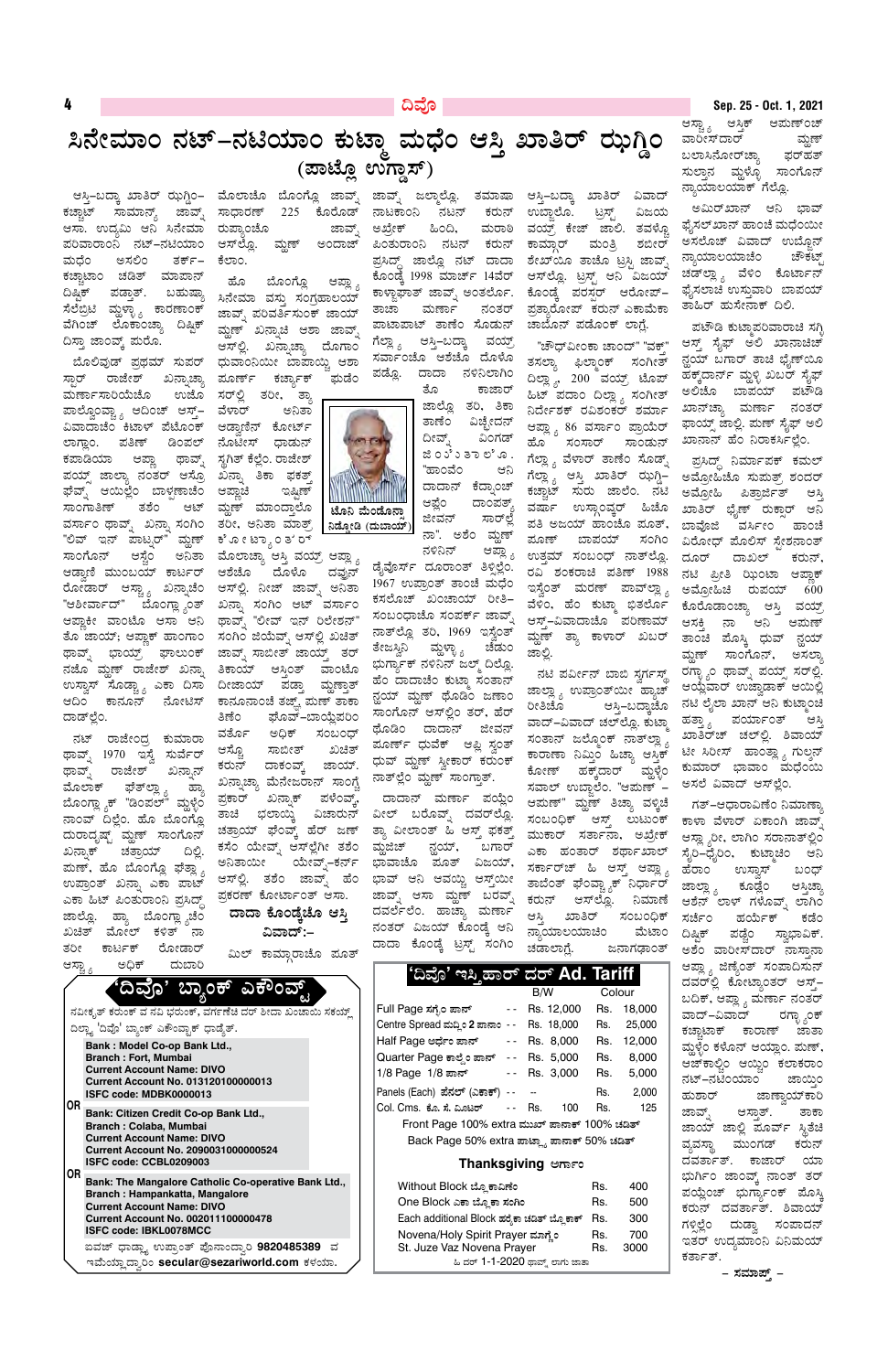**¢ªÉÇ ¥ÀvÁæPï ¯ÉÃR£ÁA, PÁtÂAiÉÆ, PÀªÀ£ÁA, «£ÉÆzï, EvÁå¢**   $z$ ಪರ್ಕಾಂ ಧಾಡುಂಕ್

| ದಿವೊ ಪತ್ರಾಚಿ ವರ್ಗಣಿ ದರ್ |                 |
|-------------------------|-----------------|
| ದೆಶಾಂತ್ ಎಕಾ ವರ್ಸಾಕ್     | ರು. 500         |
| ದೋನ್ ವರ್ಸಾಂಕ್           | ರು. 1000        |
| ಪಾಂಚ್ ವರ್ಸಾಂಕ್          | ರು. 2000        |
| ವಿದೆಶಾಕ್ ಎಕಾ ವರ್ಸಾಕ್    | <u>ರು. 3500</u> |

(ಯೆಂವ್ಚ್ಗಾ ಅಂಕ್ಯಾಂತ್ ವಾಚ್)

ಇಮೇಯ್ಲ್ : secular@sezariworld.com ಮೊಸ್ಸಾರ್: DIVO, Konkani Weekly, 99, Perin Nariman Street, 1st Floor, Fort, Mumbai 400001

"ºÉA QvÉA ¥ÀÄvÁ......? ¥Àdð¼ÁÛ°. wA ºÀ¼ÀÄÝ« ¥sÀįÁA EUÀeÉð xÁªïß ¨sÁAiÀiïæ DAiÉÆè. ತುಕಾ? ಸೊಭಿತ್ ಆಸಾತ್. ಭರೊನ್ ಗೆಲಿಂ. ಪಾದ್ರ್ಯಾಬ್ ಪರ್ಮಳ್ ನಾತ್ಲಲಿಂ ಫುಲಾಂ ಆಲ್ತಾರ್ ಭುರ್ಗೆಂ ಸಾಂಗಾತಾ ರಾಕೊನ್ ರಾವ್ಲಲ್ಲೆಂ. ಲವೀನಾ ಬಾಳಕ್ ಮರಿಯೆಕ್ ಅರ್ಪಿತಾನಾ ಯೇವ್ನ್ ಲ್ಯಾನಿರ್ ರಾವ್ಲಲ್ಲ್ಯಾ ಆಯ್ಲೆಂ ಪಳೊವ್ನ್ ತಾಚಾ ಕೆಲೆಂ.

> ಸಕ್ಕಡ್ ಸಾಂಗಾತಾ ಮೆಳ್ತಾ ಸಕ್ಕಡ್ ಲಾಗಿಂ ಸರ್ಯಾಂ ಆಮ್ಚೆಂ ತಾಳೆ ಏಕ್ ಕರ್ಯಾಂ ಮರಿಯೆಕ್ ಹೊಗಳ್ಳಿಯಾಂ ವೊಡ್ಡಾ ಹಿತ್ಲಾಂನಿ ಸೊಧ್ಯಾಂ ಘುಲಾಂ ಎಕ್ಟಾಂಯ್ ಕರ್ಯಾಂ ತಾಂಚೊ ಏಕ್ ಮುಕೊಟ್ ಘುಂತ್ಯಾಂ ಆನಿ ಮಾಯೆಕ್ ದಿವ್ಯಾಂ ಮ್ದಣ್ಯಾನಾ ಯೆ–ಯೆಕ್ಲ್ಯಾ ಭುಗ್ಯಾ೯೦ಚಾ ಬೊಶಿಯೆಂತ್ಲಿ ಘುಲಾಂ ಬಾಳಕ್ ಮರಿಯೆಚಾ ವಯ್, ಆನಿ ಪಾಂಯಾಲಾಗಿಂ ಭುಗ್ಯಾ೯೦ನಿ ದವೊರ್ಲಿ. ಆನಿ ತಾ–ತಾಂಚ್ಯಾ ಜಾಗ್ಯಾರ್ ರಾವ್ಲಿಂ ತಶೆಂಚ್ಚ್....

ಘಾಲ್ಯಾಂ ಭಿತರ್ ಬಾವೆಲಿಂ ತಿಂ ಶಿಂವಿಂ ಆಬೊಲಿಂ ಘುಲಾಂ ತರ್ ಖ್ಯಂ ಮೆಳ್ತೆಲಿಂ

ಮರಿಯೆಕ್ ಫಾವೊ ಜಾಲಿಂ...

ಪರ್ತ್ಯಾನ್ ಭುರ್ಗ್ಯಾಂನಿ ಘುಲಾಂ ಉಡೈಲಿಂ ಆನಿ ಬೊಶಿಯೊ ಖಾಲಿ ಕೆಲ್ಯೊ.

ಆಯಿನ್ನ್ ವೆಳಾರ್ ಸಕ್ಕಡ್ ಲೋಕ್ ಇಗರ್ಜೆ ಭಿತರ್ ವ್ವಚೊನ್ ಬೊಸ್ಲೊ. ಪಾದ್ರ್ಯಾಬಾನ್ ಮಿೂಸ್ ಭೆಟೈಲೆಂ, ಅರ್ಧ್ಯಾ ವರಾಂಚೆ ಮಿಂಸ್ ಕಾಬಾರ್ ಜಾತಾಚ್ಚ್ ಘಾ। ರೊನಾಲ್ಡ್ ವೇಗಸಾನ್, ಉಲೊಣ್ಯಾಂಕ್ ಬುನ್ಯಾದ್ ಘಾಲಿ.

ಬಾಳಕ್ ಮರಿಯೆಕ್ ದವರ್ಲ್ಲ್ಯಾ ಸ್ತಾಂ ಸಾಂಗಾತಾ "ಮೆಳೊನ್<br>ಮೊತಾಡ್ಸ್ ಆಯ್ಲ್ಲ್ಯೋಕ್ ಸಕ್ಡಾಂ ಸಾಂಗಾತಾ "ಮೆಳೊನ್ ಮೊಗಾಚಾ ಭಾವಾಂನೊ ಆನಿ ಭಯ್ದಿಂನೊ ಆನಿ ಭುಗ್ಯಾ೯೦ನೊ..... ನೋವ್ ದೀಸ್ ಆನಿ ಫೆಸ್ತಾ ದೀಸ್ ಘುಲಾಂ ಹಾಡ್೪್ಲಾ ಭುರ್ಗ್ಯಾಂಕ್ ತಶೆಂಚ್ ವ್ಹಡಾಂಕ್ ಫಾಲ್ಯಾಂ ಫೆಸ್ತಾ ಮಿೂಸಾಚೆಂ ಕಾರ್ಯೆಂ ಆಖೆರ್ ಜಾಲ್ಲೆಂಚ್ ಭುರ್ಗ್ಯಾಂಕ್ ಇನಾಮ್ ದಿತೆಲ್ಯಾಂವ್. ಆನಿ ಕೊಬುಯಿ ಆಸ್ತೊಲೊ. ಫೆಸ್ತಾಕ್ ಮುಡ್ದೊಮ್ ರಾವ್ಲಣ್ಣ ೈಂಕ್ <sup>ದ</sup>ವಾತಿಯಿ ಮೆಳ್ತೆಲ್ಲೊ. ಫಾಲ್ಯಾಂ ಕುಟ್ಮಾಂಚೆಂ ಘವ್ನ್ ಫೆಸ್ಟ್ ನೊವೆಂ ಜೆಂವೈಂ ಫೆಸ್ತ್ ಯೆಯಾ. ಕೋಣ್ ಪಳೆ ಚುಕಾತ್, ತಾಂಕಾಂ ಕೊಬು ಮೆಳ್ಚೊನಾ. ಮಿೂಸ್ ಆಖೇರ್ ಜಾಲೆಂ, ಲೋಕ್

ಸಕ್ಕಡ್ ಲೊಕಾಂಚಾ ದೊಳ್ಯಾಂನಿ ಲವೀನಾಕ್ ತಾಚೆಂ ಮೊಗಾಚೆಂ ಭುರ್ಗ್ಯಾಂ ಸಾಂಗಾತಾ ರಾವ್ಲೆ. ಭುಜಾರ್ ಹಾತ್ ದವರ್ನ್ "ಲವಿ.... ಪಾದ್ರ್ಯಾಬಾನ್ ವಿೂಸ್ ಸುರು ಆಜ್ ತುವೆಂ ಘುಲಾಂ ಖಂಯ್ ಇಷ್ಟಿನ್ ಅನಿತಾ ಮೊರ್ಟಿಕೊಂತ್ ಥಾವ್ಶ್ ಹಾಡ್ಲಿಂಯ್? ಸೊಭಿತ್ ಆಸ್ಲ್ಲಿಂ. ಹಳ್ಗುವಿ ಘುಲಾಂ ಹಾಂವೆಂ ಎದೊಳ್ ತಸಲಿಂ ಘುಲಾಂ ಪಳೆಂವ್ಕ್ ನಾಂತ್.' ಅನಿತಾನ್ ಸಾಂಗ್ತಾನಾ ಲವೀನಾ ವ್ದುಣಾಲೆ, "ತುಮಿ ತೆಗಾಂಯಿ ಸದಾಂಯ್ ಮ್ದಜೆ ಸಾಂಗಾತಾ ಘುಲಾಂ ಕಾಡುಂಕ್ ಯೆತೆಲ್ಯಾತ್ ಆನಿ ಆಜ್ ಮ್ಹಾಕಾ ಯೆಕ್ಲ್ಯಾಕ್ ಸೊಡ್ನ್ ಸಕ್ಟಾಂಚ್ಯಾ ಹಿತ್ಲಾಂತ್ ಆಸ್ಲ್ಲೌಂ ಸೊಭಿತ್–ಸೊಭಿತ್ ಘುಲಾಂ ಕಾಡ್ನ್ ಆಯ್ಲ್ಯಾತ್. ಮ್ದಾಕಾ ಆಮೊಂವ್ಕ್ರ್ಯ ನಾ. ಹಾಂವ್ ಸಕಾಳಿಂ ಸ ವರಾರ್ ಸದಾಂಚ್ಯಾ ಜಾಗ್ಯಾಂನಿ ವೆತಾನಾ ಥಂಯ್ ಝಡಾಂನಿ, ಘುಲಾಂಯಿ ನಾತ್ಲಲಿ, ಬೊಂಗೆಯಿ ನಾತ್ಲಲೆ. ಇಷ್ಟಿಣ್ ಮ್ದಳ್ಯಾರ್ ಅಶೆಂಚ್ಚ್ ಕರ್ಜೆಂ ನ್ಯೇ?" ಲವೀನಾನ್ ಸಾಂಗ್ತಾನಾ ಅನಿತಾಚೆಂ ತೊಂಡ್ ಲ್ಲಾನ್ ಜಾಲೆಂ.

> "ಫಾಲ್ಯಾಂಯಿ ಮ್ಹಾಕಾ ಘುಲಾಂ ಮೆಳ್ಚಿನಾಂತ್. ಬೊಂಗ್ಗೆಯಿ ಕಾಡ್ಸ್ ಹಾಡ್ಲ್ಯಾತ್ ತುಮಿಂ."

"ನಾಂ ಲವೀ.... ಘುಲಾಂಚೆಂ ಬೊಂಗೆ ಸುಝಿನ್ ಆನಿ ಮಲಾನ್ ಕಾಡ್ಲಿಂ. ತುಕಾ ಸಾಂಗಾನಾಕಾ ಮ್ಲಣ್." ತ್ಯಾ ಖಾತಿರ್ ಹಾಂವ್ ವಗೆಚ್ಚ್ ಆಸ್ಲ್ರಿಂ.

"ಬೊರೆಂ ಕೆಲೆಂಯ್, ಮ್ದಜೆರ್ ಇತ್ಲೊಚ್ಚ್ಗಗೀ ವಿಶ್ವಾಸ್/ಭರ್ವಸೊ. ಘಾಲ್ಯಾಂ ಥಾವ್ನ್ ಮ್ದಜೆಕಡೆನ್ ನೋಟ್ಸ್ ವ್ಹರೊಂಕ್ ಯೆಂಫ<u>ೆ</u> ನಾಕಾ. ಹಾಂವ್ ತುಜಿ ಇಷ್ಟಿಣ್ ನ್ಹಯ್." ಇತ್ಲೆಂ ಸಾಂಗುನ್ ಲವೀನಾ ಆಫ್ಲಿ ವಾಟ್ ಧರ್ನ<mark>್</mark> ಚಲ್ತೆಚ್ಚ್ ರಾವ್ಲೆಂ. ಅನಿತಾ ಚೂಕಿಚ್ಯಾ ನದ್ರೆನ್ ಲವೀನಾ ವೆಚ್ಚಾ ವಾಟೆಕ್ಚ್ಚ್ ಪಳೆವ್ನ್ ರಾವ್ಲೆಂ. ಕಿತ್ಲೊ ವೇಳ್ ರಾವ್ಲೆಂಗೀ...... ಸುಝಿ ಆನಿ ಘುಲಾ ಯೇವ್ನ್ ಅನಿತಾಚೆಂ ಭುಜ್ ಧರ್ನ್ ಹಾಲಯ್ತಾನಾ ಅನಿತಾ ನಿದೆಂತ್ಲೆಂ ಜಾಗೆಂ ಜಾಲ್ಲ್ಯಾಬರಿ ಉಡೊವ್ನ್ ಪಡ್ಲೆಂ! ಕಾಲೆ ಜಾಲೆಂ ಅನಿತಾ.......? ಅಶೆಂ ಕಿತೆಂ ಜಾಲೆಂ ಮ್ಲಣ್ ಚಿಂತುನ್ ಆಸಾಯ್?" "ತುಮ್ಲಿಂ ಕಾಮಾಂ ಬೊರಿಂ ನಾಂತ್. ಘುಲಾಂ ಕಾಡುಂಕ್ ವಚೊನ್ ಲವೀನಾಕ್ ಸಾಂಗಾನಾತ್೮್ಲ್ಯಾಕ್ ತಂ ರಾಗಾನ್ ಗೆಲೆಂ. ಮ್ಹಾಕಾ ಭೆಷ್ಟಾವ್ನ್ ಗೆಲಾಂ ಆನಿ ಮುಕಾರ್ ನೋಟ್ಸ್ ದಿಂಫ್ಲಿಂ ನಾ. ಆನಿ ನೋಟ್ಸ್ ವ್ಹರೊಂಕ್ ಯೆಂಫ್ಚೆ ನಾಕಾ ಮೃಣ್."





**¥ÀªÀÄð¼ï £Ávï¯ÉèA..... ¥sÀįï......**

ಹಾಂವ್ ತೆದ್ನಾಂ ಲ್ಹಾನ್ ಆಸ್ಲಲಿ. ಧಾ ವರ್ಸಾಂಚಿ. ಇಗರ್ಜೆಂತ್ ಕೊಂಪ್ರೇಶನ್ ಆಸ್್ಲಂ ಕೊಣಾಚಾ ವಾಟಿಯೆಂತ್ತೆ ಘುಲಾಂ ಚಡ್ ಆನಿ ಪರ್ಮಳ್. ಆಮಿ ಚಾರ್ ಜಣಾಂ ಇಷ್ಟಿಣ್ಯೊ. ಸುಝಿ, ಅನ್ನಾ, ಮಲಾ ಆನಿ ಹಾಂವ್. ಹಾಂವ್ ಕೊಣಾಂ ಕೊಣಾಂಚಾ ಹಿತ್ಲಾಕ್ ವಾ ಕುಮೆರಿಕ್ ಕುಮೆರಿಚ್ಯಾ ದೊರ್ರಾರ್ ಹಿತ್ಲಾಚ್ಯಾ ವೊಂಯ್ಕ್ ಮರ್ಲ್ಡ್ಯಾ ಘುಲಾಂಚ್ಯಾ ಝಡಾರ್ ಆಸ್ಐ್ಲಾ ಘುಲಾಂಕ್ ಆಮಿ ಕಾಡ್ವೆಂ ಆಸ್್ಲಲೆ. ಕೋಣ್ ನೋವ್ ದೀಸ್ ಆನಿ ಘೆಸ್ತಾ ದೀಸ್ ಘುಲಾಂ ವ್ವರ್ತಾತ್ ತಾಂಕಾಂ ಪಾದ್ರ್ಯಾಬಾ ಥಾವ್ನ್ ಮಿಠಾಯೆಚೊ ಬೊಕ್ಸ್ ಮೆಳ್ತಾಲೊ. ಮೊಂತಿ ಮಾಂಯ್, ಮೊಂತಿ ಸಾಯ್ಲಿಣ್, ಬಾಳೊಕ್ ಮರಿ.... ಅಶೆಂ ಆಮಿ ಇಷ್ಟಿಣ್ಯೊ ಎಕಾಮೆಕಾ ಅರ್ಗಾಂಟ್ ಕರ್ನ್ ನಾಂವಾಂ ವಿಂಚುನ್ ಕಾಡ್ನ್ ತಿಚಾ ಮನಾಕ್ ಘುಲಾಂ ಅರ್ಮುಂಚೆಂ... ತೊ ದೀಸ್ ಸನ್ರಾರ್. ಹಾಂವ್ ಸಕಾಳಿಂ ವೆ–ವೆಗ್ಗಿಂ ಉಟೊನ್ ಬಾಲ್ತಾಮಾಂಚ್ಯಾ ಹಿತ್ಲಾಕ್ ಗೆಲಿಂ. ಥೈಂ ಪಳೆತಾನಾ, ಕಿತೆಂ..... ಪಳೆಂವ್ಚೆಂ ಎಕಾ ಝಡಾಂಚೆರ್ಯ ಘುಲಾಂಯಿ ನಾಂತ್… ಬೊಂಗ್ಗೆಯಿ ನಾಂತ್...... ದುಸ್ರಾ<sub>್ಯ</sub> ದಿಸಾ ಮೊಂತಿ ಫೆಸ್ತ್. ಕಾಲೆಂ ಕರುಂ....? ಸಗ್ಳಾ ್ರನಿಯಿ ಪಳೈಲೆಂ, ಸೊಧ್ಲೆಂ ನಾ..... ಘುಲಾಂಚ್ಚ್ ನಾಂತ್. ಹಾವೆಂ ಮರಿಯೆ ಮಾಯೆಕ್ ಮನಾಂತ್ಚ್ ಮಾಗ್ಣೆಂ ಕೆಲೆಂ. ಮ್ಹಜ್ಞಾ ದೊಳ್ಯಾಂ ಥಾವ್ನ್ ದುಃಖಾಂ ದೆಂಪೊಕ್ ಲಾಗ್ಲಿಂ. ಹಾಂವ್ ಘರಾ ಯೇಂವ್ಕ್ ಘುಂವ್ತಾನಾ ಇಲ್ಲೆಂ ಪಯ್ಸ್ ಕೊಣಾಂಚೊಗೀ ದುಸ್ರ್ಯಾಂಚೊ ಜಾಗೊ, ತ್ಯಾ ಜಾಗ್ಯಾಚಾ ವೊಂಯ್ತ್ ಏಕ್ ಕತ್ರಾ $_{\delta}$ ಖೊಲ್ಯಾಂಚೆ ಝಡ್ ಆನಿ ತ್ಯಾ ಝಡಾಚೆರ್ ಹಳ್ಗುಂವಿ ಘುಲಾಂ ಸೊಭಾಯೆನ್ ಬುಡ್ಲ್ಲೆಂ. ಮ್ಲಜ್ಞಾ ಮುಖಮಳಾರ್ ಪ್ರಕಾಸ್ ಫಾಂಕ್ಲೊ. ಹಾಂವ್ ಸವ್ಕಾಸ್ ತ್ಯಾ ಕುಶಿನ್ ಮೆಟಾಂ ಕಾಡುಂಕ್ ಸುರು ಕೆಲಿ. ಝಡಾರ್ ಆಸ್ಲ್ಲಿ ಸೊಭಿತ್ ಘುಲಾಂ ಮ್ಹಾಕಾ ಪಳೆವ್ಶ್ ಹಾಲ್ತಾಲಿ–ಧಲ್ತಾಲಿ. ಹಾಂವ್ ಆನಿಕೀ ಲಾಗ್ಗಿಂ ಗೆಲಿಂ. ವ್ಹಡ್ಲೆಂ ರುಷ್ ಅಸ್ಲಾಂ. ಮ್ಹಜ್ಯಾ ಬೊತಿಯೆಕ್ ಭರ್ತಾ ತಿತ್ಲಿ ಘುಲಾಂ ಕಾಡ್ಲಿಂ. ಆನಿ ಹಾತಾಂತ್ ಆಸ್<sup>ಲ್ಲಾ</sup>ೈ ಪ್ಲಾಸ್ಟಿಕಾಚ್ಯಾ ಬೇಗಾಂತ್ ಘಾಲಿ. ಸವ್ತಾಸ್ ಹಾಂವ್ ಘುಂವೊನ್ ಪಾಟಿಂ ಘರಾ ಆ್ಯಲಿಂ. ಮೆಜಾರ್ ಆಸ್©ಿ ಸೊಭಿತ್ತ್ ಘುಲಾಂಚಿಂ ಬೊತಿ, ಮ್ಲಾಕಾ ದೋನ್ ವರ್ಸಾಂ ಪೈಲೆಂ ಮ್ದಜ್ಯಾ ಮೊದೊರ್ನಿನ್ ಮ್ಹೆಜ್ಯಾ ಜಲ್ಮಾ ದಿಸಾಚ್ಯಾ ಉಡಾಸಾ

ಖಾತಿರ್ ದಿಲ್ಲಿ. ತೆಂ ಏಕ್ ದುಬ್ಳೆಂ ಕುಟಾಮ್. ಘರಾಂತ್ ದುಜಾಮ್, ಜಿಲ್ಲಿ ಬಾಯ್, ಆನಿ ತಾಂಚಿ ದೊಗಾಂ ಭುರ್ಗಿಂ ಲವೀನಾ ಆನಿ ಸ್ಟೀವನ್. ವ್ಹಡ್ಲೊ ಸ್ಟೀವನ್ ಆಪ್ಲೆಂ ಮೆಟ್ರಿಕೆಚೆಂ ಶಿಕಾಪ್ ಶಿಕೊನ್ ತೊ ಪರ್ಗಾಂವಾಕ್ ಗೆಲ್ಲೊ.

ಲವೀನಾ ಪಾಂಚ್ವೆಂತ್ ಶಿಕ್ತಾಲೆಂ. ಕಿನ್ಸಿಗೋಳಿ ಕುಮೆರಿಂತ್ ತಾಂಚೆಂ ಘರ್. ದುಜಾಮ್ ಕೂಲಿಚ್ಯಾ ಕಾಮಾಕ್ ವೆತಾಲೊ. ಲಾಂಕ್ಡಾ ಮೊಡ್ಚಂ ಕಾಮ್ ಘರ್. ತಾಚಿ ಮೊಗಾಚಿ ಪತಿಣ್ ಜಿಲ್ಲಿಬಾಯ್ ಘರಾಚ್ಚ್ ಬೊಸೊನ್ ಶಿಂವ್ಲೆಚೆಂ ಕಾಮ್ ಕರ್ನ್ ಆಸ್ಲಲಿ. ದೀಸಾ ಖರ್ಚಾಕ್ ಕಾಂಯ್ ಉಣೆಂ ನಾತ್ಲ್ಲೆಂ. ದೆವಾಸ್ತಣಾಚೆಂ ಘರ್ ತಾಂಚೆಂ. ಕಿನ್ನಿಗೋಳಿ ಸಾಂ. ಕೊಸೆಸಾಂವ್ ಮಾಯೆಕ್ ಸಮರ್ಪುನ್ ದಿಲ್ಲಾ <sub>∂</sub> ಇಗರ್ಜೆಚೆಂ ಕುಟಾಮ್ ಜಾವ್ನಾಸ್ಲ್ರೆಂ. ತ್ಯಾ ಇಗರ್ಜಿಚೊ ಫಾ। ರೋನಾಲ್ಡ್ ವೇಗಸ್ ಏಕ್ ದೇವ್–ಭಿರಾಂತೆಚೊ ವೆ ೂ ಗಾ ಳ್ – ವ'ು ೦ು' ು್ಪಾ ಶಿ ೦ ದುಬಾೖಾ-ದಾಕ್ಟ್ಯಾಂಕ್ ಕುಮೊಕ್ ಕರ್ಚ್ಯಾಂತ್ ನಾಂವ್ ವೆಲ್ಲೊ ಪಾದ್ರ್ಯಾಬ್ ಜಾವ್ನಾಸ್**ಲ್ಲೊ**. ಗರ್ಜೆ–ಆಕಾಂತಾಚ್ಯಾ ವೆಳಾರ್ ಕೊಣೀ ತ್ಯಾ ಪಾದ್ರ್ಯಾಬಾ ಸರ್ಸಿನ್<br>ಗೆಲ್ಲಾರ್ ರಿತ್ಯಾ ಹಾತಾಂನಿ ಗೆಲ್ಯಾರ್ ರಿತ್ಯಾ ಹಾತಾಂನಿ ತಾಂಕಾಂ ದಾಡಿನಾತ್ಲ್ಲೊ.

ಕಿತೆಂ.... ನಾಂ........| ಕಿತೆಂ ವಸ್ತು ದೀವ್ಶ್ ಗೀ ವಾ ಪೈಶೆಂ ದೀವ್ಫ್ ಗೀ ಸುದಾರ್ಸಿತಾಲೊ.| ಫಿರ್ಗಜೆಚ್ಯಾ ಲೊಕಾಂ| ಥಂಯ್ ಮಸ್ತು ಮೋಗ್ ದಾಕೈತಾಲೊ.

ಆನಿ ಲವೀನಾ ಥಂಯ್**!**<br>ಗೆಲ್ಯಾರ್ ಸುಖ್ ಸುಖ್–ದುಃಖ್ ಉಲವ್ನ್ ಹಿತ್ಲಾಂತ್ ಆಸ್ಲ್ಲಿ ಘುಲಾಂ ದಿತಾಲೊ. ಆನಿ ಆರ್ಥಿಕ್ ಪರಿಸ್ಥಿತ್ ಸಮ್ಜೊನ್ ಕುಮೊಕ್ಯ ಕರ್ತಾಲೊ. ಲವೀನಾನ್ ಹಾತಾಂತ್ ಆಸ್ಲ್ರೆಂ ಬೇಗಾಂತೆ– <sub>್ಗ</sub>ಂ ಘುಲಾಂ ಮೆಜಾರ್ ಘಾಲಿ. ಸೊಭಿತ್ತ್ ಹಳ್ದುವಿಂ ಘುಲಾಂ ಎದೊಳ್ ತಾಣಿಂ ತಿಂ ಘುಲಾಂ ಖ್ಯೆಂಯಿ ಪಳೆಂವ್ಕ್ ನಾತ್ಲಲಿಂ. ಚೊವ್ಕೆಂತ್ ಜಿಲ್ಲಿ ಬಾಯ್ ಕೊಣಾಚೆಂಗೀ ಆಯಿಲ್ಲೆಂ ವಸ್ತುರ್ ಶಿಂವಾಲಿ. ಲವೀನಾನ್ ಮೆಜಾರ್ ದವರ್<sup>ಲ್ಲಿಂ</sup> ಘುಲಾಂ ಪಳೆವ್ನ್ ತಿ ಆಪ್ಲ್ಯಾ ಜಾಗ್ಯಾರ್ ಥಾವ್ನ್ ಉಟ್ಲಿ ಆನಿ ಮೆಜಾಲಾಗಿಂ ಯೆತಾನಾ, ತ್ಯಾ ಘುಲಾಂಚೊ ಪರ್ಜಳ್ ಮಾತ್ರ್ ತಿಕಾ ದಿಸ್ಲೊ. ಮಣ್.... ಪರ್ಮಳ್ ಯೇಂವ್ಸ್ ನಾ.....!

ಹಿಂ ಘುಲಾಂ ಖಂಯ್ ಮೆಳ್ಳಿ ತಿಚ್ಯಾಲಾಗಿಂ ಸಾಂಗ್ ಮತಾ, "ತುಜಾ ಕಾಳ್ಜಾ ಥಾವ್ನ್ ಬಾಳಕ್ ಮರಿಯೆಲಾಗಿಂ ಉಲಯ್." ವಚ್ ವರಾಂ ಸಾತ್ ಜಾಲಿ. ಜಿಲ್ಲಿ ಬಾಯೆನ್ ಆಪ್ಲ್ಯಾ ಧುವೆಕ್ ಲವೀನಾಕ್ ಜಾಗೈಲೆಂ.

"ಜಾಯ್ಸ್ ಮಾಂಯ್....." ಮ್ಹಣ್ ಭಿತರ್ ವಚೊನ್ ವಸ್ತುರ್ ಬದ್ದಿ ಕರ್ನ್ ಬೊಶಿಯೆಂತ್ ಆಪ್ಲ್ಯಾ ಆವಯ್ನ್ ಮಾಂಡುನ್ ದವರ್ಲ್ಲಿ ಘುಲಾಂ ಪಳ್ಳೆಲಿಂ. ಹಾಸೊ ಆಯ್ಲ್ಶೊ ಲವೀನಾಕ್.

"ಕಿತ್ತಾಕ್ ಹಾಸ್ತಾಯ್ ಲವಿ....? ಹಾಂವೆಂ ಮಾಂಡ್ಲಲಿ ಘುಲಾಂ ಸಾರ್ಕಿ ಜಾಂವ್ಕ್ ನಾಂತ್?"

"ನಾ ಮಾಂಯ್.... ಸಮಾ ಆಸಾತ್." ಮೆಜಾರ್ ಚ್ಹಾ ಆನಿ ಬಿಸ್ಕಿತ್ಯೂ ಆಸ್ಆ್ಲ್ಯೂ ತ್ಯೂ ಖಾವ್ನ್ ಚ್ಹಾ ಪಿಯೆವ್ನ್ ಯೆತಾನಾ, ಭಾಯ್ರ್ ತಾಚ್ಯೊ ಇಷ್ಟಿಣ್ಯೊ ಗೇಟಿಲಾಗಿಂ ರಾವ್ಲ್ಲೋ ಪಾಂಚ್ ಮಿನುಟಾಂನಿ ತಿ೦ ಇಗರ್ಜೆಕ್ ಪಾವ್ನಿ೦. ಇಗರ್ಜೆ ಭಿತರ್ ವಚೊನ್ ದಿಂಬಿ ಘಾಲ್ನ್ ಆಪ್ಲ್ಯಾ ಕುಟ್ಮಾ ಖಾತಿರ್, ಆವಯ್–ಬಾಪಯ್ ಖಾತಿರ್,<br>ಪರ್ಗಾಂವಾಂತ್ ಆಸ್**ಲ್ಲಾ** ಪರ್ಗಾಂವಾಂತ್

> ಮಾಗೊಂಕ್ ವಿಸ್ತಾಲೆಂ |ನಾ. ಗುಪಿ*ತ್ತ್* ಥರಾನ್ ಸಾಂಗೊಂಕ್ಐಗ್ಲೆಂ – ಬಾಳಕ್ ಮರಿಯೆ.... ಆಜ್ ಹಾಂವೆಂ ಹಾಡ್ಲ್ಲಿ ಘುಲಾಂ ಪರ್ಮಳ್ ನಾಂತ್. ತರೀ.......

ಹಾಂವ್ ದುಬ್ಳಿ. ದುಬ್ಳಾ

ಆವಯ್-ಬಾಪಯ್ಚೆಂ ಧುವ್. ಖಂಯೊ ಮ್ದಾಕಾ ಘುಲಾಂ ಮೆಳೊಂಕ್ ನಾಂತ್.ತರೀ.... ಹಾಂವ್ ದುಬ್ಳಿ, ದುಬ್ಳ್ಯಾ ಆವಯ್–ಬಾಪಾಯ್ಚೆಂ ಧುವ್ ಖಂಯ್ ಮ್ಹಾಕಾ ಘುಲಾಂ ಮೆಳೊಂಕ್ ನಾಂತ್. ಹಿಂ ಘುಲಾಂ ತುಕಾ ಅರ್ಪಿತಾನಾ ಮ್ದಾಕಾ ದೂಃಖ್ ಭೊಗ್ತಾ ತರೀ ತುಕಾ ಕಶೆಂ ಲಾಗ್ತಾ ಹಾಂವ್ ನೆಣಾಂ. ಬಾಳಕ್ ಮರಿಯೆ, ಮ್ಲಣ್ ಮನಾಂತ್ಚ್ ಮಾಗೊನ್ ಫುಲಾಂಚಿ ಬೊಶಿ ಘವ್ನ್ ಮೆಜಾರ್ ಆಯ್ಲೆಂ. ಲೋಕ್ ಮಸ್ತು ಆಸ್ಲ್ಲೊ. ಭುರ್ಗಿಂಯಿ ಮಸ್ತು ಆಸ್್ಲಿಂ. ಲವೀನಾಚಾ ಬೊಶಿಯೆಂತ್ಲಿಂ ಘುಲಾಂ



**1**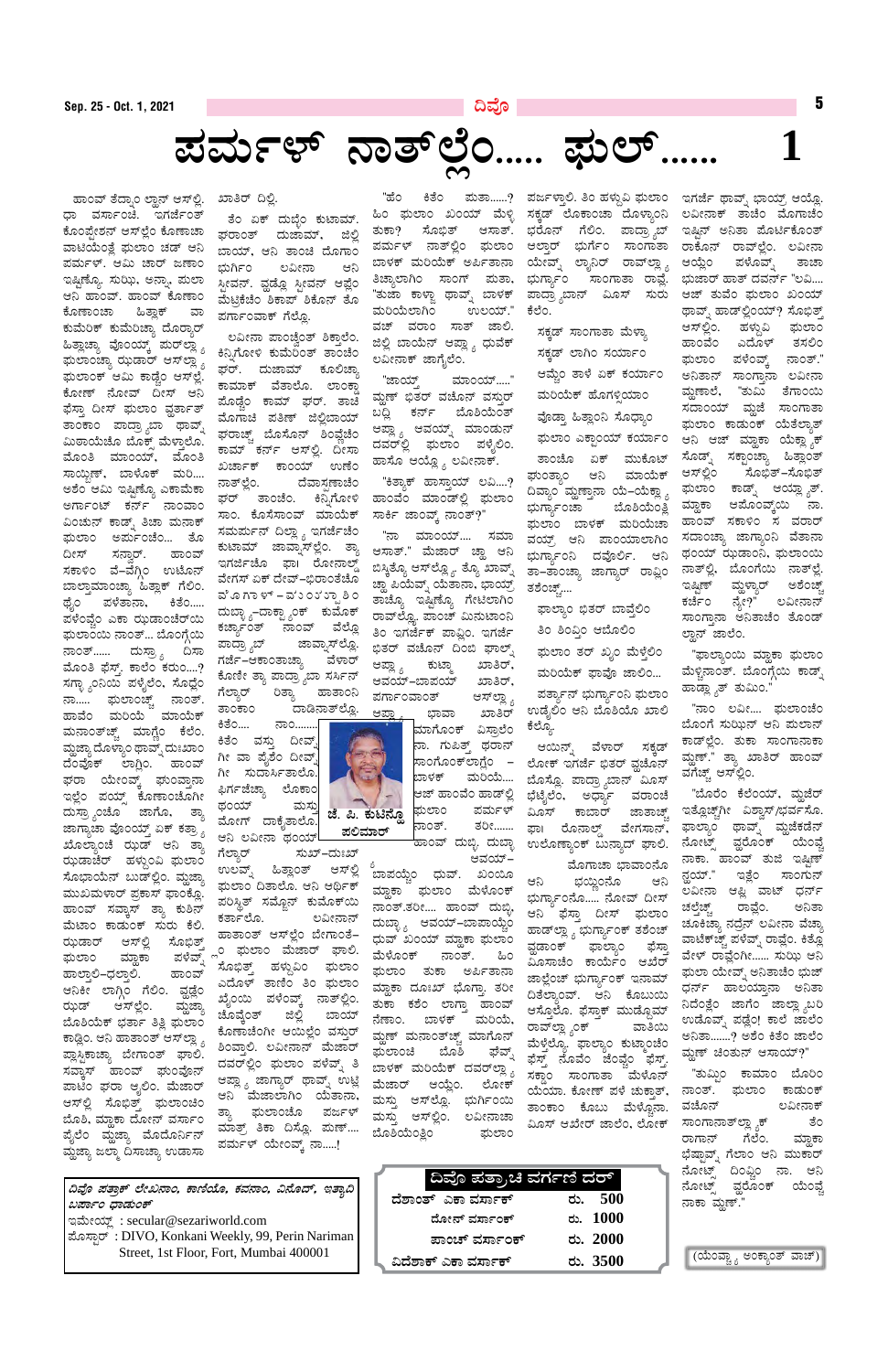### ದಿವೊ

# ಮಸ್ತ್ಯಾಳೊ ಸಂಸಾರ್

**ಮೊಲಿಸ್ :** ಇತ್ಲೆಂ ಕಿತ್ಯಾಕ್ ಪಿಯೆಲ್ಲೊಯ್ ಸಾಯ್ಬಾ? ಪಿವ್ಡೊ : ಕಾಹಲೆಂ ಕರ್ಚೆಂ ಧನಿಯಾ... ಬೊತ್ಲಿಚಿ ಗುಡ್ಗಿಚ್ ಮೆಳಾನಾತಿ! ---\* \* \* \* \*

 $\boldsymbol{6}$ 

ದುಕಾನ್ಎಾಲ್ಯಾನ್ ಆಸ್ಲ್ಡೂ ಮೂರಾ ವ್ಹಾಣೊ ತ್ಯಾ ಸ್ತ್ರೀಯೆಕ್ ದಾಖಯ್ಲ್ಯೊ ತರೀ ತಿಕಾ ಪಸಂಧ್ ಜಾವ್ನಾಂತ್. ದುಕಾನ್ವಾಲೊ ಥಕೊನ್ ಗೆಲ್ಲೊ. ಸ್ತೀ : ಆನಿ ಕಾಂಯ್ ನಾಂತ್ ಗಿ? **ದುಕಾನ್**ವಾಲೊ : ಮೆಡಾಮ್ ಸಗ್ಳೊ <sub>ಶಿ</sub> ಆಸ್**ಲ್ಲೊ** <sub>ಬಿ</sub> ದಾಖಯ್ಲ್ಯೋ ಸ್ತ್ರೀ : ವೊತ್ಯಾ ಡಬ್ಬ್ಯಾಂತ್ ಕಿತೆಂ ಆಸಾ? ದುಕಾನ್**ವಾಲೊ :** ತಾಂತುಂ ಮ್ಲಜೆ

ಜೆವಾಣ್ ಆಸಾ!  $---* * * * * * ---$ 

ನವ್ರೊ : ಪಂಡಿತ್ಸಾಯ್ಬಾ ಹೊಕ್ಲೆಕ್ ದಾವ್ಯಾಕ್ ಬಸಂವ್ಗ ಯಾ



ಉಜ್ಞ್ಗಾಕ್? ಪಂಡಿತ್ : ತುಕಾ ಕಶೆಂ ಲಾಗ್ತಾ ತಶೆಂ ಬಸಯ್. ಮಾಗಿರ್ ಕಶೆಂಯಿ ತಿ ತುಜಾ ಮಾತ್ತಾರ್ ಬಸ್ತೆಲಿ ಪಳೆ! \* \* \* \* \*

**ಚಲಿ :** ಆಜ್ ಘರಾ ಕೊಣೀ ನಾಂತ್ ಬಾ ಸಾಂಜೆರ್ ಘರಾ ಯೇ..... ಚಲೊ : ಜಾಯ್ಸ್ ಡಾರ್ಲಿಂಗ್..... ಬರಿ ಮಜಾ ಕರಿಯಾಂ..... ಚಲಿ : (ರಾತಿಂ ಅಚಾನಕ್) ಊಟ್..... ಊಟ್ ವೆಗ್ಗಿಂ..... ಪಪ್ಪಾ ಆಯ್ಲೊ.

# ನೀಜ್ ಫಡಿತಾಂ

ಆಜ್ ಆಮಿ ಚಿಂತುನ್ ಅಜಾಪ್ ಥೊಡಿ ಸತಾಂ.

ಆ್ಯಂಟಿ ಬಯೊಟಿಕ್ಸ್ ಆನಿ ನಿತಳ್ ಹ್ಯಾ ವರ್ವಿಂ ಭುರ್ಗ್ಯಾಂಚಿ ಭಲಾಯ್ಕಿ ಬರಿ ಆನಿ ಆಮಿ 80 ವರ್ಸಾಂ ಪರ್ಯಾಂತ್ ಯಾ  $\ast$  ಮೆಶಿನಾದ್ವಾರಿಂ ಉತ್ಪನ್ನ್ ಕೆಲ್ಲಿಂ ತಾಚ್ಯಾಕೀ ಚಡ್ ವಾಂಚೊಂಕ್ ಸಕ್ತಾಂವ್.

- \* ಆಮಿ ಎಕಾ ಘಂಟ್ಯಾಕ್ 80 \* ಆಮಿ ಮನ್ತಾಚಾ ಜೀವನಾ ಮಯ್ಲಾಂ ವಚೊಂಕ್ ಸಕ್ತಾಂವ್.
- \* ಆಮಿ ಉಭೊಂಕ್ ಸಕ್ತಾಂವ್.
- ಆಮ್ಚಾ ದೊಳ್ಯಾಂ ಭಾಯ್ರ್ ಅಸ್ಪಶ್ಯಾಲಾಗಿಂ ರೂಪ್– ಸಕ್ತಾಂವ್. ಕ್ಷಣಾ ಭಿತರ್ ಸಂಸಾರಾಂತ್ ಕಿತೆಂ ಜಾತಾ ತೆಂ ಜಾಣಾಂ ಜಾತಾಂವ್.
- ಉತ್ಪನ್ನ್ ಜಾಲ್ಲೆಂ ಖಾಣ್

ಆಮಿ ಖಾಂವ್ಕ್ ಸಕ್ತಾಂವ್. ಪಾಶ್ಚಾತ್ಯ್ ದೇಶಾಂನಿ ದುಕೊಳ್ ಪಡ್ಲ್ಲೂ ನಾ.

- ಎ.ಸಿ. ಚ್ಯಾ ಆಧಾರಾನ್ ಥಂಡ್ ವಾರೆಂ ಸೆವ್ತಾಂವ್.
- ವಸ್ತುರಾಂ ಸವಾಯಿ ಆನಿ ಧುಂವ್ಕ್ ಸುಲಭ್.
- ವಯ್ರ್ ಬರೆಂಚ್ ಜಾಣಾ ಜಾತಾಂವ್ ಹ್ಯಾ ಭುಂಯ್ಚೆರ್ ನಾತ್ಲ್ಸಾರೀ.
- ಆಮಿ ಸ್ಮಾರ್ಟ್ ಘೊನಾಚೆರ್ \* ಪಾಶ್ಚಾತ್ಯ್ ದೇಶಾಂತ್ಲ್ಯಾ ಘರಾಂನಿ ಹುನ್ ಉದ್ತಾಚೊ ನಳ್ಯ್ ಆಸಾ.
- ಉವೊ ಅಸ್ವಾಭಾವಿಕ್ ತರೀ ಆಸಾತ್.

ಅಶಿ ಪಟ್ಟಿ ಬರಿಚ್ಚ್ ಲಾಂಬ್ ಹಜಾರೊ ಮಯ್ಲಾಂ ಪಯ್ಸ್ ಆಸಾ ಸದ್ದ್ಯಾಕ್ ಇತ್ಲೆಂ ಮರೊ.

ಚಲೊ : ಪಡ್ಚಾ ಜಾಲೆಂ..... ಆಜ್ ಮ್ಲಾಕಾ ಮಾರ್ನ್ ಫಾಲೆಂಯ್.

ಚಲಿ : ವೆಗಿಂ–ವೆಗಿಂ ತ್ತಾ ಜನೆಲಾಂತ್ಲ್ಯಾನ್ ಊಡ್.... ಚಲೊ : ಕಿತೆಂ.....! ತೆರಾವ್ತಾ ಮಾಳಿಯೆ ಥಾವ್ನ್ ಉಡ್ಚೆಂ? ಚಲಿ : ಡಾರ್ಲಿಂಗ್..... ಆತಾಂ ಕಾಂಯ್ ಬರೆಂ–ವಾಯ್ಸ್ ಚಿಂತುಂಕ್ ವೇಳ್ ನಾ ಬಾ...... ಚಲೊ ಥೈಂಚ್ ಮತ್ ಚುಕೊನ್ ಪಡ್ಲೊ

 $---* * * * * * ---$ 

ಜಾಂವಯ್ ಮಾಂವಾಕ್ ಫೋನ್ **ಕರ್ತಾ :** ಮಾಂವಾನೊ...... ತುಮ್ಚಾ ಧುವೆ ವರ್ವಿಂ ಜಿಯೆಂವ್ವೆಂಚ್ ಕಷ್ಟ್ ಜಾಲ್ಯಾತ್ ಮೂ...... ಮಾಂವ್ : ಆನಿ ಹಾಂವ್ ಕಿತೆಂ ಸುಖಿ ಆಸಾಂ ಮ್ದಣ್ ಚಿಂತಾಯ್? **ಜಾಂವಯ್ :** ತುಮ್ಕಾಂ ಕಿತೆಂ ಜಾಲಾಂ? <mark>ಮಾಂವ್ :</mark> ತಾಚ್ಯಾ ಆವಯ್ಕ್ ಸೊಸುನ್ ವ್ಲರ್ನ್ ಆಸಾಂ!

---\* \* \* \* \*--

ಆಜ್ $\bar{\bm{\tau}}$ ಕಾಲ್ಚಾ ಚೆಡ್ವಾಂಕ್ ಧವ್ಯಾ ಘೊಡ್ತಾರ್ ರಾಯ್ ಕುಂವರ್ ಯೆಂವ್ಚ್ಯಾಚ್ಯಾಕಿ........ ಬಿ.ಎಮ್.ಡಬ್ಲ್ಯೂ ಕಾರಾರ್ ಗಾಡಾಂವ್ ಆಯ್ಲ್ಸ್ನಾರ್ ಚಲ್ಯಾ.......!

-\* \* \* \* \*---

| ವಿಂಚಾರ್      |                        | ಉತ್ತಾಂ     |
|--------------|------------------------|------------|
| 1) ತುಜಾ      |                        | ಜೀವನಾಂತ್ಲೊ |
| ಸಂತೊಸ್       |                        | ತುಜಾ ಬರ್ಾ  |
| ಚಿಂತ್ನಾಂಚೆರ್ |                        | ಹೊಂದ್ವೊನ್  |
| ಆಸಾ!         |                        |            |
|              | – ಮಾರ್ಕುಸ್ ಆವ್ರೆಲಿಯಸ್. |            |
|              |                        |            |
| 2) ತುಜಿ      | ಪ್ರಾಯ್                 | ತುಜಾ       |
| ಮಿತ್ರಾಂ      | ಸಂಗಿಂ                  | ಮೇಜ್.      |
| ವರ್ಸಾಂನಿ     | ನ್ಞಯ್.                 | ಜೀವನ್      |

ಮೇಜ್ ತುಜಾ ತುಜೆ ಹಾಸ್ಯಾಂನಿ, ನ್ಹಯ್ ದುಃಖಾಂನಿ!

– ಜೋನ್ ಲೆನೊನ್

#### ಪಳೆಜೆ ಜಾಲ್ಲೆ ಜಾಗೆ :



ಜಿಲ್ಲ್ಯಾಂತ್ ಪಳೆಜೆ ಜಾಲ್ಲೆ ಸಭಾರ್ ಜಾಗೆ ಆಸಾತ್. ತಾಂತುಂ ಸುಮಾರ್ 10000 ಭಕ್ತಿಕ್ ಹ್ಯಾ ಧರ್ಮಸ್ಥಳ ಏಕ್. ಧರ್ಮಸ್ಥಳ ಸೊಭಿತ್ ಲ್ಲಾನ್ ಶಹರ್. ಹಾಂಗಾಸರ್ ಉತ್ಸವ್ ಚಲ್ರಾ ಹಾಂಗಾಚೆಂ ಆಕರ್ಷಣ್ ರಂಗಾಳ್ ವೀಜ್ ದಿವ್ಯಾಂನಿ – ಧರ್ಮ್ಸಸ್ಥಳ ಮಂದಿರ್. ಮಂದಿರ್ ತಶೆಂ ಪರಿಸರ್ ಧಾರ್ಮಿಕ್ ಆಚರಣಾ ಖಾತಿರ್ ಸಜಯ್ತಾತ್. ಮಂಗ್ಬುರ್ ಥಾವ್ಶ್ ಭೋವ್ ನಾಂವಾಡ್ದೆಲೆಂ 75 ಕಿ.ಮೀ. ವಾಟ್ ಆಸಾ. ಬಸ್ತಾ ಮಂದಿರ್ ಹೆಂ ಜಾವ್ಶಾಸಾ. ದರಾಬಸ್ತ್ ಆಸಾತ್. ಮಂದಿರ್ ಭಾರಿಚ್ ಸೊಭಿತ್ ಪೂಜಾ ಪಾಠ್ ಹಿಂದು ಪೂಜಾರಿ ಜೆವಾಣ್ ಮೆಳ್ತಾ. ಚಲಯ್ತಾತ್. ಸಮುದಾಯಾಂಚೊ ಲೋಕ್ ಯೆವ್ನೆತಾ. ಹಾಂಗಾಂ ಯೆತಾ. ಜಾತ್–

ಕನ್ನಡ ಕುಳಿಯೆಚೆ ಸಮಸ್ಯೆ ನಾಂತ್. ಎಕಾ ದಿಸಾಕ್ ಮಂದಿರಾಕ್ ಭೆಟ್ ದಿತಾತ್ ಏಕ್ ನವೆಂಬರ್ – ದಶೆಂಬ್ರಾಂತ್ -<br>೧೯೧೦ರಹ ಭಟ್

ಆಕರ್ಷಣೀಯ್ ಕಲಾತ್ಮಕ್ ರಿತಿರ್ ದಿತೆಲ್ನಾಂಕ್ ಜೆವ್ಲಾಚಿ–ಫಳ್ಲಾರಾಚಿ ಬಾಂದ್ಲಾಂ. ಹೆಂ ಮಂದಿರ್ ಜೈನ್ ಸುವಿಧಾ ಧರ್ಮಾರ್ಥ್ ಆಸಾ. ಸಮುದಾಯ್ ಚಲವ್ನ್ ವ್ಹರ್ತಾ. ನಿತಳ್ ಆನಿ ತಾಜಾ ಖಾಣ್– ಹಾಂಗಾಂ ಮಂಗ್ಬುರ್ ಥಾವ್ನ್ ಸಕಾಳಿಂ ಮತ್ಭೇದ್ ನಾ. ಸರ್ವ್ ವಚೊನ್ $\,$ ಸಾಂಜೆ $\,$ ಭಿತರ್ $\,$ ಪಾಟಿಂ \*\*\*\*

# ಭಲಾಯ್ತೆಚೆ ಹಿಶಾರೆ ಆಂಗಾಂತ್ ಚರಾಬ್ ಜಮೊ ಕರಿನಾಕಾತ್

ಆಜ್**ಕಾಲ್ ಕೊರೊನಾ ಪಿಡೆ ಜಮೊ** ಜಾಂಫ್ಡಿಂ ಮರ್ಣಾಂ ಚಡ್ಲ್ಯಾಂತ್. ಗರ್ಜ್ ಆಸಾ. ಹಾಕಾ ಕಾರಣ್ ಆಮ್ಚಾ ಜೀವಾಕ್ ಚಟುವಟಿಕ್<mark>ಯೊ</mark> ನಾಂತ್. ದಿಸಾಕ್ ಆಂಗಾರ್ ಘಾಮ್ ಸುಟಾಜಾಯ್. ಅರ್ಧೆಂ ತೆಂ ಏಕ್ ಘಂಟೊ ತುಮ್ಕೆಕಡೆ ಸ್ಮಾರ್ಟ್ ಘೋನ್ ಚಲೊಂಕ್ಯ ವಚಾನಾಂತ್. ಆಸಾ, ತಾಚೆರ್ ಭಲಾಯ್ಕೆವಿಶಿಂ ಘರಾಚ್ ಬಸ್<sup></sup>ಲ್ಲೆಂಕಡೆ ಕಸಲೊಚ್ ಸಂಪ್ಯಾ ಉತ್ರಾಂನಿ ಜಾಯಿತ್ತಿ ವ್ಯಾಯಾಮ್ ಕರಿನಾಸ್ತಾನಾ ಸಮ್ಜೊಣಿ ಮೆಳ್ತಾ. ಥೊಡೊ ರಾಂವ್ಕೆಂ ವರ್ವಿಂ ಆನಿ ಖಾಂವ್ಕೆಂ ವೇಳ್ ಕಾಡುನ್ ಪಳೆಯಾ. ಬರೆಂ ಖಾಣ್ – ಚರ್ಬೆಚೆಂ ಜಾಲ್ತಾರ್ ಖಾಣ್, ಬರೆಂ ವಾತಾವರಣ್ ಖಂಡಿತ್ ಜಾವ್ನ್ ರಗ್ತಾಂತ್ ಆನಿ ಖುಶಾಲಿ ವಾಗಪ್ ಆಸ್ಲೆಕಡೆ ಚರಾಬ್ ವಾಡ್ತಾ. ಆನಿ ಚಡ್ ಪಿಡಾ ಬಿಲ್ಕುಲ್ ಲಾಗಿಂ ಯೇನಾ. ಜಾವ್ನ್ ಕಾಳ್ಜಾ ಲಗ್ತಿ ಶಿರಾಂನಿ

ಜಾತಾ. ಕಾಳಿಜ್ ವರ್ವಿಂ ಜಾಂ<u>ಫ್ಲಿಂ</u> ಮರ್ಣಾಂ ಸಾರ್ಕೆಂ ಕಾಮ್ ಕರುನ್ ಆಸಾ<mark>ಜೆ</mark> ಉಣಿ ತರ್ ಕಾಳ್ಣಾಘಾತ್ ಜಾವ್ನ್ ಜಾಲ್ಯಾರ್ ಸರಾಗ್ ಬರ್ರ್ಯಾ ರಗ್ತಾಚಿ

> ಕುಡಿಕ್ ಬೆಸೊರ್ ಜಾಯ್. \*\*\*\*\*\*

 $\mathbf{F}$ **R**  $\sim$   $\sim$   $\sim$   $\sim$   $\sim$ 

| – ನಕುಲ್                                                                                                                                                                                                                                                                                                                                                                                                                                                                                                                                                                             | 3) ಯಶಸ್ತಿ ಆಸಾ ತುಕಾ ಜಾಯ್                                                                                                                                                                                                              | ್ಟೌತಾಃಕ್ ಬದ್ದುನ್ ಫೆ!                                                                                                                                                                                                                                                                                                                                                     |
|-------------------------------------------------------------------------------------------------------------------------------------------------------------------------------------------------------------------------------------------------------------------------------------------------------------------------------------------------------------------------------------------------------------------------------------------------------------------------------------------------------------------------------------------------------------------------------------|--------------------------------------------------------------------------------------------------------------------------------------------------------------------------------------------------------------------------------------|--------------------------------------------------------------------------------------------------------------------------------------------------------------------------------------------------------------------------------------------------------------------------------------------------------------------------------------------------------------------------|
| ಗುಲ್ಜಾರಾಚಾ ಲಿಖ್ಞೆ ಥಾವ್ನ್                                                                                                                                                                                                                                                                                                                                                                                                                                                                                                                                                            | ತೆಂ ಮೆಳ್ಣಾಂತ್, ಸಂತೊಸ್ <br>ಆಸಾ ತುವೆಂ ಫೆಂವ್ಚಾಂತ್.<br>– ಎಸ್. ಕಿನ್ಸೆಲ್ಲಾ                                                                                                                                                                 | ್ದರಂತಾರ್ ಇದಲ್ಲಲೊ‼                                                                                                                                                                                                                                                                                                                                                        |
| ಹ್ಯಾ ಜೀವನಾಂತ್ ಜಾಯ್ತೆಂ<br>ವೇಳ್ ಖಂಯ್ಸರ್ಯಿ ಠಿಕೊನ್<br>ಆಮ್ಕಾಂ ಮೆಳ್ತಾ<br>ರಾವಾನಾ<br>ಮಣ್ ಆಮಿ ಲೇಕ್ ಕರ್ತಾಂವ್<br>ಮನಾಂಚಾ ಸವಯಾಂಪರಿ<br>ತಾಚೆ ಸವಯ್ ಜಾವ್ಸಾಸಾ. ಆಮ್ತಾಂ   ಮೆಳಾನಾಸ್ಲೆಲ್ಯಾ<br>ವಸ್ತುಂಚೆಂ.<br>***<br>ಜಾಣಾಂ ಹಾಂವ್ ತುಂ ಉಗ್ಗಾಸ್<br>***<br>ಕಿತೆಂಯಿ ವೆಗ್ಲೆಂಚ್ ಕರುಂಕ್<br><u>ಕಾಡಾಯ್ ರಾಜ್ಯ ಮಾಡಿದ ಮಾಡಿದ ಮಾಡಿದ ಮಾಡಿದ ಮಾಡಿದ ಮಾಡಿದ ಮಾಡಿದ ಮಾಡಿದ ಮಾಡಿದ ಮಾಡಿದ ಮಾಡಿದ ಮಾಡಿದ ಮಾಡಿದ ಮಾಡಿದ ಮಾಡಿದ ಮಾಡಿದ </u><br>ಜಾಯ್ ತರ್<br>ಜಾಣಾಂ ಹಾಂವ್ ತುಂ ಮ್ಲಾಕಾ<br>ವಿಸ್ರೊಂಕ್ ನಾಂಯ್               ಗಡ್ಡೇ ಥಾವ್ನ್ ಪಯ್ಸ್ ಚಲ್<br>ಹರ್ಯೆಕ್ ಖೆಳ್ಣಿ ಖಬಾರ್ ದೀವ್ನ್ ಗಡ್ಗಿ ಧೈರ್ ತರ್ ದಿತಾ<br>ಮಣ್ ವಳಕ್ ವೋಡ್ನ್ ಘೆತಾ.<br>ವೆತಾ.<br>$***$<br>**** | 4) ಹರ್ಯೆಕಾ ಮಿನುಟಾಕ್ ತುಂ<br>ಜಾತಾಯ್ ರಾಗಾರ್ ತರ್<br>ತುಂ ಸಂತೊಸಾಚಿಂ ಸಾಟ್  <br>ಸೆಕುಂದಾಂ ಹೊಗ್ಗಾಯಾಯ್.  <br>– ರಾಲ್ಷ್ ವಾಲ್ಟ್ ಎಮರ್ಸನ್<br> 5) ಕೆದ್ನಾ ತುಂ ಸಕಾರಾತ್ಮಕ್<br>ರಿತಿನ್ ಚಿಂತಾಯ್<br> ತೆದ್ನಾ ಬರ್ರ್ಯೊ ವಸ್ತು ಘಡ್ತಾತ್.<br>– ಮಾಟ್ಸ್ ಕೇಂಪ್.<br>*** | 1. ನಶೀಬ್ವಂತ್ ಜೆ ಆಸ್ತಾತ್, ತಾಂಕಾಂ ಮೆಳ್ಲ್ಲ್ಯಾಂತ್ ಸಂತೊಸ್<br>ಪಾವಾತ್ ಆನಿ ಜಾಂಕಾಂ ಸರ್ವ್ ಕಿತೆಂ ಮೆಳ್ತಾ ತೆ ನಶೀಬ್ವಂತ್<br>ಆಸಾನಾಂತ್.<br>2. ಜರ್ ಆಮ್ಕಾಂ ಚುಕಿ ಕರುಂಕ್ ಸ್ವತಂತ್ರ್ ನಾ ಜಾಲ್ಯಾರ್ ತಸಲ್ಯಾ<br>ಸ್ತತಂತ್ರಾಕ್ ಕಸಲೊಚ್ ಅರ್ಥ್ ನಾ.<br>3.  ಚೂಕ್ ಪ್ರತ್ಯೇಕ್ಲೊ ಕರ್ತಾ, ಮಣ್ ಬರೊ ಮನಿಸ್ ಚೂಕ್<br>ವಳ್ಕೊನ್ ತಿ ಸುಧ್ರಾಂವ್ಕ್ ಪಳೆತಾ ತೊ ಬರೊ ವ್ಯಕ್ತಿ.<br>'ದಿವೊ' ಹಾಡ್ತಾ ವಿಚಾರ್ ಆನಿ ಚಿಂತ್ಪಾಂ ಮಹಾನ್ ವ್ಯಕ್ತಿಂಚಿ |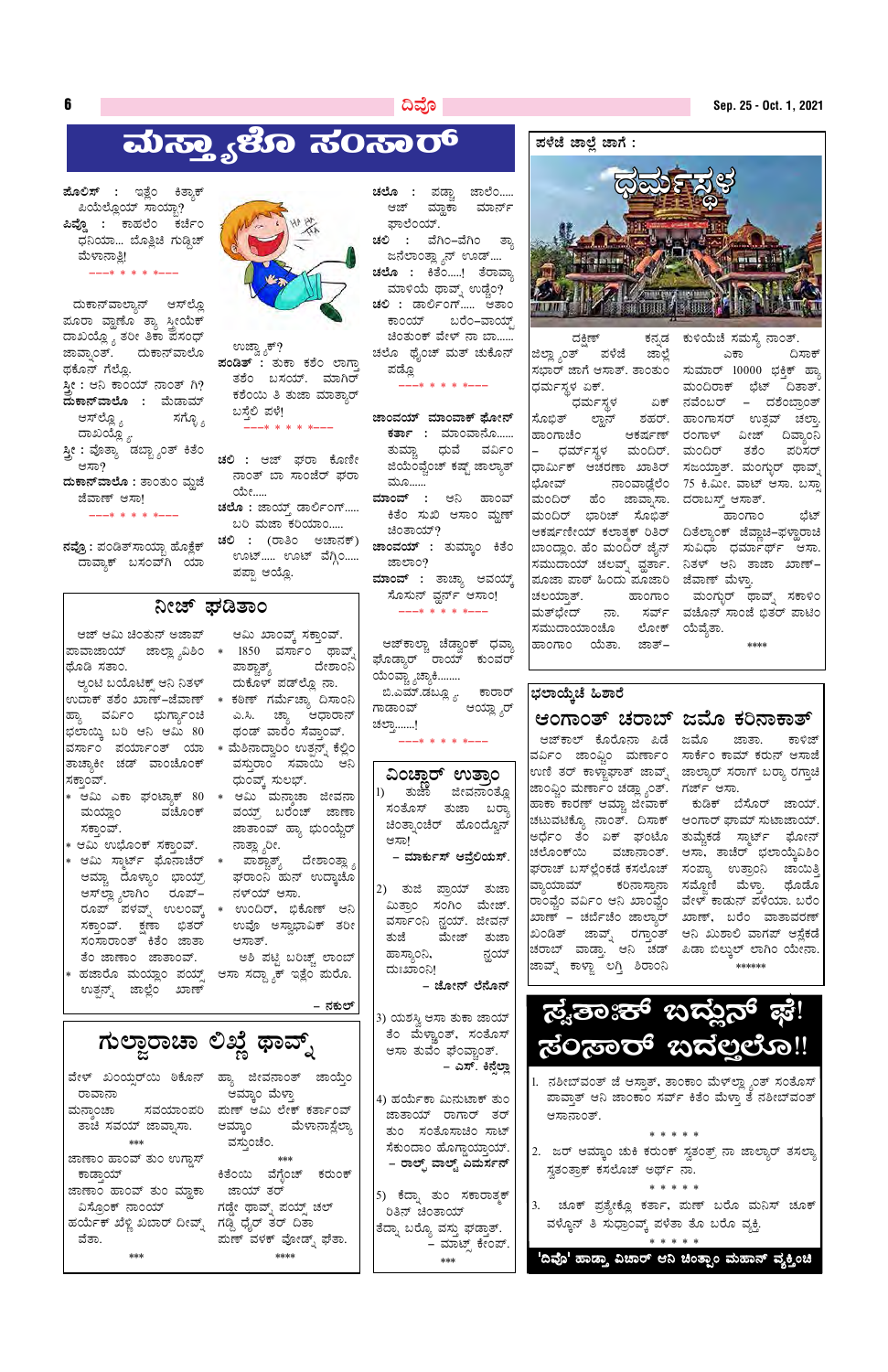ಪಳೆವ್ಕ್ "ತೆಂ ಆತಾಂ ಆಸಾ..." ಪ್ರಶಾಂತ್ ಮೃಣಾಲೊ.

ತರ್ ತಾಂಚಿ ವಳಕ್ ಧರ್ುತ್. ನಾ ಜಾಲ್ಯಾರ್ ಕಷ್ಟ್ ಜಾತಲೆ. ತರೀ ಲುಟುನ್ ಜಾತಚ್ ಮುದ್ಗೊ ಘೆವ್ಸ್ ತಾಣಿ ಪಳಾಫಳ್ ಘೆಜಯ್ ತುಂವೆ ಮಾತ್ರ್ ಫಂಕ್ಷನಾಂತ್ ನಿಗಾ ದವರ್ೃ ಆಮ್ಕಾಂ ಕಮೆಂಟ್ರಿ ಜಣಾಂಕ್ ರಾವ್ಯೆತ್ ನಾ…"

ಬ್ರೆಸ್ತಾರಾ ಸಾಳಿಯಾಚೆ ತ್ರಿಮೂರ್ತಿ ತಾಕಾ ಗುಡ್ಡುಲಾಕಡೆ ಭೆಟ್ತಾನಾ ಹೆಣೆ ಚೆಂಬೂರ್ರ್ಚಾ ಹೈಪೊಂಯ್ರಾಂತ್ ವರ್ಮಾ, ಪ್ರಶಾಂತ್ ಆನಿ ಲೊಯ್ ಪರತ್ ಲೊಯಾಚಾ ಕುಡಾಂತ್ ಸಾಂಗಾತಾ ಮೆಳ್ಳೆ.

"ವೆಸ್ಟರ್ನ್ ಬೀಚ್ ರೆಸೊರ್ಟ್ ಪಳೆವ್ನ್ ಆಯ್ಲೊಂ" ಲೊಯ್ ಮ್ದಣಾಲೊ. "ಭಾರಿಚ್ ಸುಂದರ್ ಭಾರಿಚ್ ಅಮರ್ಬಾಯೆಚೊ ಜೊಡ್ಗೆಲ್ಯಾಂಕ್ ನಿಳ್ನೊ ದರ್ರೊ, ಸೊಭಿತ್ ಸುಂದರ್ ಉದ್ಕಾ ತಡ್, ತ್ಯೆ ಸುಂದರ್ ದರ್ರಾ ತಡಿ ಮುಖಾರ್ ಸುಮಾರ್ ತೀನ್ ಎಕ್ರೆ ಲಾಂಬಾಯೆಚ್ಯೆ ಸುವಾತೆರ್ ಆಧುನಿಕ್ ಮಾದರಿಚೆಂ ರೆಸೊರ್ಟ್ ಬಾಂದಾಪ್ ಉಬೆಂ ಕೆಲಾಂ. ಮಧೆಂ ಆಸ್ಟ್ಯಾ ಬಾಂದ್ಪಾಂತ್ ಮುಖ್ ದಾರ್ವಾಟಾಂತ್ಲ್ಯಾನ್ ದಫ್ತರಾ ಭಿತರ್ ಸರ್ರ್ಜಾರ್ ಥಂಯ್ ದರ್ರ್ಯಾ ಭೊಂವ್ಡೆಚೆಂ ಲೊಂಚ್ ಬುಕಿಂಕ್ ಕೌಂಟರ್, ಕೊನ್ಸರೆನ್ಸ್ ಹಾಲ್, ಜೆವ್ಲಾ ಸಾಲ್, ಕಿಚನ್, ಸ್ಪೋರ್ರೂಮ್ ಇತ್ಯಾದಿ ಆಸಾ.

ಪಯ್ಲೆ ತ್ಯಾ ಬಾಂದ್ರಾಚ್ನೆ ಮಾಳ್ತೆರ್ ಟೇಬಲ್ ಟೆನ್ಸಿಸ್, ಸ್ಪೂಕರ್, ಬಿಲಿಯಾರ್ಡ್ ಕಾರ್ಡ್, ಕೆರಮ್ಸ್ ತಶೆಂ ಹೆರ್ ಇಂಡೋರ್ ವ್ಯವಸ್ಥಾ ಆಸಾ. ಮೋತಿಲಾಲಾಚ್ಯೆ ಖೆಳಾಂಚೆ ದುಸ್ರೈ ಮಾಳ್ಯೆರ್ ಏಕ್ ಹಜಾರ್ ಜಣಾಂಚೆಂ ಫಕ್ಷನ್ ಕರ್೦ತ್ ತಸಲೆಂ ಸುಸಜ್ಜಿತ್ ಹೊಲ್ ಆನಿ ಸಾಂಗಾತಾಚ್ ಎಕಾ ಮೊಂತಾರ್ ನೊವ್ರೊಭಿತರ್ ಸರೊನ್ ಸ್ಟೇಜಿಚರ್ ಕಂಡಿಶನ್ಡ್ ಹೊಲ್ ಆಸಾ. ಹೆಂ ಬಸ್ತಾತ್. ಉಪ್ರಾಂತ್ ಸೈರ್ರ್ಯಾಕ್ ಹೊಲ್ ತಾಂತ್ಯಾಚಾ ಆಕಾರಾಚೆರ್ ಸ್ವಾಗತ್ ಕರ್ನ್ ಎಮ್.ಸಿ.ಚ್ ಆಸಾ. ವೊಣದಿಕ್ ಲಾಗೊನ್ ಉಲಯ್ತಾ. ನಂತರ್ ಟೋಸ್ಟ್. ದೋನ್ ಸಾಲಿಂನಿ ತಿನ್ನಿಂ ಉಪ್ರಾಂತ್ ನವ್ಯಾ ಜೊಡ್ಯಾಚೆಂ ಲೊಕಾಕ್ ಬಸೊಂಕ್ ರೊಯಲ್ ಎಕ್ ಡಾನ್ಸ್. ತಾಚೆ ನಂತರ್ ಕದೆಲಾಂ ಆಸೊನ್ ಮಧೆಂ ಸರ್ವ್ ಜೊಡ್ಯಾಂಕ್ ಸಾಂಗಾತಾ ಡಾನ್ಸ್ ಕರುಂಕ್ ಜಾಯ್ ತಿತ್ಲೊ ನಾಚ್. ಮಧೆಂ ಅರ್ಧೊ ಘಂಟೊ ಜಾಗೊ ಆಸಾ. ಸಾಲಾಚಾ ಎಕಾ ಭರ್ ಕೊಕ್ಟೆಲ್ಸ್ ತಾಚೆಂ ಉಪ್ರಾಂತ್ ಪೊಂತಾರ್ ಹಳ್ತಾಚಿ ಸೊಭಿತ್ ಯೆತಾ ಮೆಜಿಕ್ ಶೊ..." ಸ್ಟೇಜ್ ಆಸಾ. ಹೊಲಾಚ್ಯೆ ಎಕೆ "ಮೆಜಿಕ್ ಶೋ..." ವರ್ಮಾ ದೆಗೆನ್ ನಿತಳಾಯೆಚಿ ಸವ್ಲತ್ ಉದ್ಗಾರ್ರೊ. ಮಾಂಡುನ್ ದವರ್ಣಿ ವ್ಯವಸ್ಥಾ. ಯಾ ಚಿಲ್ಡನ್ ಡೇ ಸೆಲೆಬ್ರೇಶನ್?" ಹೊಲಾಕ್ ತೀನ್ ಮಶ್–ಘುಲ್ "ಆಜ್ ಕಾಲ್ ಖಂಚಾಯ್

ಬಾಗ್ಲಾಂ ಆಸಾತ್. ತಿಂ ಭಿತರ್ ಉಗ್ಗಿಂ ಜಾತಾತ್. ಆರ್ರ್ಯಾಚಿ "ಖಂಚೆ ರಿತಿರ್ ಆಯ್ಲೆ ಬಾಗ್ಲಾಂ. ಮಣ್ ಭಿತರ್ರೆಂ ಭಾಯ್ರ್ ಜಾಲ್ತಾರೀ ಸ್ತಂತ್ ರುಪಾರ್ ಆಯ್ಲೆ ದಿಸಾನಾ. ಮೊರ್ವಾಂಚೆಂ ಫಂಕ್ಷನ್ ಹ್ಯಾಚ್ ಹೊಲಾಂತ್ ದವರ್ರಾಂ..."<br>"ಪಂಕ್ಷನ್ ಕಸಲೆಂ ತೆಂ...?" ವರ್ಮಾನ್ ವಿಚಾರ್ರ್ಲೆ

"ರಾವ್, ಸಾಂಗ್ತಾಂ... ನ್ಹಯ್ಗೆ? ತವಳ್ ಆಮಿ ತಾಂಕಾಂ ಕಟ್ಟೋಣಾಚಾ ತಿಸ್ತ್ಯೆ ಆನಿ ಚೊವ್ತೈ ಧರುಂಕ್ ತಯಾರ್ ಆಸಾಜಯ್. ಮಾಳ್ಯೆರ್ ವಿವಿಧ್ ವಿನ್ಯಾಸಾಚಿಂ ತಿ ಸರ್ವ್ ಜವಾಬ್ದಾರಿ ಆಮ್ಚಿ. ಆನಿ ವಿವಿಧ್ ಸೈಜಾಚಿಂ, ಎಸಿ, ಸಗ್ಗಿ ವಿಲೆವಾರಿ ಆಮಿ ಕರ್ರಾವ್, ನೊನ್–ಎಸಿ ರೂಮಾಂ ಆಸಾತ್. ಮುಖ್ಯ ಕಟ್ಟೋಣಾಚಾ ದೊನೀ ಮೆತೆರ್ ಜಾವ್ನ್ ಹರ್ರ್ಯೆ ಸಂಗ್ತಿಚೆರ್ ಕುಶಿಂನಿ ಧರ್ಣಿರ್ ಚಾಚಾರ್ ತಸಲಿಂ ದಿತಚ್ ಆಸಾಜಯ್. ಆಮ್ಲೆಂ ಗುಡ್ಸುಲಾಂ ಆಸಾತ್. ಭಾಯ್ಲ್ಯೆ ಕಡೆ ಸಂಪರ್ಕ್ ಆಸಾ ಕರ್ರೆಂ ದೆಖಿಕ್ ತಿಂ ಕೊಲ್ಲಾಚಿ ಉಡ್ತುಲಾಂ ಏಕ್ ಸೂಕ್ಷ್ಮ ಸಾದನ್ ತುಕಾ ಕಶಿಂ ದಿಸ್ತಾತ್ ಮಣ್ ಭಿತರ್ ದಿತಲ್ಯಾಂವ್. ತೆಂ ತುಜೆಕಡೆಂ ಸರ್ವ್ ಸುಸಜ್ಜಿತ್ ಆಸಾತ್.ಖಾಲಿ ಆಸಾ ಮ್ಹಣ್ ಕೊಣಾಯ್ಕೀ ಕಳ್ಚೆಂ ಆಸ್ಟಾ ಜಾಗ್ಯಾರ್ ಸಾವೈಚೆ ರೂಕ್, ಘುಲಾಂಚಿಂ ಝಡಾಂ ಆನಿ ಬಸ್ತಾ ಆಸಾತ್. ಮುಖ್ಯ ಕಟ್ಟೋಣಾಚಾ ಸಾಂಜೆರ್ ತೀನ್ ಕುಶಿಂನಿ ತಶೆಂ ಹರ್ರೈಾ ಪಾರ್ಕಿಂಗ್ ಆಸಾ. ಗುಡುಲಾಂ ವ್ಯವಸ್ಥಾ ಆನಿ ಮುಖ್ಯ ಕಟ್ಟೋಣ ಮಧೆಂ ವಾಟೊ ಆಸಾತ್. ವಾಟೆಂ ವಯ್ರ್ ಪಾಕೆಂ ಆಸಾ. ಪಾಕ್ಯಾಚೆರ್ ಬರೀಕ್ ಖೊಲ್ಯಾಂಚ್ಯೊ ಪಾಚ್ವೊ ವಾಲಿ ಚರ್ರ್ಲ್ಯಾತ್. ಪಾವ್ಸಾಂತೀ ಸತ್ರಿ ನಾಸ್ತಾನಾ ಆಶಾರ್– ಪಾಶಾರ್ ಜಾವ್ಮೆತ್. ಕರೊಡಾಂನಿ ಮಾತ್ರ್ ಜಾಗೊ. ಪಾಟ್ಲ್ಯಾನ್ ಶಾಂತ್ ಹಾಂಗಾಸರ್ ಪ್ರವೇಶ್ ಕರುಂಕ್ ಜಾಯ್ತ್ ಶಿವಾಯ್ ಉರ್ದೆಲ್ಯಾಂಕ್ ಪ್ರಾಕೃತಿಕ್ ಉಚಾಂಬಳಾಯ್ ನಾಸ್ತಿ ಥಂಯ್ ದೀಷ್ಟ್ ಲಾಂವ್ಕ್ರ್ಯ ಪಯ್ಶೆ ಭರುಂಕ್ ಪಡ್ತಿತ್ ಮ್ದಳ್ಳಿ ಭಿರಾಂತ್ ಉಬ್ಲಾತ್."

"ತುಕಾ ಇನ್ವಿಟೇಶನ್ ಮೆಳ್ಳೆಂಗೀ?" ಪ್ರಶಾಂತಾನ್ ವಿಚಾರ್ರೆ.

"ಮುಂಬಯ್ ಟಾಯ್ಮ್ಸ್ ಮೆಳ್ಳಾಂ. ಥಾವ್ನ್ ಫಂಕ್ಷನಾಕ್ ವ್ಹೆತೆಲ್ಯಾಂನಿ ಇನ್ಷಿಟೇಶನ್ ದಾಖವ್ನ್ ಭಿತರ್ ಸರೊಂಕ್."

"ಭದ್ರತಿ...?" "ಫಾವೊತಿ ಬಂದ್ಬಸ್ ಆಸಾ."

"ಫಂಕ್ಷನ್ ಕಸಲೆಂ?" "ಮಾಂಡಾವಳ್ ಕಶಿ ಕೆಲ್ನಾ?" "ಖ್ಯಾತ್ ಹಿಂದಿ ಫಿಲ್ಮ್ ಡೈರೆಕ್ಟರ್

ಧುವೆಚಾ ಕಾಜಾರಾಚೆಂ ರಿಸೆಪ್ಶನ್. ಸಾಂಜೆಚಾ ಸಾತಾಂಕ್ ಆರಂಭ್ ಜಾತಾ. "ಸಾತ್ ವರಾರ್, ಹೊಕಾಲ್–



ದಿವೊ



ಫಂಕ್ಷನಾಕ್ ಕಿತೆಂ ತರೀ ನವೆಸಾಂವ್ ಕರ್ರೆಂ ಏಕ್ ಫೆಶನ್ ಜಾವ್ನ್ ಗೆಲಾಂ. ಫಂಕ್ಷನ್ ಒರ್ಗನೈಜ್ ಕರ್ರಾತ್ ತಾಂಚಿಂ ಕಾಮಾಂ ತಿಂ. ಕೆಟರರ್ ಪಳೆ ನವಿಂ ನವಿಂ ಡಿಶಾಂ ಇಂಟ್ರೂಡ್ಯೂಸ್ ಕರ್ರಾತ್ ತಶೆಂ..." "ಮೆಜಿಕ್ ಶೋ ಉಪ್ರಾಂತ್…" ಪ್ರಶಾಂತಾನ್ ವಿಚಾರ್ರ್ಲೆ.

"ನವ್ಯಾ ಜೊಡ್ಯಾಕ್ ವಿಶ್ ಕರುಂಕ್... ತಾಚೆ ನಂತರ್ ಬಾರ್ ಒಪನ್... ಮ್ಯೂಸಿಕ್ ಸಂಗೀತ್ ಚಾಲು. ಪಿಯೆಂವ್ಚೆಂ, ಡಾನ್ಸ್ ಕರ್ರೈಂ, ಜೆಂವ್ವೆಂ. ಕೊಣಾಕ್ ಕಿತೆಂ ಜಾಯ್ ತೆಂ. ಫಂಕ್ಷನ್ ಸಗ್ಳಿ ರಾತ್ ಚಾಲು, ಯಾ ಸೈರ್ರ್ಯಾಕ್ ಮರೊ ಜಾತಾ ಪರ್ಾಂತ್."

ಿ.<br>"ಆತಾಂ, ಹ್ಯಾ ಮಧೆಂ ಲುಟ್ತಾರ್ ಕೆದಾಳಾ ತಾಂಚೆಂ ಯೋಜನ್ ಕಾರ್ರಗತ್ ಕರ್ರಲಿಂ ಮ್ದಳ್ಳೆಂ ಸವಾಲ್… ವರ್ಮಾ ಮ್ದಣಾಲೊ.

"ತಾಣಿಂ ಕಸಲೆಂ ಯೋಜನ್ ತಯಾರ್ ಕೆಲಾಂ ಮ್ದಳ್ಳೆಂ ಆಮಿ ನೆಣಾಂವ್. ದೆಕುನ್ ಲುಟ್ಲ್ಲೆಂ ಘೆವ್ನ್ ಧಾಂವ್ತಾನಾ ತಾಂಕಾಂ ಧರುಂಕ್ ಆಮಿ ತಯಾರ್ ಆಸಾಜಯ್. ತ್ಯಾಚ್ ಖಾತಿರ್ ಲೊಯಾನ್ ಆಮ್ಕಾಂ ಭಿತರ್ ಥಾವ್ನ್ ಸಂದೇಶ್ ದೀವ್ನ್ಂಚ್ ಆಸಾಜಯ್. ಚಡಾವತ್ ತುಕಾ ಉಲಂವ್ಚಿ ಗರ್ಜ್ ಪಡ್ಚಿನಾ. ಭಿತರ್ರೊ ಹರೈಕ್ ಅವಾಜ್ ತುಜೆಕಡೆ ಆಸ್ಥಲೆ ತ್ಯಾ ಉಪಕರಣಾ ಮುಖಾಂತ್ರ್ ಸಂದೇಶ್ ಪಾಟಯ್ಜಯ್." ಸವಾಲ್.

ರಾವವ್ನ್ ಚೆಕ್–ಅಪ್ ಕೆಲೆಂ ತರ್ ತರೀ ತಾಂಕಾಂ ಕಯ್ದ್ ತೆಂ ಇನ್ನಲ್ಟ್ ಜಾಂಫ್ತೆಂ ನಾ?" "ಪರಿಸ್ಥಿತಿ ಸಂಧಿಗ್ಧ್.

ಕೊಣಾಯ್ಚಾ ಜಿವಾಕ್ ಅಪಾಯ್ ಜಾಯ್ನಾತ್ಲ್ಯಾರ್ ಮರೊ ಮ್ದಣ್ ಆಮಿ ಮಾಗ್ಚೆಂ."

"ಆತಾಂ ಹೆಂ ಫಕ್ಷನ್ ಬ್ರಗಾಂಜಾಚ್ಯಾ ಫಾಮಾದ್ ಮನ್ಶ್ಯಾಂಚೆಂ. ತಶೆಂ ದುಬಾವ್ ಆಸೊನ್ ತಾಕಾ ತನ್ಕೆಕ್ ಜಾಲ್ಲ್ಯಾನ್ ಜಾಯ್ತೆ ಫಾಮಾದ್ ವಳಗ್ ಕರೈತೆಂ. ಮಣ್ ಸದ್ದ್ಯಾಕ್ ಮನಿಸ್ ಹಾಂತುಂ ಭಾಗ್ ಘೆತಿತ್ ತಶೆಂ ಕರಿನಾಶೆಂ ಪ್ರಶಾಂತಾಚಾ ಮ್ದಣ್ತಾನಾ ಹೊಟೆಲಾಂತ್ಲಿ ಭದ್ರತಿ ಹಿಶಾರ್ೂಂ ಖಾಲ್ ಗುಪ್ತ್ ಟಾಯ್ಟ್ ಆಸ್ತಲಿ ಮ್ಹಳ್ಳೆಂ ಜಾಣಾ ದಳಾಚಾಂನಿ ನಿರ್ಧಾರ್ ಕೆಲ್ಲೊ. ಆಸೊನೀ ತಾಣಿಂ ಚುಕೊನ್ ಸಾಳಿಯೊ ಆಪ್ಲ್ಯಾ ಆಸ್ಲಿ ರುಪಾರ್ ಧಾಂವ್ಚೆಂ ಕಸಲೆಂ ಪ್ಲೆನ್ ಕೆಲಾಂ ನಾತ್ಲ್ಲೊ. ಪ್ರಶಾಂತ್ ಆನಿ ಜಾವ್ಯೆತ್? ತ್ಯಾ ಶಿವಾಯ್ ವರ್ಮಾ ಲೊಯಾಚಾ ಕುಡಾಕ್ ಆಯಿಲ್ಲ್ಯಾ ಸಯ್ರ್ಯಾಂ ಮಧೆಂ ಥೊಡ್ಯಾಂಕಡೆ ಮಣೀ ಮೊಬೈಯ್ಲ್ ಆಸ್ತೆಲೆಂ. ಲುಟ್ಟಾ ವಗ್ತಾ ಕೊಣೆಂಯ್ ಮೊಲಿಸಾಂಕ್ ಘೋನ್ ಕೆಲೆಂ ತರ್?"

ವರವ್ಸ್ ಪಳೆವ್ಸ್ಂಚ್ ಸಾಳಿಯೊ ಹ್ಯಾ ಕಾರ್ರಾಚರಣಾಕ್ ಮುಖಾರ್ ಸರ್ರಾ ಮ್ಹಣ್ತಾನಾ ಸಗ್ಳಿ ಬಂದಬಸ್ತ್ ತಾಣೆ ಕೆಲ್ಯಾ. ತಾಂಕಾಂ ಧರ್ಚಿ ಬಂದಬಸ್ತ್ ಆಮ್ಚಿ"

"ತೆ ತಿ,ಮೂರ್ತಿ ನೀಜ್ ರುಪಾರ್ ಯೆತಲೆ ಮ್ಹಣ್ತಾಯ್ಗಿ?" ತಾಂತುಂ ಕಾಂಯ್ ಫರಕ್ ಪಡಾನಾ" ಪ್ರಶಾಂತ್ ಮೃಣಾಲೊ.

ಸಾಗ್ಪುಂಕ್ ಆಸಾ ತೆದಾಳಾ ತೆ ಖಂಚಾ ವೆಸಾರ್ ಆಸ್ಲ್ಯಾರೀ ಆಮಿ ತಾಂಕಾಂ ಧರುಂಕ್ ಆಸಾ. ಮ್ಲಾಲ್ ತ್ತಾ ರೆಸೊರ್ಟಾ ಭಾಯ್ರ್ ಸಾಗ್ಸುಂಚಿ ಮೆಳಾಜಯ್ ಮ್ದಳ್ಳೊ ತಾಚೊ ತಾಣಿಂ ಕಸಲಿ ವಿಲೆವಾರಿ ಕೆಲ್ನಾ ಆಸೈತ್ಗಾಯ್? ತ್ಯಾ ಹೊಲಾಕ್ ಬಾಗ್ಲಾಂ ತೀನ್ಂಚ್ಗೀ? ಹೊಲಾ ಅಪ್ರಾಧ್ ಕರ್ರನಾಂಚ್ ದರ್ರ್ನ್ ತಾಕಾ ಭಿತರ್ರ್ಲ್ಸನ್ ಕಾಂಯ್ ವಯ್ರ್ ಸಾಳಿಯಾ ವಿರೋಧ್ ಸಾಕ್ಸ್ ಜಾವ್ನ್ ಸಕ್ಲಾ ವ್ವೆಚಿ ವಾಟ್ ಆಸಾ?"

ಬಾಗ್ಲಾಂ ಸೊಡ್ಲ್ಯಾರ್ ದುಸ್ರಿ ವಾಟ್ ನಾ." ಥೊಡೊ ವೇಳ್ ಮೌನ್.

ಚಿಂತ್ಕಾಂ, ಭದ್ರತೆಗಾರಾಂಚಾ ಚೊ ವಿವರ್ ಸಾಳಿಯಾಕ್ ದಾವ್ಲ್ಯಾಂ ಥಾವ್ನ್ ಚುಕೊನ್ ಧಾಂವ್ವೆಂ ಚೊರಾಂಚೆಂ ಪ್ಲೆನ್ ಕಸಲೆಂ ಜಾವ್ಯೆತ್, ಲುಟ್ಲೆಲ್ಯಾ ಮ್ಹಾಲಾ ಸಮೇತ್ ಸುರಕ್ಷಿತ್ ಮೆಜಿಕ್ ಶೋ ಕೊಣ್ ದಿತಾತ್ ಚುಕಾರಿ ಮಾರ್ಚೆಂ ಯೋಜನ್ ನಾಸ್ತಾನಾ ಹ್ಯಾ ದುಸ್ಸಾಹಸಾಕ್ ತಾಂಚಾ ಮಾರುತಿ ವೆನಾರ್ ತೆ ಹಾತ್ ಘಾಲ್ಗಲೆ ಕಶೆ? ಕಿತ್ಯಾ ಹಾಣಿಂ ವೈಚೆಂ. ಶೋ ಸುರು ಖಾತಿರ್? ಆಕ್ರೇಡ್ಯೆ ಘಡ್ಯೆ ಆಪ್ಲ್ಯಾ ಜಾಂವ್ಚ್ಯಾ ವೆಳಾರ್ಚ್ ಪಾಂವ್ಚೆಬರಿ. ಪ್ರಥಮ್ ಪ್ರಯತ್ನಾ ಥಾವ್ನ್ ಪಾಟಿಂ ಸರ್ರಲೆ? ಐಟಮಾಂತ್ಚ್ ಪರತ್ ವಿಂಗಡ್ಚ್ ಪ್ಲೆನ್ ಕರ್ರ್ಚೆ ಹೊಲಾಂತ್ ಆಸ್ಟಾ ಸಕ್ಡಾಂನಿ ಪಡ್ತಲೆಂ? ತಾಂಚಾ ಆನಿ ತಸಲ್ಯಾ ಮತ್ ಚುಕೊನ್ ಪಡ್ಚೊ ಗೇಸ್ ಆಮ್ಕಾಂ ಪಾವಿತ್ ಜಾತಲೊ. ಸಾಹಸಾಕ್ ರಾಕೊನ್ ರಾಂವ್ಚೆಂ ಸೊಡ್ವೊ ಉಪ್ರಾಂತ್ ಹರೈಕ್ಲ್ಯಾಚಾ ತಿನ್ನಿಂ ಜಣಾಂಚಂ ಕಾರ್ರ್ಯಮ್ ತಾಂಚೆ ಖಾತಿರ್ ಮಾಂಡುನ್ ಎಲ್ಲ ಎಂಎಂ ಎಂಬರ್ ಎಂಜಿ ಪಡ್ತಲೆಂ...?<br>ಕರೈತ್ ತಸಲೆಂ ಏಕ್ ಏರ್– ದವರ್ರೆಲ್ಯಾ ರಾಯಾಳ್ ಕದೆಲಾಂನಿ ತರ್ ತುವೆಂ ಖುದ್ಧ್ ಆಮ್ನಾಂ<br>ಸಂದರ್ಹ ಸಂತಿ ಮಾಯಾಂನಿ, ಸಂಸೋತ್ ಸಂಪ್ರೇಂತ್ ಸಂಪ್ರೆಟ್ ಸಂತಿ ಸಂತಿ ಸಂತಿ ಸಂತಿ ಕಾನ ಮುಡ್ಡ ಅಂಧೇರಿಚಾ ಶಿವಾಜಿ ಬಲ್ದಾಂನಿ ಹೆಂಡ್ಬೆಗಾಂನಿ ಆಸ್ಟೆಂ ಭಿತರ್ ವ್ಹರ್ರಲೆಗೀ?" ಲೊಯಾಚೆಂ ಜೆಲ್ತಾಲೆಂ. ಉಗ್ತ್ಯಾ ಪಾರ್ಕಾಂತ್ ಮೆಜಿಕ್ಗ್ರಾರಾಂಚ್ಯೊ ` ವಸ್ತು ಜನ್ಸ್ಂಚಾರ್ - ಉಣೊ ಸಾಗ್ನುಂಚಿ ಬೆಗಾಂ ಆಸ್ಗಲಿಂ ಜಣಾಂಕ್ ತೆಗಾಂ ಚೊವ್ಗಾಂನಿ ವರ್ಷಲಾಕಾರಾಚೆರ್ ತಣಾರ್ ವೆಗಿಂ ಆಕೇರ್ ಕರ್ರೆ ಬರಿ ಎನೌನ್ ಲುಟ್ಟೆಂ ಮ್ಹಳ್ಯಾರ್ ತೆಂ ಮೆಜಿಕಾ ಬಸ್ಸ್ಲ್. ಚಾರೀ ದಿಕ್ಕಾಂ ಥಾವ್ನ್ ಕರ್ ಆಯಿಲ್ಲ್ಯೆ ವಾಟೆನ್ ಭಾಯ್ತ್ ವರ್ಷಿಂ ಮಾತ್ರ್ ಸಾಧ್ಯ್ ಮೃಣ್ ಕೋಣ್ ಆಯ್ಲ್ಯಾರೀ ಗೆಲ್ಯಾರೀ ವ್ಹೆಚೆಂ. ಸಾಳಿಯೊ ಚಿಂತುಂಕ್ ವ್ಹುಪೀರ ಮುತ್ತಾ ಗುತ್ತಾ ಮಾರ್ಚಾ ಅನ್ವಾತ್ಯರು ಗಿತ್ಯಾತು ಹ್ಹುಮಿತು ಗೇಸ್, ಮತ್ ಚುಕೊನ್<br>"ಹೆಂ ಏಕ್ ಖಾಸ್ಕಿ ಫಂಕ್ಷನ್. ರಕ್ಷಕ್ ಭಟ್ ಪಾರ್ಕಾಂತ್ ಪಡ್ಡೆಂ ಹೆಂ ಚಿಂತುನ್ ತೊ<br>ಹಾಕಾ ಯೆತಲೆ ತೆ ಸಯ್ರೆ ಚಡ್ತಾವ್ ಭವೊಂಕ್ ಆಯಿಲ್ಲ್ಯಾ ಬರಿ ಕಾವ್ಜೆಲೊ. ತೊ ಮ್ಹಣಾಲೊ.<br>ಹೊಕ್ಲೆ– 

ಕರ್ಚೆ ತಸಲೊ ಅಪ್ರಾಧ್ ಸದ್ದ್ಯ<del>ಾ</del>ಕ್ ತಾಂಚೆ ವಿರೋಧ್ ದಾಖಲ್ ಜಾಲ್ಲೊನಾ ಆಸೊನ್ ಮುಖ್ಸ್ ರಿತಿಂ ಭಂವ್ಚ್ಯಾಕ್ ತಾಂಕಾಂ ಹರ್ಕತ್ ನಾತ್ಲಿ. ರೊನಾಲ್ಡಾಚೆರ್ ಖುನ್ಯೆಚೊ ವ್ಹೆಚಾ ಪಯ್ಲೆಂ ಪ್ರಶಾಂತಾಚಾ ಜಣಾ ಥಾವ್ನ್ ಸಾಳಿಯೊ ಆನಿ ಕಂಪ್ಲಿ ಖಂಯ್ ಮೀಟಿಂಗ್ ಕರ್ರಾತ್ ಮ್ದಳ್ಳೆಂ ಪ್ರಶಾಂತಾಚಾ ಜಣಾನ್ ತಾಕಾ ಕಳಯಿಲ್ಲೆಂ. "ಹಾಂವ್ ಚಿಂತ್ತಾಂ ಸಕ್ಕಡೀ ತ್ಯಾಚ್ ಕ್ಷಣಾ ಏಕ್ ಲ್ದಾನ್ ಫವ್ತ್ ವ್ಹರ್ೃ ಚವ್ಗಾಂಕ್ಯೀ ಕಯ್ಮ್ ಕರ್ೃ ಸಾಳಿಯಾಚೆಂ ನಕ್ಷಿ ರೂಪ್ ಕಾಡ್ನ್ ಉಡವ್ನ್ ಅಸ್ಲಿ ರೂಪ್ ಉಗ್ಗೆಂ ಘಾಲುಂಕ್ ತಾಕಾ ಜಬ್ಬೊರ್ ವೊಡ್ಣಿ ಆಯಿಲ್ಲಿ. ಮಣ್ ಕಸಲ್ಯಾ ಅಪ್ರಾಧಾಚೆರ್ ತಾಂಕಾಂ ಕಯ್ದ್ ಕರ್ರ್ಚೆ ಮೊಲಿಸ್ ಎನ್ಕೌಂಟರಾಂತ್ ತಾಂಕಾಂ ಲಗಾಡ್ ಕಾಡ್ಲೆ ತರೀ ಸಂಸಾರಾರ್ "ಲುಟ್ಲ್ಲೊ ಮ್ಹಾಲ್ ತಾಣಿಂ ಸುಖ್ ಜಾಯ್ತ್ ಮಣ್ ಕಸಲೊ ಕರೋರ್ ಅಪ್ರಾದಿ ಜಾಲ್ತಾರೀ ತಾಚೆಂ ನ್ಯಾಯ್ ವಿಚಾರಣ್ ಜಾವ್ನ್ಂಚ್ ತಾಕಾ ಫಾವೊತಿ ಶಿಕ್ಷಾ ವಾದ್. ಸಾಳಿಯಾಚಾ ತಿಮೂರ್ತಿ ಪೈಕಿ ಎಕ್ಲ್ಯಾಕ್ ಮಣೀ ತಾಣೆ ಗಳ್ತುಂಕ್ ತೊ ಅಂವ್ಡೆತಾಲೊ. "ತೀನ್ ಕುಶಿಂಚಿಂ ತೀನ್ ಲಿಪ್ತ್ಯಾ ಸಾಳಿಯಾಕ್ ಉಗ್ತಾಡಾಕ್ ಹಾಡ್ಡಿ ತಿಚ್ ಏಕ್ ವಾಟ್ ತಾಕಾ ಝಳ್ತಾತಾಲಿ.

ತೆಗಾಂಯ್ಚಾ ಮತಿಂತ್ ರೊನಾಲ್ಡಾನ್ ಕಾರ್ಯಾಚರಣಾ ದಿಲೊ. ವೆಡ್ಡಿಂಗ್ ರಿಸೆಪ್ಷನಾಚಾ ಕಾರ್ತಕ್ರಮಾಂತ್ ಮೆಜಿಕ್ ಶೋ ಆಸಾ. ತೊ ಹ್ಯಾ ತೆಗಾಂನಿ ಕರ್ರೊ ತೆಂ ಸೊಧುನ್ ಕಾಡ್ನ್ ಜಾಲಾಂ.

7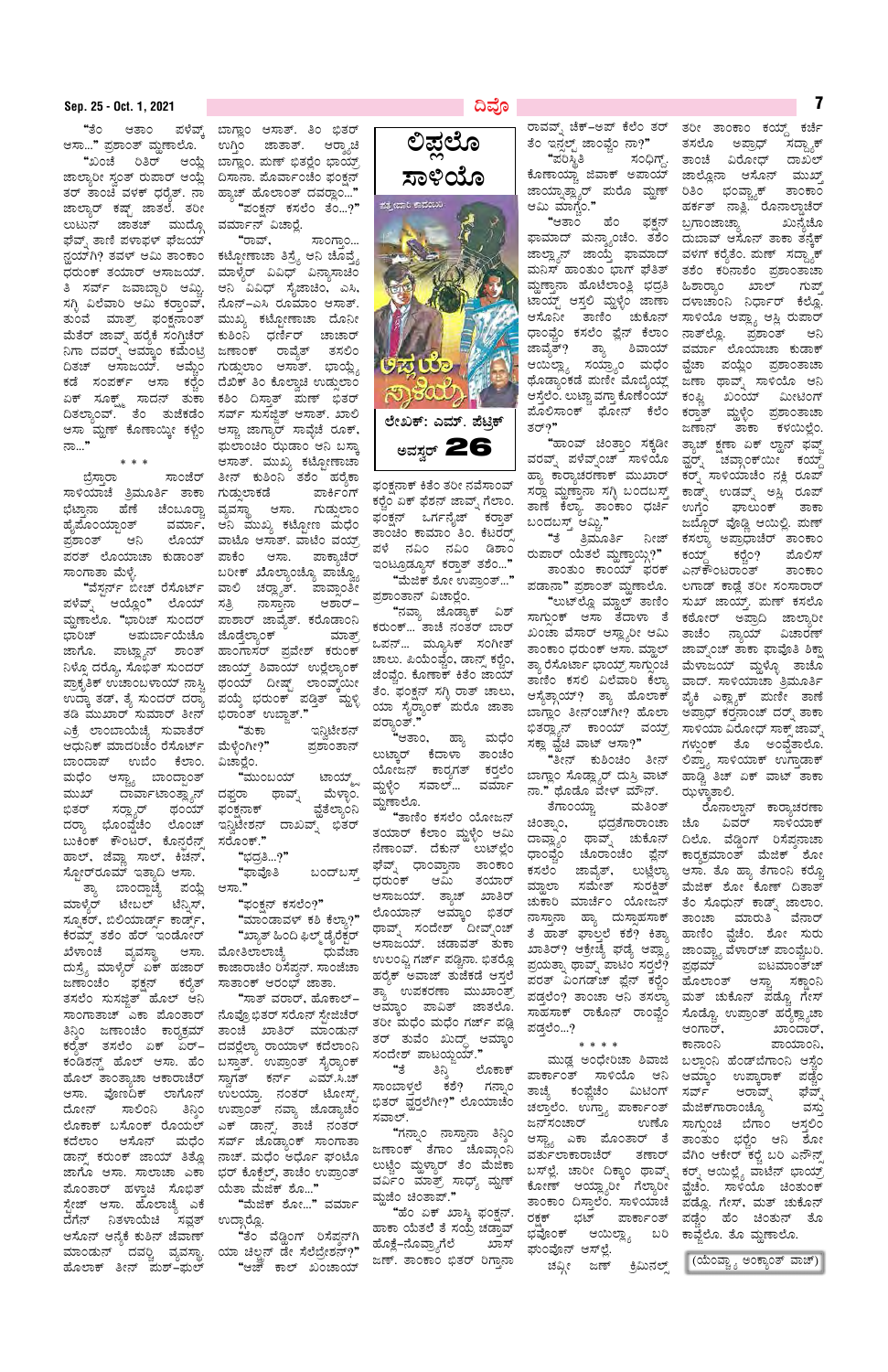8



ತಾಣಿಂ ಸಾಂಗ್ಲಾಂ.

 $70 - 80$ 

ಆರಾಮಾಯೆನ್

101 ವರ್ಸಾಂಚಿ ಪ್ರಾಯ್

ತರೀ ಅಪಯ್ಕಾರಿ

ಕಾಮ್ ಕರ್ತಾ!

ಪ್ರಾಯೆಸ್ತಾಂ ಆಪ್ಲ್ಯಾ ವಿರಾಮ್

ವಿರಾಮ್ ಘಾಲ್ತಾತ್. ಆಪ್ಲ್ಯಾ

ಮಿತ್ರಾಂ ಆನಿ ಕುಟ್ಮಾ ಸಾಂಗಾತಾ

ಸಾರ್ತಾತ್. ಮಣ್ ಹಾಂಗಾಂ

ಎಕ್ಲಿ ಪ್ರಾಯ್ವಂತ್ 101 ವರ್ಸಾಂಚಿ

ಪ್ರಾಯ್ ಜಾಲ್ಯಾರೀ ಅಪಯ್ಕಾರಿ

ಹಿ ಸ್ತೀ, 78 ಆನಿ 79

ಮತಾ ಸಾಂಗಾತಾ ಅಪಾಯ್ಕಾರಿ

ದರ್ಯಾಚೆ ಕಾಮ್ ಕರ್ತಾ.

ಆಲಿದರ್ ತಿಚೆಂ ನಾಂವ್. ಆಪ್ಲ್ಯಾ

ಹ್ಯಾ ಪ್ರಾಯೆರೀ ದರ್ಯಾಂತ್

ಮಾಸ್ಳಿ ಧರ್ಚೆಂ ಕಾಮ್ ಕರ್ನ್

ಆಸಾ. ತಿಚ್ಯಾ 8 ವರ್ಸಾಂಚಾ

ಪ್ರಾಯೆರ್ ತಿ ಹ್ಯಾ ಕಾಮಾಕ್

ಲಾಗ್ಲಲ್ಲಿ ಖಂಯ್. ಲ್ಹಾನ್ ಥಾವ್ನ್

ಕರ್ನ್ ಆಸ್ಲ್ರೆಂ ಕಾಮ್ ತಿಕಾ

ಅಪಯ್ಕಾರಿ ಮ್ಹಣ್ ಕಳಾನಾ

ಖಂಯ್. ಆಪ್ಲ್ಯಾ ಜೀವನಾಂತ್

ಚಡ್ಣಿ–ದೆಂವ್ಣಿ ಆಯ್ಲ್ಯಾರೀ ಹೆಂ

ಕಾಮ್ ತಿಣೆ ರಾವೊಂಕ್ ನಾ

ನವ್ಯಾ ಹೊಕ್ಲೆನ್ ದಿಲೊ

ಹಾತ್ ಭಾಂಗಾರಾ

ಆಮ್ಚಾ ದೇಶಾಂತ್ ಸಭಾರ್

ಘಡ್ತಾತ್. ಉತ್ತರ್ ಪ್ರದೇಶಾಂತ್ಲ್ಯಾ

ಮೈನ್ಮುರಿ ಮ್ದಳೈಕಡೆಂ ಹೆಂ

ಸಿನಿಮಯ್ ರಿತಿಚೆಂ ಘಡಿತ್

ಘಡ್ಲಾಂ. ಆಪ್ಲ್ಯಾ ಪತಿ ಸವೆಂ

ಖಂಯ್.

ಅಸಾಧಾರಣ್

ನಾತ್ಲೆಲ್ಯಾ ಜೀವನ್

ಕಾಮ್ ಕರ್ನ್ ಆಸಾಂ.

ಶೈಲಿಕ್

ವೇಳ್

# ನಿರಾತ್ರಿತಾಂಚಾ ಆಧಾರಾಕ್ ಅಮೆರಿಕಾಚೊ ಮಾಜಿ

ಅಧ್ಯಕ್ಷ್ ? ತಾರಿಕೆ– ಮೊರ್ರ್ಚಾ ಇಕ್ರಾ ರ್ (11–9–21) ಅಮೆರಿಕಾಂತ್ ಜಾಲ್ಲ್ಯಾ ಆತಂಕೀ ಹಲ್ಲ್ಯಾಕ್ 20 ವರ್ಸಾಂ ಸಂಪ್ಲಿಂ. ಆನಿ ಪಾಟ್ಲ್ಯಾ ಮಹಿನ್ಯಾಂತ್ಚ್ ಆತಾಂಚಾ ಜೋ ಲೇಡನಾನ್ ಅಧ್ಯಕ್ಷ್ ಅಫ್ಘಾನಿಸ್ತಾನಾಂತ್ ಆಸ್ಪ್ಲೆಂ ಆಫ್ಲೆಂ ಸೈನ್ ಪಾಟಿಂ ವ್ಲೆಲೆಂ.

ಪಾಟ್ಲ್ಯಾ 20 ವರ್ಸಾಂನಿ ಅಮೆರಿಕಾಚೆ ಅಧ್ಯಕ್ಷ ಜಾಲ್ಲ್ಯಾ ಜಾರ್ಜ್ ಬುಶ್, ಬಿಲ್ ಕ್ಲಿಂಟನ್ ಆನಿ ಬರಾಕ್ ಒಬಾಮಾ – ಹಾಣಿಂ ಪರ್ಸಾಂಚಾ ಆಪ್ಲ್ಯಾ ದೊಗಾಂ ಆಪ್ಲ್ಯಾ ಪತಿಣಿ ಸಾಂಗಾತಾ ಮೆಳೊನ್ ಅಮೆರಿಕಾಕ್ ಯೇವ್ಸ್ ದೆಂವ್ಲೆಲ್ಯಾ ಹಜಾರೊ ಅಫ್ಘಾನಿಸ್ತಾನಿ ನಿರಾತ್ರಿತಾಂಕ್ ಕುಮೊಕ್ ದೀವ್ಸ್ ಆಸಾತ್. ನಿರಾಶ್ರಿತಾಂ ಖಾತಿರ್ಚ್ "ವೆಲ್ಕಮ್ ಯು.ಎಸ್." ಮ್ದಳ್ಳೊ ಏಕ್ ಪಂಗಡ್ ಕುಮ್ಕೆಕ್ ಉಬೊ ಆಸೊನ್ ಮಾಜಿ ಅಧ್ಯಕ್ಷ್ ಆಪ್ಲ್ಯಾ ಸ್ತ್ರೀಯಾಂ ಸಂಗಿಂ ಹ್ಯಾ ಪಂಗ್ಡಾಕ್ ಮೆಳ್ಳ್ಯಾತ್ ಮಾತ್ರ್ ನ್ಹಯ್ ವ್ಹಡ್– ವ್ಹಡ್ ಉದ್ಯಮಿ ಸೈತ್ ಸಾಂಗಾತಾ ಆಯ್ಲ್ಶ್ಯಾತ್.

ಇತ್ಲೆಂಚ್ ನ್ಹಯ್ ತರ್ 280 ಸಂಫ್–ಸಂಸ್ಥೆ ತಶೆಂ ಮೈಕ್ರೊ ಸಾಫ್ಟ್, ಸ್ಟಾರ್ ಬಕ್ಸ್ ತಸಲ್ಗೊ ವ್ಲಡ್ ಕಂಪೆನಿ ಸಾಂಗಾತಾ ಯೇವ್ಶ್ ಆಫ್ಲಿ ಕುಮೊಕ್ ದೀವ್ಸ್ ಆಸಾತ್. ಸುಮಾರ್ 50 ಹಜಾರ್ ನಿರಾತ್ರಿತ್ **ಸಮೇತ್ ಪನಂದೆ ಪಾರ್!** ಅಮೆರಿಕಾಕ್ ಪಾವ್ಲ್ಯಾತ್.

# ಸರ್ಕಾರಿ ಕಾಮಾಂನಿ ಸ್ತ್ರೀಯಾಂಕ್ 40% ಆರಕ್ಷಣ್!

ಸರ್ಕಾರಿ ಉದ್ಯೋಗ್ ಸೊದ್ತೆಲ್ಯಾ

### ದಿವೊ

ಹೊಕ್ಲೆನ್ "ಆಪ್ಲಾಕ್ ತಾನ್ ಲಾಗ್ತಾ ಎಕ್ ಉದ್ಕಾಚಿ ಬಾಟ್ಲಿ ಹಾಡ್" ಹಾಡುಂಕ್ ಗೆಲ್ಲೊ ತೊ ಪಾಟಿಂ ಪ್ರಯತನ್ ಕರ್ನ್ ಸಲ್ವಾಲೆಂ. ಯೆತಾನಾ ಹೊಕಾಲ್ ಸಾಸು ಮಾಂಯ್ಚಾ ಭಾಂಗಾರಾ ಸಮೇತ್ ಪಂಜಾಬಾಚಾ ಆನಿ ದಿಲ್ಲಾ ೖ ಇನಾಮಾಂ ಸಮೇತ್ ಧಾಂವೊನ್ ಗೆಲ್ಲಿ!!! ಆತಾಂ ಹೆಂ ಪ್ರಕರಣ್ ಮೊಲಿಸಾಂಕ್ ದಿಲಾಂ ಆಸ್ತಾ ತೆ ತಿಚಾ ಸೊದ್ರೆಕ್ ಲಾಗ್ಲ್ಯಾತ್ ಖಂಯ್.

### ಕರ್ನಾಟಕಾಂತ್ ಘರಾಂ ಖರೀದ್ ಕರ್ತೆಲ್ಯಾಂಕ್ ಬರಿ ಖಬಾರ್

ವ್ಹಡ್-ವ್ಹಡ್ ಬಾಂದ್ರಾನಿಂ ಘರಾ ಘೆತ್೮್ಲಾ ಗ್ರಾಹಕಾಂಕ್ ಏಕ್ ಬರಿ ವರ್ಸಾಂಚೆ ಖಬಾರ್ ಸರ್ಕಾರಾ ಥಾವ್ಸ್ ಆಯ್ಲ್ಯಾ. ಘರಾಂ ಖರೀದ್ ಕರ್ನ್ ತಾಂಚೆಂ ನೋಂದಣಿಕೃತ್ ಕರ್ತಾನಾ ಭರುಂಕ್ ಆಸ್ಐ್ಲ್ಯ ಸುಂಖಾಂತ್ ಕಾತ್ರಾಪ್ ಕರ್ಜೆಂ ತಸಲೆಂ ಕಾನೂನ್, ವಿಧಾನ್ಸಭೆಂತ್ ಮಾಂಡ್ಲಾಂ.

> 45 ಲಾಖ್ ಮೊಲಾಚೆಂ ಘರ್ ಘೆತೆಲ್ಯಾಂಕ್ ನೋಂದಣಿ ಸುಂಖಾಂತ್ 5% ಥಾವ್ನ್ 3% ಕ್ ದೆಂವಯ್ಲಾ. ಪೊರ್ರ್ಚಾ ಬಜೆಟಿಂತ್ ದಿಲ್ಲಾ <sub>ನಿ</sub> ಭರ್ವಸ್ಯಾಕ್ ಜ್ಯಾರಿಯೆಕ್ ಹಾಡ್ಲಾಂ. ಘರಾಂ ಘೆತೆಲ್ಯಾಂಕ್ ರು.35 ಲಾಖ್ ಥಾವ್ನ್ 45 ಲಾಖ್ ಪರ್ಯಾಂತ್ಲ್ಯಾ ಮೊಲಾಚೆರ್ 3% ಲೆಖಾನ್ ನೋಂದಣಿ ಸುಂಕ್ ಭರುಂಕ್ ಪಡ್ತೆಲೆಂ ಖಂಯ್.

# ಪಾಕಿಸ್ತಾನಾಚಿ ಕೊಲ್ಲಾ ಬೂದ್ ಉಗ್ತಾಡಾಕ್

#### ಆಯ್ಲಿ

ಪಾಕಿಸ್ತಾನಿ ಆರ್ಮಿಚಿ ಪತ್ತೆದಾರಿ – ಕೊಲ್ಯಾ ಬೂದ್ ಸಾಂಗ್ಚೆ ನ್ಹಯ್. ತಸಲಿ ಸೊಭಿತ್ ಚೆಡ್ವಾಂ ಪರಿ ನಟನ್ ಕರುನ್ ಸೈನಿಕಾಂಕ್ ಆಪ್ಲ್ಯಾ ವೊಂಟೈಂತ್ ಘಾಲ್ಚಾ ಪಾಕಿಸ್ತಾನಿ ಗುಪ್ತ್ಚಾರ್ ಐ.ಎಸ್.ಐ.–ಚಿಂ ಚೆಡ್ವಾಂ "ಹನಿ ಟ್ನಾಪ್" ಕರ್ನ್ ಭಾರತೀಯ್ ರಕ್ಷಣ್ ವಿಭಾಗಾಚಿ ಗುಪಿತ್ ಮಾಹೆತ್ ಘೆಂವ್ಬಾಕ್ ಎದೊಳ್ಚ್ ಘಡಿತಾಂ ಸಭಾರ್ ಪ್ರಯತನಾಂ ಕೆಲ್ಯಾಂತ್. ಅಸಲೆಂಚ್ ಪ್ರಯತನ್ ಆಯ್ಲಾ ೄವಾರ್ ಪಂಜಾಬಾಚಾ ಲೂದಿಯಾನಾಂತ್ ಉಜ್ವಾಡಾಕ್ ಆಯ್ಲಾಂ. 'ಜಸ್ವೀನ್ ಬ್ರಾರ್' ಮ್ದಳ್ಳೆಂ ಚೆಡುಂ ಏಕ್ ಫೇಸ್-

ಉಪಯೋಗ್ಸುನ್ ಪಂಗ್ಡಾಂತ್ಲ್ಯಾ 7 ಸೈನಿಕಾಂಕ್ ಆಲೋಚನ್ ಆಸ್© ಖಂಯ್. ಮ್ದಣ್ ಪತಿ ರಾಜುಕ್ ಸಾಂಗ್ಲೆಂ ಗುಪಿತ್ ಮಾಹೆತ್ ಆಪ್ಲಾವ್ನ್ "ಹನಿ ಖಂಯ್. ರಾಜು ಉದ್ಕಾಚಿ ಬಾಟ್ಲಿ ಟ್ಯಾಪ್" ಜಾಳಾಕ್ ಸಾಂಪ್ಡಾಂವ್ಚೆ ಭಾರತೀಯ್ ಗುಪ್ತಚರ್ ಆನಿ ಮೊಲಿಸಾಂನಿ – "ಜಸ್ಲೀನ್ ಎಕ್ಲೆ ಪಾಕಿಸ್ತಾನಿ ಗುಪ್ತಚರ್ ಶಿಬಂದಿಚೆಂ ಸದಸ್ಯ್ ಮ್ದಳ್ಳೆಂ ಸೊಧುನ್ ಕಾಡ್ಪ್ ಸೈನಿಕಾಂಕ್ ಜಾಗಯ್ಲಾಂ. ಪಾಕಿಸ್ತಾನಿ ಏಜೆಂಟಾ ಥಾವ್ಸ್ 10 ಹಜಾರ್ ಘೆವ್ನ್ ವ್ಹಾಟ್ಸಪ್ ನಂಬರ್ ದಿಲ್ಲ್ಯಾ ಜಸ್ವೀಂದರಾಕ್ ಪೊಲಿಸಾಂನಿ ಖೈದ್ ಕೆಲಾಂ

# ಅಫ್ಘಾನಿಸ್ತಾನ್ ನಿರಾತ್ರಿತಾಂಕ್ ಆಪ್ಲಾಯಾ ಮ್ಹಣ್ತಾತ್ ಬಿಸ್ಟ್ ಆಯರ್ಲೆಂಡ್ ಆನಿ ಆಸ್ತೇಲಿಯಾಕ್

ಖಂಯ್.

ಆಯರ್ಲಿಂಡ್ ಆಸ್ಟ್ರಲಿಯಾಚಾ ಬಿಸ್ಟಾಂನಿ ತಾ– ತಾಂಚಾ ಸರ್ಕಾರಾಂಕ್ ಅಶಿಂ ಸಿ.ಎ. ಂತ್ ಪಯ್ಲೆಂ ರ್ಾಂಕ್ ವಿನತಿ ಕೆಲ್ಯಾ ಕೀ – ಅಫ್ಘಾನಿಸ್ತಾನಿ ನಿರಾತ್ರಿತಾಂಕ್ ಆಪಾಪ್ಲ್ಯಾ ದೇಶಾಂತ್ ಆಸ್ರೊ ದೀಜಯ್ ಮ್ಹಣ್. ಆಯರ್ಲೆಂಡಾಂತ್ ಗಜಾಲ್ ಹಿ ನ್ಲಯ್ಚ್, ತಿಚಾ ಆಂತರಿಕ್ ಸಮಸ್ಯೆ ಆಸಾತ್ ವ್ಹಯ್, ಆವಯ್ ರೋಜಿ ಮರಿಯಾ ಆನಿ ಪೂಣ್ ಮನ್ತಾಪಣಾಚೆ ನದ್ರೆನ್ ಅಫ್ಘಾನಿಸ್ತಾನಾಚಾ ನಿರಾತ್ರಿತಾಂಕ್ ಸಾಂಬಾಳ್ವಿ, ತಾಂಕಾಂ ವಸ್ತಿ ದಿಂಫ್ಚಂ ಮನ್ತಾಪಣಾಚೊ ಕಾಯ್ಗೊ ಜಾವ್ನಾಸಾ ಮ್ದಣ್ ಹ್ಯಾ ದೊನೀ ದೇಶಾಂಚಾ ಕಥೊಲಿಕ್ ಬಿಸ್ಪಾಂನಿ

ದೇಶಾಂನಿ ಸ್ಪಂದನ್ ಕೆಲಾಂ ಅಶಿಂ ಅಭಿನಂದನ್ ಪಾಟಯ್ಲಾ! ಖಬರ್ ಆಯ್ಲ್ಯಾ.

# ತಳ್ಯಾಂತ್ ಪಡೊನ್ ದಾಕೆರ್ನಿಚೆಂ ಮರಣ್

ಅಡ್ಯನಡ್ಕಾ ವ್ಹುಳ್ಳಿಕಡೆ 'ವಾರಣಾಸಿ' ನಾಂವಾಚೆಂ ಫಾರ್ಮ್ ಆಸಾ. (ವಿಟ್ಲ ತಾಲೂಕು) ತ್ತಾ ಫಾರ್ಮಾಚಾ ಭೆಟೆಕ್ ಗೆಲ್ಲಿ ದಾಕ್ಸೆರ್ನ್ ಮೇಝಿ ಫೆರ್ನಾಂಡಿಸ್ (32). ಅಶಿಂ ತಿ ತ್ಯಾ ತಳ್ಳಾಲಾಗಿಂ ಗೆಲ್ಲಿ. ತಳ್ಯಾಚ್ಯಾ ದೆಗೆನ್ ಬಹುಷ್ಯಾ ಚಲ್ತಾಲಿ. ಸಂತುಲನ್ ಚುಕೊನ್ ತಳ್ಯಾಂತ್ ಪಡ್ಲಿ. ಹೆಂ ಘಡಿತ್ 14 ತಾರಿಕೆರ್ ಘಡ್ಲಾಂ. ಭಂವೊನ್ ಯೆತಾ ಮ್ಹಣ್ ಗೆಲ್ಲಿ ಕಿತ್ಯಾಕ್ ಆಯ್ಲಿ ಸ್ತೀಯಾಂಕ್ ಬರಿ ಖಬಾರ್ ದಿಲ್ಲಾ ೃ ಮಾಂಯ್–ಮಾಂವಾಚಾ ಘರಾ ಮ್ದಿಳ್ಳಿ೦ <sup>ಚಡು೦ ಎಕ್</sup> ಘೀಸಿ – ನಾ ಮ್ದಳ್ಳ್ಯಾ ದುಬಾವಾನ್ ತಿಕಾ <sup>ಲುಲ</sup> <sup>ರೇಲದಶ್ರರಿಅ ಸಾಲಸಿದಾ,<br>ತಮಿಳ್ನಾಡು ಸರ್ಕಾರಾನ್. ವೆತಾನಾ ನವ್ಯಾ ಹೊಕ್ಲೆನ್ ಹೆಂ ಬುಕಾರ್ ಲೂದಿಯಾನಾ೦ತ್ಲ್ಯಾ ಸೊದ್ಚೆ೦ ಪ್ರಯತ</sup> ಅಮಿಳ ನಿಂದು ನಾರ್ವಲನಿನ. ಹಾಕಾಲ್ ಬಹತಿ ಹಾಕಾಲ್ ಸ್ಟ್ರಾಂಡರ್ ಸಿಂಗ್ ಮ್ಹಳ್ಳಾ ಹುಟ್ಟು ಹುದು. ತಾನು ಪ್ರಸ್ತುತಿ ಹೊಡಿಂ ವರ್ಸಾಂ ಕಾಮ್ಗಾರ್<br>ಸರ್ಕಾರಿ ಉದ್ಯೋಗ್ ಫಕತ್ ಕಾರ್ಬಾರ್ ಕೆಲಾಂ. ಜಸ್ವೀಂದರ್ ಸಿಂಗ್ ಮ್ಹಳ್ಳಾ ತ್ಯಾ ತಳ್ಯಾಚ್ಯಾ ಆನ್ಯೇಕಾ ಮಂತಿ ಜಾನಾಹಳ ---- = --- = <sub>ನೈ</sub> ----..<sub>ಶಾ</sub> -<br>ನೇಮಕ್ಷಣ್ ಕರ್ತಾನಾ ನವ್ಯಾ ತಿತ್ಲಿಂ ಇನಾಮಾಂಯಿ ಮೆಳ್ಲ್ಲಿಂ. <sup>ಜಾಂವ್ಕ್</sup> ಸಹಕಾರ್ ದಿಲೊ. ಕರಿನಾತ್ಲಿ. ಕೃಷಿ ವಯ್ರ್ ತಿಕಾ<br>ಕಾಯ್ದ್ಯಾ ಪ್ರಕಾರ್ ಕರ್ತಲೆ ಮ್ಹಣ್ ಬಸ್ ನಿಲ್ದಾಣಾಕ್ ಪಾವ್ತಾನಾ ಹೊಚ್ ಅವ್ಕಾಸ್ ಚಡ್ ಅಭಿರೂ

#### Sep. 25 - Oct. 1, 2021

ಜಸ್ಲೀನ್, ಕೃಷೆಚೆರ್ ಸಂಶೋಧನ್ ಕರ್ಚಿ ತಿಚಿ ಮಂಗ್ಬುರ್ ದೆರೆಬಯ್ಲ್ ಫಿರ್ಗಜೆಚಿ ತಿ ಇಗರ್ಜೆ ಲಾಗ್ಷಾರ್ ಪ್ರಶಾಂತ್ ನಗರಾಂತ್ ರಾವಾಲಿ. 2016 ವರ್ಸಾಂತ್ "ದಾಯ್ಜಿ ವರ್ಲ್ಡ್ ಬ್ಯೂಟಿ ಕ್ವೀನ್" ಸ್ಪರ್ಧ್ಯಾಂತ್ ತಿಣೆಂ ಭಾಗ್ ಘೆತ್ಲ್ಲೊ. ತಿಚಾ ಅತ್ಮ್ಯಾಕ್ 'ದಿವೊ' ಶಾಂತಿ ಮಾಗ್ತಾ

# ಮಂಗ್ಬರ್ಚಿ ರುಥ್ ಕ್ಷೇರ್ ಡಿ,೫ದ್ವಾನ್ ಅಖ್ಖ್ಯಾ ಭಾರತಾಂತ್ ಸಿ.ಎ. ೦ತ್ ಪ್ರಥಮ್ ರ್ೂಂಕ್ ಅಪ್ತಾಯ್ತೆಂ!

 $\pi$ ಪೆಂಬರ್  $13$  ತಾರಿಕೆರ್ ಸಿ.ಎ. ಫೈನಲ್ ಪರೀಕ್ಷೆಚೆಂ ಫಲಿತಾಂಶ್ ಜಾಹಿರ್ ಕರ್ತಾನಾ ಕರ್ನಾಟಕ್ ರಾಜ್ಯಂತ್ಲ್ಯಾ ಪ್ರಜೆ ಸವೆಂ ಮಂಗ್ಳುರ್ಚ್ಯಾ ಕಥೊಲಿಕ್ ಕೊಂಕ್ಲಿ ಸಮಾಜೆಕ್ ಚಕಿತ್ ಕರ್ಚೆಂ ತಸಲಿ ಖಬಾರ್ ಆಯ್ದಿ ಕೀ – ಬೆಂದುರ್ ಆನಿ ಫಿರ್ಗಜಿಚೆಂ ಕು। ರುಥ್ ಕ್ಷೇರ್ ಡಿ'ಸಿಲ್ವಾ ಆಖ್ಖ್ಯಾ ಭಾರತಾಂತ್ ಘೆವ್ಸ್ ಉತ್ತೀರ್ಣ್ ಜಾಲಾಂ ಮ್ದಣ್!

> ಭೋವ್ಚ್ ಅಭಿಮಾನಾಚಿ ಬಾಪಯ್ ರುಪರ್ಟ್ ಡಿ'ಸಿಲ್ತಾ ಂಕ್ ಬಗಾರ್ ಮಂಗ್ಳುರ್ರಾ ಸರ್ವ್ ಕೊಂಕ್ಲಿ ಕಥೊಲಿಕಾಂಕ್ ತಿಣೆ ವ್ಹರ್ತ್ಯಾ ಸಾಧನಾಕ್ ಕೆಲ್ಲಾ <sub>ಶಿ</sub> ಇನಾಮ್ ಉಂಜ್ಞೆಂ ಫಾವೊ ಜಾಲಾಂ!

ಶಹಬಾಸ್ ರುಥ್ ಕ್ಷೇರ್ 'ದಿವೊ' ಬಿಸ್ಪಾಂಚಾ ವಿನಂತೆಕ್ ದೊನೀ ತುಕಾ ಸಂತೊಸಾನ್ ಭರ್ಲೆಲೆಂ

# ಮಾಜಿ ಸಾಂಸದ್, ಕಾಂಗೆಸ್ ಘಡಾರಿ ಒಸ್ತರ್ ಫೆರ್ನಾಂಡಿಸ್

# ಅಂತಲೋ!

ಲಾಗಿಂ–ಲಾಗಿಂ ದೋನ್ ಮಹಿನೆ ಥಾವ್ನ್ ಮಂಗ್ಳುರ್ಚಾ ಆಸ್ಪತ್ರೆಂತ್ ಯೆನೆಪೊಯಾ ಚಿಕಿತ್ಸೆರ್ ಆಸ್ಟ್ರೊ ಶ್ರೀ ಒಸ್ಕರ್ ಫೆರ್ನಾಂಡಿಸ್ ಹ್ಯಾಚ್ ತೆರಾ ತಾರಿಕೆರ್ ದನ್ಪಾರಾಂಚಾ ವೆಳಾರ್ ತ್ಯಾಚ್ ಆಸ್ಪತ್ರೆಂತ್ ಅಂತರ್ಲೊ. ತಾಚಿ ಪ್ರಾಯ್ 80. ಸುಮಾರ್ ದಶಕಾಂ ಚಾರ್ ಥಾವ್ಸ್ ತೊ ಕೇಂದ್ರಾಂತ್ ಸಾಂಸದ್,

ಸಾಂಗ್ಲಾಂ.

ಮಾಂಯ್–ಮಾಂವಾಚಾ ಘರಾ

30% ಸ್ತ್ರೀಯಾಂಕ್ ಆರಕ್ಷತ್ ಮುದ್ದಿಮುರಿನಿ ದಿಲ್ಲ ಸ್ಟ್ರ ಎರ್ರಿ ಬಾಗಿರಿ ಹಾಲ್ಲ ಒಬೆರಿದು <sub>ಹೊಂ</sub>ತಾರ್ ಉಪ್ಯಂವ್ಕ್ ಶಿಕ್ಷ ಹಾತ್ರ ಒಬ್ಬಾ<br>ಆಸ್ಪಲ್ಲೆ ತರ್ ಆತಾಂಚಾ ನವ್ಯಾ ಪ್ರಕಾರ್ ರಾಜು ಮೃಳ್ಳ್ಯಾಲಾಗಿಂ ಕಂಟೊನ್ಮೆಂಟಾಂತ್ ರೇಖಾ ವಿದ್ಯಾರ್ಥಿ ಆಸ್ಪಲ್ಲೆಂ. ತಾಣಿಂ ತಿಕಾ ತ ್ನಲ್ನ ನಾಲ್ಕೂ ರಾಜ್ಯ ರಾವ್ ಅವರ ಅವರ ಅವರ ಅವರ ಸಮಾವಾಗ ಅವರ ಸಾಮಾನ್ಯ ಸಂಸ್ಥಾರ ಸಂಪ್ರದ ಅವರ ಸಮಾನ್ಯ ಸಾಲ್ಯ ಸಮಾವಾದ ಸಾಮಾನ್ಯ ಸಮಾಯ<br>- ತಮಿಳ್ ನಾಂಗ್ಲಾಂ. ಸ್ಟ್ರೀನ್ ಮಾಡಿದ ಪ್ರಾರಂಭವಾಗಿ ಸಂಪ್ರದ ಮಾಡುವ ಸಾಲ್ ಅವರ ಮುಖ್ಯ ಮಾರ್ಕ್ ಎಕಾ ಲೊಕಾಂಕ್ ತೊ ಮೊಗಾಚೊ<br>- ತಮಿಳ್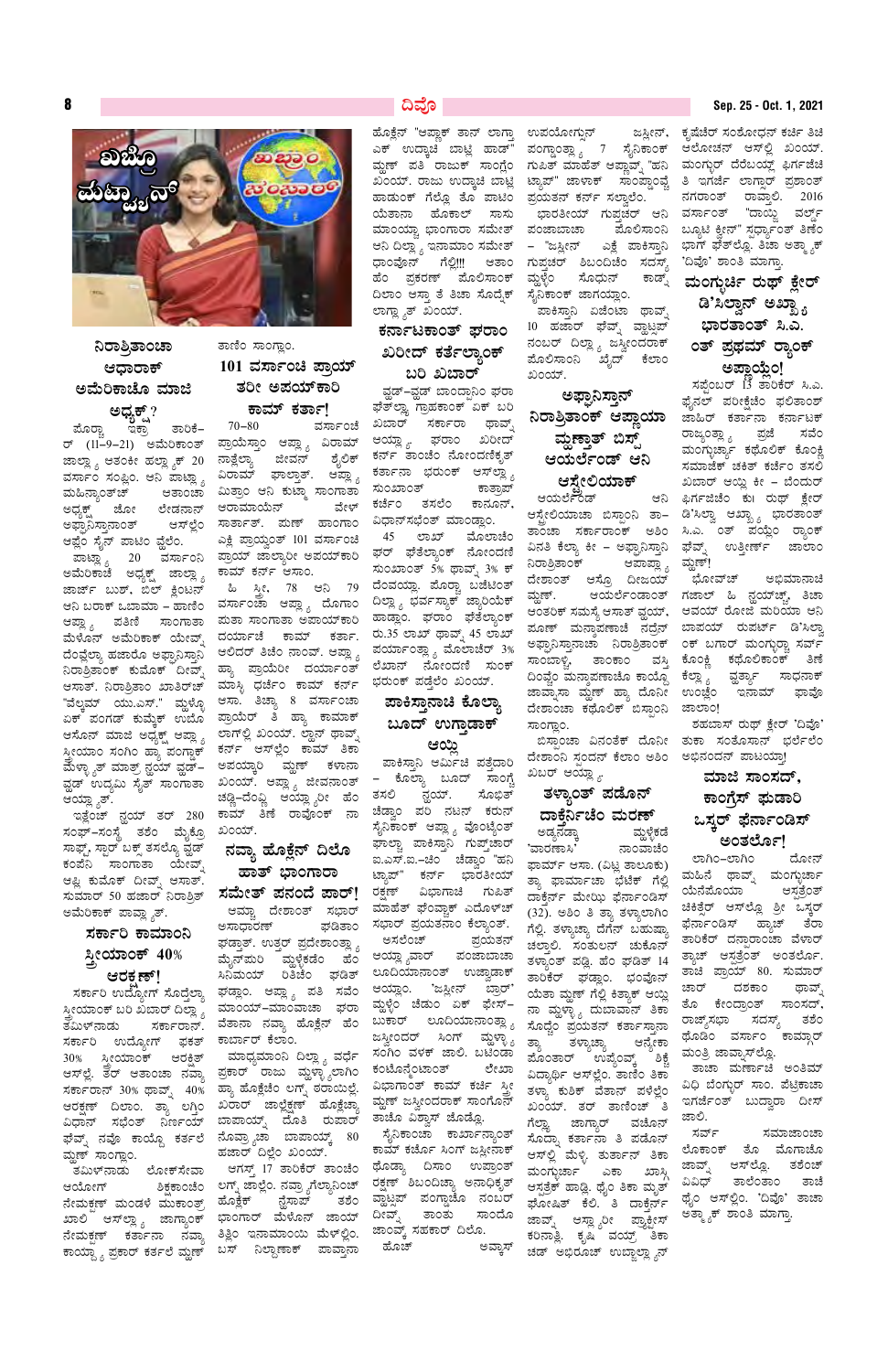ಸಾಂಕಳ್ ಕಾಣಿ ಅವಸ್ಥರ್

"ಪುತಾ ಸುನಿ....., ಸುನಿ...... ಹಾಂ......"

ಧಡ್ಡರೊಂ ಕಾಳಿಜ್ ಘೆವ್ನ್ ಮ್ದಳೈಪರಿಂ ಎಕಾಚ್ ಬಕ್ಕಾರಾನ್ ಸುನಿತ್ ಆವಯ್ ಸರ್ಶಿಂ ಪಾವ್ಲೆಂ. ಆವಯ್ ಪೊಟಾಂತ್ಲಿ ದೂಕ್ ಸೊಸುಂಕ್ ತಾಂಕಾನಾಸ್ತಾಂ ಆಂಗಾರ್ ಆಸ್ ಲ್ಲ್ಯಾಆಂಗ್ಲ್ಯಾರ್ಚ್ ರಾವ್ಲ್ಲೆಂ ಸುನಿತಾಚಾ ಗಮಾನಾಕ್ ಪಿಂರ್ಗಾತಾಲಿ.

ಆಪ್ಲ್ಯೆ ಆವಯ್ಚಿ ಸ್ಥಿತಿ ಪಳೆವ್ನ್ ಸುನಿತಾಕ್ ರಡೊಂಕ್ ಆಯ್ದೆಂ. 'ಆಪ್ಲಾಕ್ ಆನಿ ಆವಯ್ ನಾ' ತೆಂ ಚಿಂತಿಲಾಗ್ಲೆಂ. ಭರ್ಲ್ಲೆ ದೊಳೆ ಆವಯ್ಚೆರ್ ಖಂಚವ್ನ್ ಆವಾಜಾವಿಣೆ ರಡೊನ್ ಆವಯ್ಚೆಂ ಪೋಟ್ ಪೊಶೆಲಾಗ್ಲೆಂ. ದುಸ್ರೆಂ ಕಿತೆಂ ಕರ್ರೆಂ ಮ್ಲಳ್ಳೆಂ ತಾಕಾ ಸಮ್ಲಾಲೆಂ ನಾ.

"ಪುತಾ, ಮ್ಲಾಕಾ ಕಾಂಯ್ ಸೊಸುಂಕ್ ಜಾಯ್ನಾಂ ಹಿ ದೂಕ್. ಚಿಕ್ಕೆ ಜೋರ್ ದಾಂಬ್...... ಹಾಂ ವಿರರಾಯೆನ್ ತೆಂ ಹಾತಕ್ ಹಾತ್ ಹಾಯ್..... ಹಾಯ್..... ಪುತಾ...." ಕಳ್ಳಳ್ಳಿ ಆಂಜೆಲ್.

ಸುನಿತಾಚಾನ್ ಪಳೆವ್ನ್ ರಾವೊಂಕ್ ಜಾಲೆಂ ನಾ. 'ಮಾಮ್ಮಾಕ್ ಕಿತ್ಯಾಕ್ ಹ್ಯಾ ನಮುನ್ಯಾರ್ ಕಷ್ಟಿತಾಯ್ ದವಾ? ಮ್ಹಾಕಾ ಆನಾಥ್ ಕರ್ಾಯ್ಗಿ ದೆವಾ? ಮ್ಲಾಕಾ ಮಾಮ್ಮಾ ಉಪ್ರಾಂತ್ ಕೋಣ್ ಆಸಾ ದೆವಾ?' ಸುನಿತಾಚೆಂ ಕಾಳಿಜ್ ವ್ಹಡ್ಲ್ಯಾನ್ ಬೊಬೊ ಜಾವ್ನ್ ಬಸ್ಸಾಕ್ ರಾಕ್ಚ್ಯಾ ಮಾರುಂಕ್ ಲಾಗ್ಲಲ್ಲೆಂ.

"ಮಾಮ್ಮಾ...., ಹಾಂವ್ ದಾಕ್ತೆರಾಕ್ ಆಪವ್ನ್ ಹಾಡ್ತಾಂ....." ಫುಗಾರ್ ತಾಳ್ಯಾನ್ ಉಟ್ಲೆಂ ಸುನಿತ್.

"ನಾಕಾ ಪುತಾ..... ತುಂ ಮ್ಹಾಕಾ ಸೊಡುನ್...... ಖಂಯ್ಯ ವಚಾನಾಕಾ......" ಕಷ್ಟಾಂನಿ ಆನಿ ಫುಗಾಸಾಂವಾನ್ ಕುಡ್ಕ್ಯಾ ಕುಡ್ಕ್ಯಾ ಉತ್ರಾಂನಿ ಉಲೈತಾನಾ ಆಂಜೆಲಾಚಾ ತೊಂಡಾಂತ್ಲ್ಯಾನ್ ಫೆಂಡ್ ಆಯ್ಲೊ.

"ಮಾಮ್ಮಾ.......!" ಕಿಂಕ್ರಾಟ್ಲೆಂ ಸುನಿತ್, ಸಗೈಂಚ್ ಭಿಯೆವ್ನ್.

"ಪುತಾ ಭಿಯೆನಾಕಾ, ಮ್ಹಾಕಾ ಸಕ್ಲ್ದೆಂ! ಕಾಂಯ್ ಜಾಯ್ನಾಂ....., ತುಕಾ ಅನಾಥ್ ಕರುಂಕ್ ದೇವ್ ಸೊಡ್ಚೊನಾ....." ಖರಸ್ ಮಾರಾಲಿ ತಿಕಾ, ತರೀ ತ್ಯಾ ಮಾರೆಕಾರ್ ಘಡೈ ತಿ ಭಿಯೆಲ್ಲ್ಯಾ ಧುವೆಕ್ ಭುಜಯ್೮ಾಗ್ಲಿ.

ಸುನಿತಾಚಿ ಜಿಣಿ ತೇಲ್ ನಾತ್ಲ್ಲಾ ದಿವ್ಯಾ ಪರಿಂ ಜಾಲ್ಲಿ! ಹ್ಯಾಹ್ನು ಪ್ಲುಣ್ ತೊ ಸಮ್ಜಾಲೊ. ಆಸ್ ಲ್ಲ್ಯಾ ತಾಚೆಂ ಜೀವನ್ ಬಾಬಾಕ್.....'ತೊಆಪ್ಣಾಯಿತ್ಲ್ಯಾಕ್ ಪ್ರಕಾಸ್ ಬರೀತ್ ಜಾಂವ್ಚ್ಯಾ ಹಾಸ್ಲೊ. ಜಾಯ್ನಾಂ' ಅಶೆಂ ಚಿಂತುನ್ ಗ್ರೇಸ್ಜ್.



ಸುನಿತ್ ಧಾಂವ್ಲೆಂ.

ಬಸ್ಸ್ ನಿಲ್ದಾಣಾರ್ ದರ್ವಡ್ಯಾನ್ ಬಸ್ಸಾಕ್ ರಾಕೊನ್ ಆಸ್**ಲ್ಲಾ** <sub>ಬಿ</sub> ಸುನಿತಾಚಿ ಏಕೆಕ್ ಘಡಿ ಬೋವ್ ಆಕ್ಲಾಸಾಚಾ ಕಳ್ವಳ್ಯಾಂಚಿ ಜಾವಾಸ್್ಲಿ. ದೆವಾಲಾಗಿಂ ತೆಂ ಮಾಗಾಲೆಂ ದಾಕ್ತೆರಾಕ್ ಘರಾ ಆಪವ್ನ್ ವರ್ರ್ತಾ ಪರ್ರ್ಯಾಂತ್ ಆಪ್ಲ್ಯೆ ಆವಯ್ಕ್ ತಾಚಾ ಮತಿಕ್ ಗಮ್ಲೆಂ! ಕಾಂಯ್ ಜಾಯ್ಸಶೆಂ ರಾಕ್ ದೆವಾ ಮ್ಲಣ್.

ಬಸ್ಸಾಚಿ ಝಳಕ್ ದಿಸಾನಾತ್ಲ್ಲೈ ಗ್ರೇಸ್ತ್, ಆಂಜಾಳ್ ರುಪಾಚಾ ಘಷ್ಟಿತಾಲೆಂ. ತಾಚೆ ಪಾಂಯ್ ವಚುಂಕ್ ತಯಾರ್ ಜಾಲೊನಾ. ಧರ್ಣಿರ್ ರಾವೊಂಕ್ ಆಯ್ಕಾ ಪ್ರಯಾತ್ನ್ ಕೆಲ್ಯಾರ್ ಪರ್ವತಾಚೆರ್ಯಿ ಆವಯ್ಚಿ ಹಿ ಮಾರೆಕಾರ್ ಸ್ಥಿತಿ ನಾತ್ಲಲ್ಲೆಪರಿಂ ತೆಂ ಧಡ್ಗಡ್ತಾಲೆಂ. ಬಾಂಯ್ ಖೊಂಡುನ್ ಉದಾಕ್ ಫಕತ್ತ್ ಆಸ್ಚೆ ಥೊಡೆ ಪಯ್ಶೆ ಘೆವ್ನ್ ಪಿಯೊವೈತ್ ಮ್ಹಣ್ ತೊ ಬರ್ರ್ಯಾನ್ ತೆಂ ದಾಕ್ತೆರಾಕ್ ಆಪವ್ನ್ ಹಾಡುಂಕ್ ಭಾಯ್ರ್ ಸರ್ಲ್ಲೆಂ. ಚಡ್ಡಿಕ್ ಕಾಂಯ್ ಆಸ್ಐ್ಲೆ ತರ್, ತೆಂ ಎದೊಳ್ ರಿಕ್ಷಾರ್ ಆಮ್ನೊರಾನ್ ಆಸಾಯ್ ತಸೆಂ ವಚುನ್ ಜಾತೆಂ.

> ಅಸಹಾಯೆಕತೆನ್ ಖಂಗಾಲ್ ಸುನಿತಾಚೆರ್ ಎಕಾ ದಾದ್ಲ್ಯಾಚೆ ತ್ಯಾ ತರ್ನಾಟ್ಯಾನ್ ಕಾರಾಚಾ ದೊಳೆ ಕೆಂದ್ರಿತ್ ಜಾಲ್ಲೆ. ಮುಖ್ಲ್ಯಾ ಆಂಗ್ಡಿಂತ್ ರಾವೊನ್ ತೊ ಬೊಂಡೊ ಫಾಲುನ್ ಸುನಿತಾಕ್ ವಿಚಾರ್ರೆಂ. ಪಿಯೆತಾಲೊ. ಥೊಡ್ಯಾಚ್ ವೆಳಾ'ಧಿಂ ತಾಚಾ ಮುಖ್ಲ್ಯಾನ್ ಸುನಿತಾನ್ ಪಾಶಾರ್ಲ್ಲೆಂ ತಾಣೆ ಪಳಯಿಲ್ಲೆಂ. ಸಾದ್ಯಾ ಆಂಗ್ಲ್ಯಾರ್ ತೆಂ ಆಸ್ಲ್ರೆಂ ತರೀ, ತಾಚ್ಯೆ ಕುಡಿಚಿ ಉಭಾರ್ ತಗ್ಗ್ ನಕ್ಷಾ ದಾದ್ಲ್ಯಾನ್ ಮೆಜುನ್ ಜಾಲ್ಲಿ. ತಾಚಿ ಮುಗ್ಧ್ ಸೊಭಾಯ್ ಆನಿ ಕುಡಿ ವಯ್ಲೆಂ ಆಕರ್ರಣ್ ತ್ಯಾ ದಾದ್ಲ್ಯಾಕ್ ಉದ್ರಿಕ್ಸ್ ಕರುಂಕ್

ಥೊಡೊ ವೇಳ್ ಥಂಯ್ಚ್ ರಾವೊನ್ ದಾದ್ಲ್ಯಾನ್ ಸುನಿತಾಕ್ ನಿರೀಕ್ಷಿಲೆಂ. ಚಲ್ನೆಚೊ ಧರ್ವೊಡಿ ಜಿನೊಸ್ ಆಪ್ಲಾಕ್ ಬೋವ್ ಫಾಯ್ಗ್ಯಾಚೊ ಮ್ದಣ್ ತಾಕಾ ಭಗ್ಲೆಂ. ಚಲಿಯೆಚಿ ಅಸಹಾಯೆಕತಾ ಆಪ್ಲ್ಯಾ ನಡ್ತ್ಯಾಂಕ್ ಮೊಲದೀಗ್ ಜಾತೆಲಿ

ಪಳೆಲಾಗ್ಲೆಂ ತ್ಯಾ ದಾದ್ಲ್ಯಾಕ್. ಆಖಾಂತಾಚಾ ವಳಾರ್ ನಂಯ್ 'ಬೆಬಿ ಸೊಭಿತ್ ಆಸಾ, ಗರೀಬ್ ''ಮ್ಹಾಕಾ ತ್ರಾಸ್ ಜಾಯ್ನಾಂತ್.....' ಆನಿ ಬಾಂಯ್ ಮ್ಹದೆಂ ಶಿರ್ಧಾಲ್ಲೆಪರಿಂ ದಿಸ್ತಾ, ಆವ್ಸೊರಾನ್ ಆಸಾ, ಪರಾತ್ ತಿಂಚ್ ಉತ್ರಾಂ ವಿಂಚ್ಲಿಂ ಬಾಲ್ಯಂ ತೆಂ ಜಾಲ್ಲೆಂ. ಸೊಭಿತ್ ತರ್ನಾಟೆಂ ಮಜತ್ ಕರಿಜಾಯ್ ಪಡ್ತೆಲಿ ಹ್ಯಾ ತರ್ನಾಟ್ಯಾನ್. ಬದ್ಲಾಕ್, ಕಾಳ್ಯಾ ಮೊಡಾಂನಿ ದುಸ್ತ್ಯೆ ಘಡ್ಯೆ ಆಂಗ್ಡಿಚ್ಯೆ ಭಾಯ್ರ್ ಖಂಡಿತ್ ಜಾತೆಲೆಂ. ಮ್ಹಾಕಾ ಲಿಪ್ಲೆಂ. ಆನಿ ಹ್ಯಾ ಸರ್ವ್ ಉಬೆಂ ಆಸ್ಐ್ಲ್ಯಾ ಕಾರಾಂತ್ ತುರ್ತಾನ್ ದಾಕ್ತೆರಾಕ್ ಮ್ಹಜಾ ಫರಾ ತಾಂಚಾ ಕಷ್ಟಾಂಚಾ ಕಾಳಾಚೊ ತೊ ರಿಗ್ಲೊ. ಹೊ ದಾದ್ಲೊ ಆಪವ್ನ್ ವರುಂಕ್ ಆಸಾ..... ಮೃಜಿ ರಿಭುವೈುದಾರ್ ಜಾವ್ನಾಸ್ಲ್ಲೂ ಪಳೆಂವ್ಕ್ ಸೊಬಿತ್ ಆನಿ ಆಕರ್ರಿತ್ ಮಾಮ್ಮಾ ಕಾಂಯ್ ಬರಿ ನಾ....." ಮಾಯ್ಕಲ್ – ಆಂಜೆಲಾಚೊ ಜಾವಾಸ್ಲ್ಲೊ. ತಾಚೆಂ ಗ್ರೇಸ್ತ್ ಸುನಿತ್ ಭೋವ್ ಅಸಾಹಾಯೆಕ್ ಭಾವ್..... ಸುನಿತಾಚೊ ಮಾವೊೖ! ವ್ಯಕ್ತಿತ್ಸ್ ತಾಚಿ ಗ್ರೇಸ್ಸ್ ಕಾಯ್ ರಿತಿನ್ ಮೃಣಾಲೆಂ. .<br>'ಆನಿ ಗಳಾಯ್ ಕೆಲ್ಯಾರ್ ಪಸಾರ್ರಾಲಿ! ತಶೆಂ ತೊ ನಿಜಾಯ್ಕಿ ''ತುಂ ಖಂತ್ ಕರಿನಾಕಾ, ತುಕಾ ದವರುನ್ ವಿಚಾರಿಲಾಗ್ಲೊ. ಮ್ಹಾಕಾ. ತುಕಾ ಬೆಜಾರ್ ಆನಿ ಆವಯ್ಕ್ ಕಶೆಂಯಿ ಬಳಾವ್ನ್, ಾನಾಶೆನ್ ಆನಿ ಬೆಜಾರಾಯೆನ್, ವರ್ರಾಂ ಹಾಂವ್. ಮನ್ಶ್ಯಾನ್ ಎಕ್ಲೈಕ್ ಸೊಡುನ್, ದಾಕ್ತೆರಾಕ್ ವ್ಹಡಾ ಅತ್ರೆಗಾನ್ ಬಸ್ಸಾಚಿ ವಾಟ್ ಮನ್ಶಾಕ್ ಪಾವಾನಾ ಜಾಲ್ಯಾರ್ ಆಪವ್ನ್ ಹಾಡ್ಚೆ ಖಾತಿರ್ ಘರಾಂತ್ ಪಳೆವ್ನ್ ಆಸ್ಐ್ಲ್ಸ್ಲ್ ಸುನಿತಾ ಆನಿ ಕೊಣೆ?"

#### ದಿವೊ

ಆಯ್ಲೆಂ. ತಾಣೆ ಗುಮಾನ್ ಕೆಲೆಂ

ನಾ. ಕಿತ್ಯಾಕ್ ಕಾರಾಂ ಸಭಾರ್

ಆಸಾತ್, ಪುಣ್ ಕಿತೆಂ ಕೊಣ್ಯು

ತಾಚೆ ಖಾತಿರ್ ಕಾರ್ ಹಾಡಿತ್?

ತರ್ನಾಟ್ಯಾನ್ ಸುನಿತಾಚಿ ಪ್ರತಿಕ್ರಿಯಾ

ತುಕ್ಲಿ. ಚೆಡುಂ ಆಪ್ಲಾ ಕುಶಿಕ್ ತಕ್ಲಿ

ಘುಂವ್ಡಾವ್ನ್ ಸೈತ್ ಪಳೆನಾ ತೆಂ

ಎಕಾ ನಮುನ್ಯಾಚೆಂ ಅಖ್ತಾನ್

ಕಸೆಂ ತಾಕಾ ಭಗ್ಲೆಂ. ಸೊಭಾಯೆಚಾ

ಸುನಿತಾಕ್ ತೊ ಅಸೆಂಚ್ ಸೊಡುನ್

"ತುಕಾ ಪಳೆತಾನಾ ತುಂ ಮಸ್ತು

ಭಗ್ತಾ. ದೆಕುನ್ ಹಾಂವ್ ಕಾರ್

ಹಾಡುನ್ ಆಯ್ಲೊಂ. ತುಕಾ ಖಂಯ್

ವಚುಂಕ್......?" ಮೊವಾಳಾಯೆನ್

ಜೆನೆಲಾಂತ್ಲ್ಯಾನ್ ತಕ್ಲಿ ಭಾಯ್ರ್

ತರ್ನಾಟ್ಯಾಂಕ್ ಪಳೆತಾನಾ,

ಸಗೈಂಚ್ ರಾಗಾನ್ ತಾಂಬ್ಡೆಂ

ಜಾಂವ್ಚೆಂ ಸುನಿತ್ ಹ್ಯಾ ವೆಳಾ ತ್ಯೆ

ಸ್ಥಿತೆರ್ ನಾತ್ಲಲಿಂ. ಆಪ್ಲಾಚಿ ಪರಿಸ್ಥಿತಿ

ಸಮ್ಜೊನ್ ದೆವಾನ್೦ಚ್ ತಾಕಾ

ಆಪ್ಲ್ಯಾ ಮಜತಿಕ್ ಧಾಡ್ಲಾ ಆಸ್ತೆಲೆಂ

ಮ್ದಣ್ ತಾಕಾ ಭಗ್ಲೆಂ. ಪುಣ್ ತೆಂ

"ಮ್ದಾಕಾ ತ್ರಾಸ್ ಜಾಯ್ನಾಂತ್....,

ಸುಮಾರ್ ವೇಳ್ ಥಾವ್ನ್ ಹಾಂವ್

ತುಕಾ ಪಾರೊತ್ ಕರುನ್ ಆಸ್ಲ್ದೊಂ.

ಕಿತ್ಯಾಕ್ಗ್, ತುಜಿ ಭಿರ್ಮೊತ್ ಭಗ್ಗಿ

ಮ್ಲಾಕಾ, ದೆಕುನ್ ಮಜತ್ ಕರ್ಾಂ

ಮ್ದಣ್ ಭಗ್ಲೆಂ. ಹಾಂಗಾಸರ್ ಬಸ್ಸಾಂ

ವೆಗ್ಗಿಂ ಮೆಳ್ನಾಂತ್. ವೊರಾಕ್ ಏಕ್

ಸುನಿತ್ ಕೃತಜ್ನತೆಚಾ ನದ್ರೆನ್

ಬಸ್ಸ್ ಯೆತಾ....."

ಜಾಪ್ ದೀಂವ್ಕ್ ಸಕ್ಲೆಂ ನಾ.

ಜಾಣಾ ಆಸ್ಐ್ಲೊ.

ಸವಯಾಂಕ್ ಸುನಿತ್ ಬರ್ಥಾನ್ ಜಾಣಾಸ್ತ್ಲೆಂ, ವಾಚುನ್ ಆಯ್ಕೊನ್ ಆನಿ ಪಳೆವ್ನ್. ಸೊಭಿತ್ ತರ್ನಾಟಿ ಚಲಿ ದಿಸ್ಲ್ಯಾರ್ ತಿಕಾ ಪಸವ್ಶ್ ಆಪ್ಲೊ ಫಾಯ್ಗೊ ಜೊಡ್ತೆಲೆ ಕಾಂಯ್ ಪಳೆಲಾಗ್ಲೆಂ. ಉಣೆ ನಾಂತ್ ಹ್ಯಾ ಸಂಸಾರಾಂತ್. ಅಸಲ್ಯಾಚ್ ಸಂದರ್ಭಾಂಕ್ ರಾಕೊನ್ ಆಸ್ಟ್ರೆ ತರ್ನಾಟೆ ಪಾರೊತ್ ಕರುನ್ ಆಪ್ಲಿ ಶಿಕಾರಿ ಜೊಡ್ತಾಶ್. ಪುಣ್ ಇತ್ಲೆಂ ಜಾಣಾಸೊನ್ಯ

ಸುನಿತ್ ಹಾಂಗಾಸರ್ ಬೋವ್ ಅಸಹಾಯೆಕ್ ಜಾವ್ನಾಸ್ಲ್ರೆಂ. ಕಿತ್ಯಾಕ್ ತಾಕಾ ದಾಕ್ತೆರಾಕ್ ಆಪವ್ನ್ ವರುಂಕ್ ಆಸಾ, ಆಪ್ಲ್ಯಾ ಆವಯ್ಚ್ಯಾ ಗಡೀಸ್ ಸ್ಥಿತೆರ್. ದಾಕ್ತೆರಾಕ್ ಆಪವ್ನ್ ವರುಂಕ್ ಕಾರ್ ವ ರಿಕ್ಷಾ ಜಾಯಿಚ್. ದಾಕ್ಕೆರ್ ಕಾಂಯ್ ಬಸ್ಸಾರ್ ಯೆಂಪ್ಚೊನಾ. ಶಿವಾಯ್ ಬಸ್ಸ್ ಖಂಯ್ ವೆಳಾರ್ ಮೆಳ್ತಾ? ಹೊ ದಾದ್ಲೊ ಸ್ವತಾಃ ಮಜತ್ ಕರುಂಕ್ ಆಯ್ಲಾ ಆಸ್ತಾಂ, ಹೊ ಸಂದರ್ಭ್ ತೆಂ ಕಶೆಂ ಹೊಗ್ಗಾಯ್ತೆಲೆಂ?

'ಎಕಾದಾವೆಳಾ ಹೊ ದಾದ್ಲೊ ತ್ಯಾಚ್ ನಾಪಾಸ್ ವರ್ಗಾಂತ್ಲೊ ವ್ಲಯ್ ಜಾಲ್ಯಾರ್ಯಿ, ತಾಣೆ ಮ್ಲಾಕಾ ದಿಸಾ ಉಜ್ವಾಡಾಕ್ ಆಪ್ಲಾಕ್ ಕಿತೆಂ ಕರೈತಾ?' ಘಡ್ಯೆ ಭಿತರ್ ಸಗ್ಳೆಂ ಚಿಂತುನ್ ಜಾಲೆಂ ಸುನಿತಾನ್.

"ಕಿತೆಂ ಚಿಂತಾಯ್....? ಚಲ್ ರೀಗ್ ಭಿತರ್. ಹಾಂವ್ ಫಕತ್ ಮುಜತ್ ಕರುಂಕ್ ಆಶೆತಾಂ. ಪಾತ್ಯೆ ಮ್ಹಾಕಾ....." ನರ್ಗೊಂಚಾ ಸುನಿತಾಕ್ ತರ್ನಾಟ್ಯಾನ್ ಕಾರಾಚೆಂ ಪೊಟಾಂತ್ಲ್ಯೆ ದುಕಿಕ್ ಆಮಿ ದಾವ್ಯಾ ಕುಶಿಚೆಂ ಧಾರ್ ಉಘಡ್ದೆಂ. ಸ್ಸಾರಾಂರೆುನ್ ಕಾಣೆಂವ್ಸ್ ಕಾರಾಂತ್ ದಾಖಲ್ ಜಾಲೆಂ.

ಸುನಿತಾನ್ ಆಪ್ಲ್ಯಾ ಕಾರಾಂತ್ ರಿಗ್ ಲ್ಲೆಂ ಪಳಯಿಲ್ಲಾ ್ಯ ತರ್ನಾಟ್ಯಾಕ್ ಆಫ್ಲೈ ಯಶಸ್ವೆಚೆರ್ ಸಂತೊಸ್ ಭಗ್ಲೊ. ಮುಖ್ಲೆಂ ಕಾರ್ರ್ಯೆ ಆಪ್ಲ್ಯಾ ಯೋಜನಾ ಪ್ರಕಾರ್ ಜಾತಲೆಂ ಅಶೆಂ ಚಿಂತುನ್ ತಾಣೆ ಕಾರ್ ವಾಟೆಕ್ ಲಾಯ್ಲೆಂ.

ಬಾವ್ಡೆಂ ಸುನಿತ್ ಮಾತ್ರ್ ಆವಯ್ಕ್ ನಿಯಾಳ್ತಾಲೆಂ.

ಕಾರ್ ವೇಗ್ ಆರಾವ್ನ್ ಧಾಂವಾಲಾಗ್ಲೆಂ. ಕಾರಾಜಾ ಜನೆಲಾಂತ್ಲ್ಯಾನ್ ತೊಂಡಾಕ್ ಫೊರ್ರಾನ್ ವರಾರ್ಕ್ಚ್ಯ ವಾರ್ರ್ಯಾ ವೆಗಾಕ್ ಸುನಿತಾಚೆ ಕೇಸ್ ವಾರ್ರ್ನಾರ್ ಖಂಚಾಯ್ ಸ್ಪೆಶೆಲೀಷ್ಟ್ ದಾಕ್ಷೆರಾಕ್ ಉಪ್ತೆಂವ್ಕ್ ಲಾಗ್ತಾನಾ, ತಾಚಾ ತೊಂಡಾರ್ ತೆ ಬೋವ್ ಸೊಭ್ತಾಲೆ. ತರ್ನಾಟೊ ಚೊರೈನ್ ತಿ ಸೊಭಾಯ್ ಚಾಕುನ್ ಖುಶಿ ಸತ್ಚ್ ಜಾವ್ನಾಸ್ಲ್ಲೆಂ. ಹೆಂ ಜಾತಾಲೊ. ಪುಣ್ ತೆಂ ವಾರೆಂ

ಆಫ್ಲೆಂ ಉಲ್ರೆಣೆ ಅಧುರೆಂ ಸೊಡುನ್ ಸುನಿತಾಚಿ ಪ್ರತಿಕ್ರೀಯಾ ತುಕಿಲಾಗ್ಲೊ. ".....?" ಸುನಿತ್ ದೊಳ್ಳಾಂನಿ ಸವಾಲ್ ಘೆವ್ನ್ ತರ್ನಾಟ್ಯಾಕ್

"ತುಕಾ ಫಕತ್ತ್ ದಾಕ್ತೆರಾಸರ್ುಂ ಮಾತ್ರ್ ವಚುಂಕ್ ನಹಿಂ, ಬಗಾರ್ ತಾಕಾ ಘೆವ್ನ್ ತುಜ್ಯಾ ಘರಾಯ್ ವಚುಂಕ್ ಆಸಾ. ಆನಿ ತುಕಾ ಮ್ದಜಾ ಕಾರಾಚಿ ಗರ್ಜ್ ಆಸಾ. ವ್ಲಯ್ ಮೂ?"

"ತುಂ ಮತಿಂತ್ಲೆಂಯಿ ವಾಚುಂಕ್ ಸಕ್ತಾಯ್. ತುಂವೆಂ ಸಾಂಗ್ಟೆಂ ಖರೆಂ. ಮ್ಹಾಕಾ ದಾಕ್ತೆರಾಕ್ ಘೆವ್ನ್ ಘರಾಯ್ ವಚುಂಕ್ ಆಸಾ. ಮ್ಲಜಿ ಮಾಮ್ಮಾ ಕಾಂಯ್ ಬರಿ ನಾ. ತಿಕಾ ಕಾಂಯ್ಕೇಸ್ ಜಾಲ್ಯಾರ್ ಹಾಂವ್**ಯಿ** ವಾಂಚ್ಚಿನಾ. ಜರ್ರ್ ತುಂ ಮ್ದಜೆರ್ ಹೊ ಉಪ್ಕಾರ್ ಕರ್ ತರ್, ಹಾಂವ್ ತುಕಾ ಜೀಣ್ ಬರ್ ಋಣಿ ಆಸ್ತಲಿಂ...."

"ತುಂ ಫಿಕಿರ್ ಕರಿನಾಕಾ. ಹಾಂವ್ ಮನ್ತ್ಯಾಂಕ್ ಸದಾಂಚ್ ಗರ್ಜೆಕ್ ಪಾವ್ಲಾಂ...." ಗೂಂಡ್ ಚಿಂತುನ್ ತರ್ನಾಟೊ ಮ್ದಣಾಲೊ. ''ತುಜ್ತಾ ಮಾಮ್ತಾಕ್ ಕಿತೆಂ ಜಾತಾ?"

''ತಿಕಾ ಪೊಟಾಂತ್ ಕಠೀಣ್ ದೂಕ್ ಸುರು ಜಾಲ್ಯಾ. ಸುಮಾರ್ ದೀಸ್ ಥಾವ್ನ್ ತಿಚಿ ಬಲೈಕಿ ಬರಿನಾ. ಆನಿ ಆಜ್ ತಿ ಚಡ್ ಅಸ್ವಸ್ ಜಾಲಿ....."

''ಪೊಟಾಂತ್ ದೂಕ್......? ಸುನಿತ್ ೦ಸರಾ೦ತ್ರಿಕ್ಐಣಿ ಜಾಯ್ನಾ೦. ಪೊಟಾಚ್ಯೊ ದುಕಿ ಸಭಾರ್ ಆಸ್ತಾತ್. ಚಡಾವತ್, ಪ್ರಾಯ್ ಜಾಲ್ಲ್ಯಾ ಮನ್ಶ್ಯಾಂಕ್ ಆಲ್ಷರಾಚಿ ಪಿಡಾ, ಪೊಟಾಂಗತ್ ಟ್ಯುಮರ್, ಕ್ಯಾನ್ಸರ್...., ಕಿಡ್ಣ್ಯೊ ಫೈಲ್..... ಅಸಲ್ಯೊ ಪೂರಾ ಮಾರೆಕಾರ್ ಪಿಡಾ ಉಬ್ಜಾತಾತ್. ಆನಿ ತುಂ ಖಂಚಾಯ್ ದಾಕ್ತೆರಾಕ್ ವರ್ು ತೊ ಕಾಂಯ್ ಕರುಂಕ್ ಸಕ್ಚೊನಾ. ಆಯಿಲ್ಲಿ ಫೀಸ್ ಫೆತಲೊ ಆನಿ ಕಸಲಿಂಯಿ ತಾಕಾ ಕಳ್ಲಿಂ ವೊಕ್ತಾಂ ಬರವ್ನ್ ದಿತಲೊ. ಥೊಡೆ ಪಾವ್ಟಿಂ ದುಕಿಚ್ಯೊ ಗುಳಿಯೊ ಘೆವ್ನ್ ಥೊಡ್ಯಾ ವೆಳಕ್ ಸುಶೆಗ್ ಲಾಭ್ಲ್ಯಾರಿ, ಪಿಡಾ ಗೂಣ್ ಜಾಯ್ನಾಂ. ದೆಕುನ್ ದಾಖಂಫ್ಚೆಂ ಚಡ್ ಉತ್ತಿಮ್ ಮ್ಲಣ್ ಮ್ಹಾಕಾ ಭಗ್ತಾ....."

ತರ್ನಾಟ್ಯಾನ್ ಸಾಂಗ್ಲಲ್ಲೆಂ ಸುನಿತಾಕ್ಯು ಕಳಿತ್ ಆಸ್ಲ್ರೆಂ ತೆಂ ಅಸಾಹಾಯೆಕ್ ಜಾವ್ಶಾಸ್ತಾಂ 'ವ್ಹುಜಿ ಗರ್ಜ್ ಜಾಣಾ ಖಂಚಾಸ್ಪೆಶೆಲೀಷ್ಟಾಕಡೆನ್ನತೆತೆಲೆಂ? ಕಳ್ವಳೊನ್ ಆಸ್**ಲ್ಲ್ಯಾ ಸುನಿ**ತಾಕ್

g

ಆಸ್ಆ್ಲ್ ಥೊಡೆ ಪಯ್ಶೆ ಫೆವ್ನ್ ಮುಖಾರ್ ಕಾರ್ ಯೇವ್ನ್ ತರ್ನಾಟ್ಯಾ ದಾದ್ಲ್ಯಾಂಚ್ಯೆ

ಸುನಿತಾಕ್ ಉಸ್ವಾಸ್ ಫೆಂವ್ಕ್ ತ್ರಾಸ್ ತರೀ, ಪಯ್ಶೆ ನಾತ್ಲ್ಡ್ ಕರ್ಮಾಕ್

"ತುಕಾ ತ್ರಾಸ್ ಜಾಯ್ನಾಂತ್ ಜಾವ್ನ್ಂಚ್ ಹೊ ಆಫ್ಲೆಂ ಕಾರ್ ಖಂಯ್ ಥಾವ್ನ್ ತಾಂಚಿ ಫೀಸ್<br>ವ್ಹುಣ್ತಾಯ್ ಪುಣ್ ಬೆಜಾರ್ ವಾರ್ರ್ಯಾರ್ ಧಾಂವ್ಡಾಯ್ತಾ.....' ದಿತಲೆಂ? ಸುನಿತ್ ಮತಿಂತ್ಂಚ್ ಚಿಂತುಂಕ್ ಜಾಪ್ ದೀನಾಸ್ತಾಂ ಬೆಜಾರಾಯೆನ್ ಲಾಗ್ಲ್ಲೆಂ. ''ತುಕಾ ದಾಕ್ತೆರಾ ಸರ್ಶಿಂ ಪಳೆವ್ನ್ ತರ್ನಾಟೊ ಮ್ಹಣಾಲೊ. ವಚುಂಕ್ ಮೂ?" ತರ್ನಾಟೊ "ಮ್ಹಾಕಾ ಸಮ್ಜಾತಾತ್ ತುಜಿಂ

ಸುನಿತಾಚಾ ಸುಂದರ್ ಮುಖಾ ಭಗ್ಲಾಂ. ತುಜೆಲಾಗ್ಗಿಂ ಚಡ್ಕಿಕ್ ಮೊಳಾರ್ ಕಾಮುಕಿ ನದರ್ ಪಯ್ಯೆನಾಂತ್ ಮ್ದಳ್ಳೆಂಯಿ ಸಮ್ಜಾತಾ "ಹಾಂವ್ ಜಾಣಾ ತುಜ್ಯೆ ಮತಿಂತ್ ಕಿತೆಂ ಆಸಾ ಮ್ದಣ್...." ತರ್ನಾಟೊ

| (ಯೆಂವ್ಚ್ಯಾ ಅಂಕ್ಯಾಂತ್ ವಾಚ್) |  |  |
|----------------------------|--|--|
|----------------------------|--|--|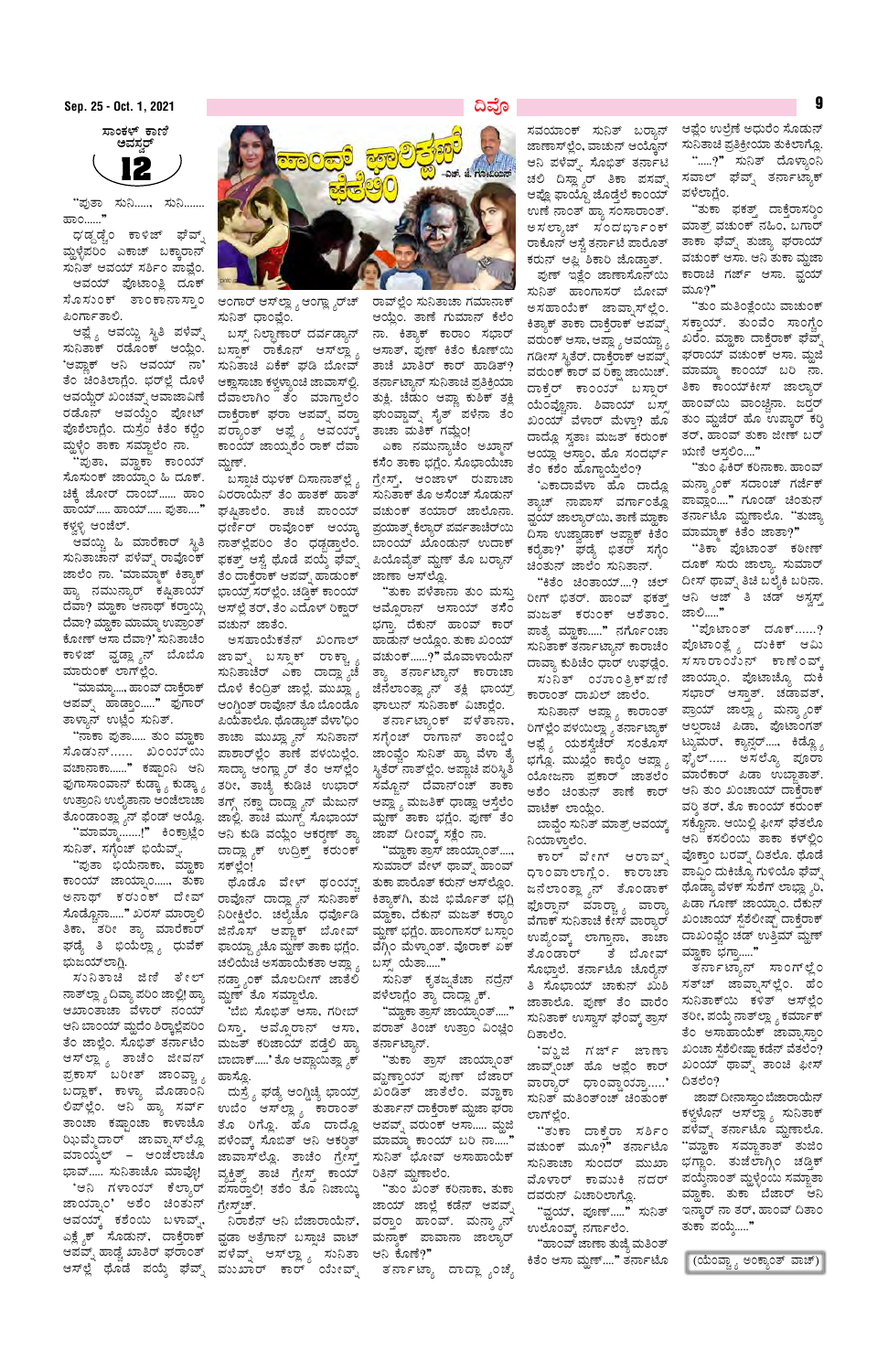ದೂಕ್ 'ಆರ್ತೈಟಿಸ್' ಏಕ್. ಗಾಂಟಿಂನಿ ಹುಲೊಪ್ ಜಾಂವ್ನ ಇತ್ತಾದಿ ಹ್ಯಾ ಪಿಡೆಚಿಂ ಲಕ್ಷಣಾಂ ಜಾವಾ,ಸಾತ್. ಚಾಳೀಸ್ ವರ್ಸಾಂ ಪ್ರಾಯೆ ನಂತರ್ ದಾದ್ಲ್ಯಾಂ ಆನಿ ಸೀಯಾಂ ಥಂಯ್ ಹೆಂ ಸಾಮಾನ್ಯ್. ಸ್ತ್ರೀಯಾಂ ಥಂಯ್ ಚಡ್. ಪನ್ನಾಸ್ ವರ್ಸಾಂ ಪ್ರಾಯ್ ಜಾತಾನಾ ಚಡಾವತಾಂ ಥಂಯ್ 'ಆರ್ತತ್ಪೆಟಿಸ್' ಉಬ್ಲಾತಾ. ಹ್ಯಾ ಶಿವಾಯ್ ಕುಡಿಂತ್ ಅನಾವಶ್ ಜಾವ್ನ್ ಸಂಗ್ರಹ್ ಜಾಂವ್ಚ್ಗ ದ್ರವ್ಯಾಕ್ 'ಆಮ್ಲ' ಮೃಣ್ತಾಶ್. ಹೆಂ ರಗಾತ್ ಪಾಡ್ ಕರ್ತಾ ಆನಿ ಗಾಂಟಿ ದೂಕ್ಯೂ ಉಬ್ಜಾಶಂ ಕರ್ತಾ.

#### <u>ಗಾಂಟಿ ದುಕಿಕ್ ಪ್ರಮುಖ್</u> <u>ಕಾರಣಾಂ ತೀನ್:</u>

1. ನಿಯಂತ್ರಣ್ ನಾತ್ಲಿ ಮೊಟಾಯ್

2. ಮಹಿನ್ಯಾಕ್ ಏಕ್ ಪಾವ್ರಿಂ ಭಾಯ್ರೆ ತೆಲಾನ್ ಪೊಟ್ ಸಾಫ್ ಕರಿನಾಸ್ತಾನಾ ಆಸ್ಟೆಂ 3. ಆಂಗಾಂತ್ ಯೂರಿಕ್ ಆಸಿಡ್ ಚಡ್ ಜಾಂವ್, ಸೊಡ್ಸೆಂ. ('ಆಸ್ಪತ್ರೆಕ್ ವೆಚ್ತಾ ಪಯ್ಲೆ೦' ಮಸಕಾಂತ್ ಪಾನ್ 55 ಪಳೆ)

<sup>10</sup> **¢ªÉÇ Sep. 25 - Oct. 1, 2021**

ರೊಬರ್ಟ್ ಕಾಸ<u>ಾ</u> ನಿವೃತ್ ಯಾಜಕ್ ಪ್ರಾಧ್ಯಾಪಕ್ ಆನಿ ಪಾಂಶುಪಾಲ್

ಉಡಿತ್, ತಾಂತಿಂ ಬರೆಂ ನ್ಲಯ್. d. *'ಸು*ಕ್ಸತ್' ನಾಂವಾಚ್ನೊ ಗುಳಿಯೊ ದಿಸಾಕ್ ದೋನ್ ಪಾವ್ಸಿಂ ಜೆವ್ಲಾಚೆರ್ ದೊದೋನ್ ಘೆಜಯ್.

ಗಾಂಟಿ ದೂಕ್ ಯಾ ಅರ್ತೈಟಿಸ್ ನಮುನ್ತಾವಾರ್ ಆಸ್ತಾ. ಕ್ಲೊಗ್ಡ್ ಅರ್ತತ್ಪ್ರೆಟಿಸ್, ಒಸ್ಗಿಯೊ ಆರ್ತತ್ವೆಟಿಸ್ ರುಮೆಟೊಯ್ಸ್ ಅರ್ತ್ಸೆಟಿಸ್, ಗೌಟ್, ಜ್ನೊಂಟ್ ಪೇಯ್ ಇತ್ತಾದಿ. ಹರ್ಯೆಕಾಕ್ ವಯ್ಸ್ ಕಾಣಿಲ್ಲಿಂ ಧಾ ಜೆರಾಲ್ ವಕ<u>ಾ</u>ಂ ನ್ಹಯ್ ಆಸ್ತಾಂ ಪ್ರತ್ಯೇಕ್ ವೊಕ್ತಾಂಯಿ ಆಸಾತ್. 'ಆರ್ರಿ ಗಾಂಟಿ ದುಕಿಚೆಂ ತೇಲ್ ಸಕ್ತಾಂಕ್ ಜಾತಾ

#### <u>ಕ್ಲೂ</u>ಗ್ಡ್ ಆರ್**ತ್ರಾಯ್ಡಿಸ್**:

ದೂಕ್ ಆಸ್್ಲಲೆ ಕಡೆನ್ ತಾಂಬ್ಡೆಂ ಜಾಂಪ್ಚೆಂ, ವಾಕ್ಟಾಂ<br>ಯೆಂಫ಼ಂ ಆನಿ ಮುರ್ಡೊಂಚೆಂ ಆನಿ ಮುರ್ಡೊಂಚೆಂ ಇತ್ತಾದಿ ಹಾಚಿಂ ಪ್ರತ್ಯೇಕ್ ಲಕ್ಷಣಾಂ. ರಾತಿಂ ನಿಧ್ವೆ ಪಯ್ಲೆಂ ದೋನ್ ಮೆಜಾ ಕುಲೆರಾಂ ಸಾಂಬಾರ್ಪಿಲಿ ರೋಸ್ ಪಿಯೆ ಆನಿ ಏಕ್ ಮೆಜಾ ಕುಲೆರ್ ರೋಸ್ ದೂಕ್ ಆಸಾ ಥಂಯ್ ಪೂಸ್. ದಿಸಡೆಂ ದೋನ್–ತೀನ್ ಪಾವಿಂ ಬಟರ್ಫ್ರುಟ್ (ಆವೊಕಾಡೊ) ಖಾ. ವಯ್ಸ್ ಸಾಂಗ್ಲಲಿಂ ಧಾ ಜೆರಾಲ್ ವಕಾಂ ಕರ್.

(ಯೆಂವ್ಟ್ನಾ ಅಂಕ್ನಾಂತ್ ವಾಚ್)

"A happy marriage is the union of two good forgivers."

1983), Ht. 5' 9", Wt. 70 kgs, Fair Complexion, Edn. MBA. Marketing. well employed. **26708460 MUMBAI :** Mangalorean Roman Catholic Bachelor, (Born in May 1956), Ht. 5' 7", Wt. 70 kgs, Wheatish Complexion, Edn. 9th std., working as a Machine Operator.



**26707946 MUMBAI :** Mangalorean Roman Catholic Bachelor, (Born in December 1962), Ht. 5' 5", Wt. 67 kgs, Fair Complexion, Edn. B.Com., Inter MBA, working as a Manager.

**26707743 MUMBAI :** Mangalorean Roman Catholic Bachelor, (Born in March

Bachelor, (Born in June 1983), Ht. 5' 5", Wt. 58 kgs, Wheatish Complexion, Edn. HSC, working as a Customer Service.

**25705296 MUMBAI :** Mangalorean Roman Catholic Bachelor, (Born in June 1977), Ht. 5' 6", Wt. 72 kgs, Wheatish Complexion, Edn. B.A., Retail Management, working as a General Manager.

**24705050 LONAVLA :** Mangalorean Roman Catholic Bachelor, (Born in November 1985), Ht. 5' 9", Wt. 75 kgs, Fair Complexion, Edn. MBA., working.

Fair Complexion, Edn. B.Com., working as a Officer.

**25700611 DUBAI :** Mangalorean Roman Catholic Spinster, (Born in June



#### **ªÉÆmÁAiÀiï (Obesity)**  <u>ಉಣಿ ಕರ್ಚ್ಯಾ</u>ಕ್:

1. ದಿಸಾಕ್ ಏಕ್ ಗ್ಲಾಸ್ ಉದ್ತಾಕ್ ಏಕ್ ಲಿಂಬೊ ಪೀಳ್ನ್ ಪಿಯೆ. ಪಾಚ್ವಿ ಚ್<mark>ಲಾ</mark> ಪಿಯೆ. ರಾತಿಂ ಅರ್ಧೆಂ ಜೆವಾಣ್ ಜೇವ್. ಮಾಸ್, ಲೊಣಿ, ತೂಪ್ ಪಯ್ ಕರ್. ನೀಸ್, ಬಿಯರ್ ಫೆನಾಕಾ. 2. ಮೊಟ್ ಸಾಫ್ ಕರ್ಚ್ನಾ ಖಾತಿರ್: ಮ್ದಯ್ಫ್ಯಾಕ್ ಏಕ್

> Spinster, (Born in February 1992), Ht. 160 cms, Wt.65 kgs, Fair Complexion, Edn. M.M.S., working as a Officer. **24697408 MUMBAI :** Mangalorean Roman Catholic Spinster, (Born in March 1992), Ht. 5' 2", Wt. 51 kgs, Wheatish Complexion, Edn. B.E. working as a Technical Manager.

> **24696913 MUMBAI :** Mangalorean Roman Catholic Spinster, (Born in September 1983), Ht. 5' 3", Wt. 54 kgs, Wheatish Complexion, Edn. M.A., Working as an Educational Consultant.

working as a **Air Hostess** Lead Cabin Attendant. **24699268 MUMBAI :** Mangalorean Roman Catholic

Spinster, (Born in September 1989), Ht. 5' 4", Wt.63 kgs, Wheatish Complexion, Edn. B.E. (Computer), MBA (Finance) working as a Officer in Bank.

**24699064 MUMBAI :** Mangalorean Roman Catholic Spinster, (Born in October 1981), Ht. 5' 7", Wt.70 kgs, Wheatish Complexion, Edn.

1987), Ht. 5' 4", Wt.68 kgs, Wheatish Complexion, Edn. B.Com., working for Bank.

**UÁAn zÀÆPï** ªÀÄ£ÁêPï zsÉÆ¸ÁÑ÷å ¦qÉA

ಪಾವ್ನಿಂ ಭಾಯ್ರೆ ತೇಲ್ ಘೆವ್ನ್ ಪೊಟ್ ಸಾಫ್ ಕರ್. ಭಾಯ್ರೆ ತೇಲ್ 'ರಿಫ್ಯಾಂಡ್ ಆನಿ ಅನ್ರ್ಫ್ಯಾಂಡ್' ಆಸ್ತಾ. ಪೊಟಾಕ್ ಫೆಂವ್ವೆಂ ತೆಂ ರಿಫ್ಟಾಂಡ್ ಜಾಯ್ಜಯ್. ತೆಂ Castor Oil IP ಮ್ಹಳ್ಳಾ<sub>ನಿ</sub> ನಾಂವಾನ್ ವಕ್ತಾಂಚ್ಯಾ ಆಂಗ್ಡಿಂನಿ ಮೆಳಾ.

**ಘೆಂ**ವ್ವಿ ರೀತ್ : 'ಆಸ್ಪತ್ರೆಕ್ ವೆಚ್ಯಾ ಪಯ್ಲೆಂ' ಮಸ್ತಕಾಂತ್ 55ವ್ಯಾ ಪಾನಾರ್ ಆಸಾ.

3. ಅಧಿಕ್ ಯೂರಿಕ್ ಆಸಿಡ್ ಉಣೆ ಕರ್ಚ್ಯಾಕ್: ಸಾಮಾನ್ಯ್ ಜಾವ್ನ್ ದಾದ್ಲ್ಯಾಂ ಥಂಯ್ 3.4–7.00mg/  $dl.$   $\lambda$  $\epsilon$ ಯಾಂ ಥಂಯ್ 2.4-6.00mg/dl ಆಸ್ತಾ. ಹ್ಯಾ ಮಿತಿ ಭಾಯ್ರ್ ಆಸ್ಲ್ಯಾರ್ ತೆಂ ಮುತಾಂತ್ ಭಾಯ್. ವೆತಾ. ವೆತಾನಾ ಫಾತಾ ಸಾರ್ಕೆಂ ಲವಣ್ ಉಬ್ಜಯ್ತಾ ಗೌಟ್ ಮ್ದಳ್ಳಾ<sub> $\delta$ </sub> ದೂಕಿಕ್**ಯಿ** ಹೆಂಚ್ ಕಾರಣ್. ಯೂರಿಕ್ ಆಸಿಡ್ ಅಧಿಕ್ ಜಾಲ್ಶಾರ್ ಹಾತಾಂಚ್ಯಾ ಬೊಟಾಂನಿ ದೂಕ್ ಯೆತಾ. ಬೊಟಾಂ ದೊಡುಂಕ್, ಬಾಗಾಂವ್ತ್ ಜಾಯ್ಸಾ ಥೊಡ್ಯಾಂನಿ ಸಾಂಗ್ಚೆಂ ಪ್ರಕಾರ್ ಮುತಾಕ್ ಕಠಿಣ್ ಘಾಣ್ ಆಸ್ತಾ ಫೆಂಡ್ ಯೆತಾ. ಉದ್ರಾಡೆಕ್ಯೂ ಕಠಿಣ್ ಘಾಣ್ ಆಸ್ತಾ. ಆಂಗಾಂತ್ ಥಂಯ್ ಹಾಂಗಾ ಖೊರೊಜ್, ಉರಿಯೂತ ಇತ್ತಾದಿ ಜಾತಾ. ಯೂರಿಕ್ ಆಸಿಡ್ ಚಡ್ ಆಸ್ತಾನಾ ಬೀಫ್, ದುಕ್ತಾ ಮಾಸ್, ಬೊಕ್ರ್ಯಾ ಮಾಸ್, ವ್ಹಾಳ್ಚೆ ಭಾಜಿ ಖಾಯ್ಸಾಯೆ.

ಯೂರಿಕ್ ಆಸಿಡ್ ಉಣೆ ಕರುಂಕ್ – ಕಾಟ್ ಆಂಬ್ಯಾಚಿಂ ಬರಿಂ ಜೂನ್ ಜಾಲ್ಲಿಂ (ಪಿಕ್ಲ್ಲಿಂ ನ್ದಯ್) ಚಾರ್ ಪಾಚ್ರಿ ಪಾನಾಂ ತೀನ್ ಬೊತ್ತಿ ಉದ್ರಾಂತ್ ದೇಡ್ ಬೊತ್ಲಿ ಇತ್ಲೆಂ ಜಾತಾವರೇಗ್ ಶಿಜವ್ನ್ ನಿಂವ್**ಲ್ಲ್ರ್ಸ್ ಉಪ್ರಾಂ**ತ್ ಅರ್ಧೆಂ ಸಕಾಳಿಂಚ್ನಾ ಆದೇಸಾರ್ ಆನಿ ಅರ್ಧೆಂ ದೊನಾರಾ ಉಪ್ರಾಂತ್ಲ್ಯಾ ಆದೇಸಾರ್ ಪಿಯೆಜೆ. ಪಾಟಾಪಾಟ್ ತೀನ<u>್</u> ದೀಸ್ ಕರಿಜಯ್. ಹರ್ಯೆಕ್ ದೀಸ್ ನವಿಂಚ್ ಪಾನಾಂ.

ಸರ್ವ್ ಥರಾಂಚ್ನಾ ಗಾಂಟ<u>ಿ</u> ದುಕಿಕ್ ಕರಿಜಯ್ **ಜಾಲಿಂ** ಧಾ ವೊಕ<u>ಾ</u>ಂ:

1. ಮೊಟಾಯ್ ಉಣಿ ಕರಿಜಯ್

2. ಮಹಿನ್ಸಾಕ್ ಏಕ್ ಪಾವ್ಗಿಂ ಭಾಯ್ರೆ ತೇಲ್ ಘೆಂವ್ತೆಂ. 3. ಚಡ್ ಜಾಲೆಂ ಯೂರಿಕ್ ಆಸಿಡ್ ದೆಂವಂವ್ವೆಂ.

4. ದಿಸ್ಪಡ್ಗೆಂ ಅಮೃತಬಳ್ಳಿಚಿಂ 2-3 ಪಾನಾಂ ಖಾಂಫ಼ಿಂ.

5. ರಾತಿಂ ನಿದ್ವ್ಯಾ ಪಯ್ಲೆಂ 2 ಮೆಜಾ ಕುಲೆರಾಂ ಮ್ಲೊಂವಾಕ್ ಏಕ್ ಮೆಜಾ ಕುಲೆರ್ ತಿಕೆಸಾಲಿಚೊ ಪಿಟೊ ಭರ್ಸುನ್ ಖಾಂವ್ವೆಂ.

6. ರಾತಿಂ ನ್ಹಾವ್ನ್ ಜಾಲ್ಯಾ ಉಪ್ರಾಂತ್ ಬರೆಂ ಗಾಂಟಿ ದುಕಿಚೆಂ ತೇಲ್ ಮಸ್ಟೆಂ ('ಆರ್ ಗಾಂಟಿ ದುಕಿಚೆಂ ತೇಲ್ ಬರೆಂ ಏಕ್ ದುಕಿಚೆಂ ತೇಲ್). ತೇಲ್ ಬರೆಂ ಆಸ್ಲ್ಯಾರ್ ಪಾವಾನಾ. ತೆಂ ವಾಪರ್ಚಿ ರೀತ್ಯೂ ಗರ್ಜೆಚಿ. ತೇಲ್ ಇಲ್ಲೆಂ ಊಬ್

ಕರ್ನ್ ದೂಕ್ ಆಸಾ ಥಂಯ್ ಹುಸ್ಟೆಂ. ವಯ್, ಥಾವ್ಸ್ ಸಕಯ್<u>ಜ</u>್ ಮಾಲೀಶ್ ಕರ್ಚೆಂ (ಹೆರಾಂನಿ ಕೆಲ್ತಾರ್ ಬರೆಂ). 7. ತೀನ್ ಫ್೦ಟ್ನಾ ಉಪ್ರಾಂತ್ ಕಾಲ್ದಿ ಬಾಲ್ದಿ ಸಳ್ವಳ್ಳಾ<sub>, ಸ</sub>ಂದ್ರಾಕ್ ಖಡೆ ಮಿೂಟ್ ಘಾಲಿಜಯ್. ತಾಂತ್ಲೆಂ ಥೊಡೆಂ ಬಾಲ್ಗೆಂತ್ ಖಿರಾನಾಸ್ತಾನಾ ಉರಾಜಯ್. ಉಪ್ರಾಂತ್ 2–3 ಕಾಡು ಬಸಳೆಚಿಂ ಪಾನಾಂ ಹಾತಾಂತ್ ಚಿಡ್ಡುನ್ ಲ್ಹಾನ್ ಎಕಾ ಕುಪಾ ಫಾತ್ರಾ ಸಂಗಿಂ ಸುತಿ ವಸ್ತುರಾಂತ್ ಗುಟ್ಲಾವ್ಶ್ ತ್ಯಾ ಹುನ್ ಮಿಟಾ ಉದ್ತಾಂತ್ ಬುಡವ್ನ್ ಕಾಡ್ನ್ ದುಕ್ಚೆ ಕಡೆ 5–6 ಮಿನುಟಾಂ ಶೆಕ್ ದೀಜಯ್.

8. ಸಕಾಳಿಂಚೆಂ ನಾಕ್ಷಿ ಊಬ್ ಉದ್ಕಾಕ್ ಚಿಮ್ಟಿಭರ್<br>ಚುಣೊ ಭರ್ಸುನ್ ನಿರಾಳ್ ಚುಣೊ ಭರ್ಸುನ್ ಪೊಟಾಕ್ ಪಿಯೆಜಯ್.

9. ದಿಸಾ ಮಧೆಂ ಖಂಚ್ನಾಯ್ ವೆಳಾರ್ ಚಾರ್ ಲೊಸ್ಲಿ ಬೊಯೊ ಸೊಲ್ನ್ ನಿತಳ್ ಉದ್ತಾ ಸಂಗಿಂ ಚಾಬೊನ್ ಖಾಯ್ತಯ್.

10. ದಿಸಾಕ್ ಏಕ್ ಪಾವ್ಗಿಂ ಏಕ್ ಚ್ಹಾ ಕುಲೆರ್ ಗಾಯ್ಚೆಂ ತೂಪ್ ಪೇಜೆಕ್ / ದೂದಾಕ್ ಫಾಲ್ನ್ ಪಿಯೆಜಯ್.

<u>ನಿ.ಸೂ:</u> a. ಮೆತಿಯೆ ಭಾಜಿ ಖೆಲ್ಕಾರ್ ಬರೆಂ. b. ಆಲೆಂ ಆನಿ ಗೊಡ್ ಖಾ.

c. ಎಪ್ಪಲ್, ಚ್ಲಾ/ಕಾಫಿ,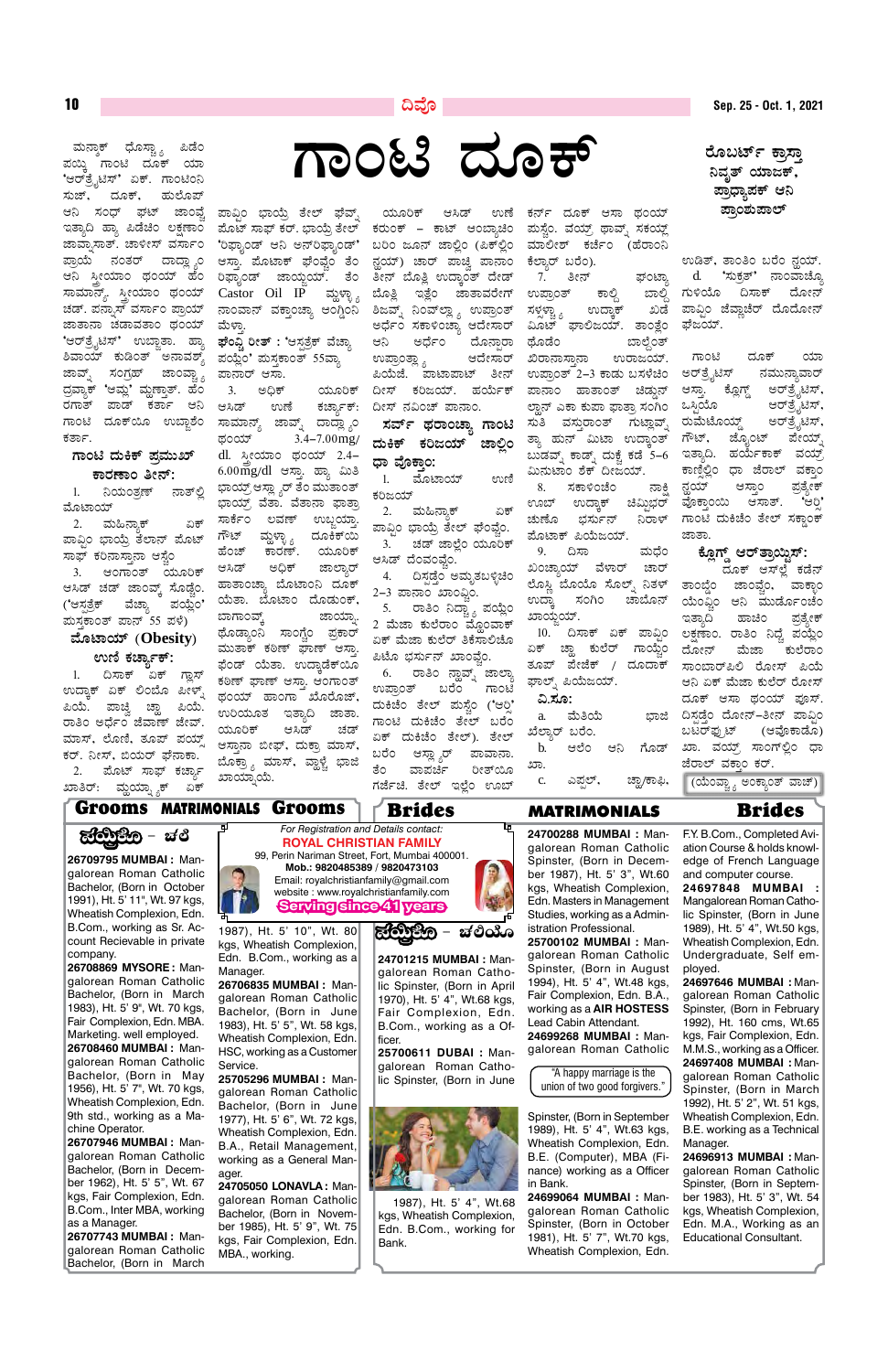ಭೌತ್ ಶಾಸ್ತಿರಾಚೊ ಪ್ರೊಪೆಸರ್, ಸಂಗೀತಾಚೊ ಮಾಸ್ಟರ್, ಕೊಂಕ್ಷಿ ವಾವ್ರಾಡಿ

ಪ್ರೊ ಆಲ್ಬನ್ ಕಾಸ್ತೆಲಿನೊ

ಶಿಕ್ತಾಸ್ತಾನಾ ಭೌತ್ ಶಾಸ್ತಿರಾಂತ್ ಜಾಲೆ. ಸರ್ವಂಕ್ ತಾಣಿ ಬರೊ ತಾಣೆ ಬರಾಯಿಲ್ಲೆ ಹಾವೆಂ ಉಪ್ಯೋಗ್ ಕೆಲ್ಯಾತ್. 2004 ಇಸ್ವೆಂತ್, ಎಪ್ರಿಲಾಂತ್ ವಿಜ್ಞಾನಾಚೆಂ ಊಂಜ್ಲೆಂ ಶಿಕಾಪ್ ಆಸುನೀ ಕೊಂಕ್ಲಿ ಸಾಹಿತ್ಯಾಂತ್ ಸಮೂದಾಯಾಂತ್ ಆನಿ ವಾವೂರೈತ್ ಮ್ದಣ್ ಹೆರಾಂಕ್ ಶಿಕಾಯ್ತಾಲ್ಲೊ ಮಾರ್ಗದರ್ಶಕ್. ತಾಚೆಂ ಸಾದೆಂ ನೆಸಾಣ್ ಆನಿ ಮೊವಾಳ್ ಉಲೊವ್ಣೆ ಖಂಡಿತ್ ಜಾವ್ನ್ ಎಕ್ ಮೇಲ್ ಪಂಕ್ತ್.

#### ಕುಟಾಮ್, ಶಿಕಾಪ್ ಆನಿ ವಾವ್, :

ಪ್ರೊ। ಆಲ್ಬನ್ ಕಾಸ್ತೆಲಿನೊ ಮಂಗ್ಬುರ್ ಕಾದ್ರಿಂತ್, 1924 ಇಸ್ವೆಚ್ಯಾ ದಶೆಂಬ್ರಾಚ್ಯಾ 11 ತಾರಿಕೆರ್, ಮಾರ್ರೆಲ್ ಆನಿ ಮೊನಿಕಾ ಕಾಸ್ತೆಲಿನೊ ಹಾಂಚ್ಯಾ ಪಾಂಚ್ ಬುರ್ಗ್ಗಾಂ ಪಯ್ಕಿ ಮಾಲ್ಪಡೊ ಜಾವ್ನ್ ಜಲ್ಮಾಲೊ. ಸುರ್ವೆಲೆಂ ಶಿಕಾಪ್ ಬೆಂದೂರ್ ಸೈಂಟ್ ಜೊಡ್**ಲ್ಲ್ಯಾ ಪ್ರೊ ಆಲ್ಬ**ನಾನ್ ಸೆಬೆಸ್ಟಿಯಾನ್ ಇಸ್ಕೊಲಾಂತ್, ಉಪ್ರಾಂತ್ಲೆಂ ಬಿ.ಎಸ್ಪಿ ಪರ್ಯಾಂತ್ ಸಾಂ. ಲುವಿಸ್ ಕೊಲೆಜಿಂತ್ ಜಾಲೆಂ. ಬಿ.ಎಸ್ಸಿ–೦ತ್ ಮದ್ರಾಸ್ ಯುನಿವರ್ರಿಟಿಂತ್ ಪಯ್ಲೆಂ ರೇಂಕ್ ಬರಾಯ್ಲ್ಯಾಂತ್. ತಾಣೆ ಜೊಡ್ಲೆಂ. ಮುಂಬಾಯ್ ಸಾಂ. ಸಾವೆರ್ ಕೊಲೆಜಿ ಥಾವ್ಶ್ ಭೌತ್ ಶಾಸ್ತಿರಾಂತ್ ಎಂ.ಎಸ್ತಿ ಜಾವ್ನ್ ಆಸುಲ್ಲೊ. 1987 ಇಸ್ಲೆಂತ್ ಪದ್ವಿ ಡಿಸ್ಟಿಂಗ್ಶಾನಾ ಸವೆಂ 195 $\overset{\sim}{0}$  ವೊವಿಯೋ ಆನಿ ವೇರ್ಸ್ ಪುಸ್ತಾಕ್ ಇಸ್ತೆಂತ್ ಜೊಡುನ್ ಶಿಕ್ಊ್ಯ ಲುವಿಸ್ ಸಾಂ.

ಪ್ರೊ ಆಲ್ಬನ್ ಕಾಸ್ತೆಲಿನೊ– ಮುಕೆಲಿ ಜಾವ್ನ್ 1980 ಇಸ್ವೆಂತ್ ಸೊಸಾಯ್ಟಿನ್ ಪರ್ಗಟ್ ಕರ್ರ್ಡೆಂ ಮಾಲ್ಟಡ್ಯಾ ಸಾಹಿತಿಂ ಪಯ್ಕಿಂ ನಿವೃತ್ ಜಾಲೊ. ಪ್ರಾದ್ಯಾಪಾಕ್ ಪತ್ರಾಚೊ ತೊ 25 ವರ್ರಾಂಚಾಕೀ ವ್ಹಡ್ ಶಿಕ್ಷಿ. ಕೊಂಕ್ಲಿಂತ್ ಜಾಣ್ವಯೆ ಜಾವ್ನ್ ಆಸ್ತಾನಾ ಪಿ.ಯು.ಸಿ ಚೆ ಚಡ್ ಸಂಪಾದಾಕ್ ಜಾವ್ನ್ ಭರಿತ್ ವಿಜ್ಞಾನ್ ಲೇಖನಾ ಭೌತ್ ಶಾಸ್ತಿರ್ ಮಸಾಕಾಂ ತಾಣೆ ಆಸುಲ್ಲೊ. ಸಾಂ ಲುವಿಸ್ ಕೊಂಕ್ಲಿ ಬರೊಂವ್ಚ್ಯಾ ಸವೆಂ ಸಂಗೀತ್, ಬರಾಯ್ಲ್ಯಾತ್. ಉಪ್ರಾಂತ್ ಹ್ಯಾ ಸಂಸ್ಥ್ಯಾನ್ ಕರ್ರ್ಚ್ಯಾ ಸಂಸೋದಿತ್ ನಾಟಕ್, ಪತ್ರಿಕೋದ್ಯಮ್, ಸಮಾಜ್ ಕೊಲೆಜಿಂತ್ ಕೊಂಕ್ಲಿ ಸಂಸ್ಥೊ ಜರ್ನಲ್ 'ಅಮರ್' ಕೊಂಕಣಿ ಸೆವಾ ಹರ್ಯೆಕಾಂತ್ ತಾಣೆ ಆರಂಬ್ ಕರ್ತಾನಾ ತಾಚೊ ಹಾಚೊ ಆಟ್ ವರ್ತಾ 1986 ಥಾವ್ಸ್ ತಾಚೆಂ ರುಪ್ಣೆಂ ಪಿಂತ್ರಾಯ್ಲಾಂ. ಸ್ಥಾಪಾಕ್ ದಿರೆಕ್ತೊರ್ ಜಾವ್ನ್ 1994 ಪರ್ಯಾಂತ್ ಸಂಪಾದಾಕ್ ಮ್ಲಜೆ ಬರಿಚ್ ತೊ ಏಕ್ ಭೌತ್ ಸೆವಾ ದಿಂವ್ ಲಾಗ್ಲೊ. 1954 ಜಾವ್ನ್ ಆಸುಲ್ಲೊ. ಸಾಂ ಲುವಿಸ್ ಶಾಸ್ತಿರಾಚೊ ಪ್ರೊಪೆಸರ್. ತೊ ಇಸ್ವೆಂತ್ ಗಟ್ರೂಡ್ ಸಿಸಿಲಿಯಾ ಕೊಂಕ್ಲಿ ಸಂಸ್ಥ್ಯಾಚೊ ಸ್ಥಾಪಕ್ ನಿವೃತ್ ಜಾತಾನಾ ಹಾಂವ್ ರೇಗೊ ಲಾಗಿಂ ತಾಚೆಂ ಲಗ್ನ್ ದಿರೆಕ್ತೊರ್ ಜಾವ್ನ್, ಬರಿ ಆನಿ ಏಕ್ ವಿದ್ಯಾರ್ಥಿ. ತಾಣೆ ಮಾಕಾ ಜಾಲೆಂ ಆನಿ ಲಗ್ನಾ ಜಿವಿತಾಂತ್ ಘಟ್ ಭುನ್ಯಾದ್ ತಾಣೆ ಗಾಲ್ಯಾ. ಶಿಕೊಂವ್ಕ್ ನಾ ಪೂಣ್ ಸಬಾರ್ ಎಕ್ ಧುವ್ ಆನ್ನೆಟ್ ಆನಿ ತೇಗ್ ಕೊಂಕ್ಲಿ ನಾಟಾಕ್, ಸಂಗೀತ್, ಪಾವ್ಟಿಂ ಕೊಂಕ್ಲಿ ಕಾರ್ಯಂನಿ ಪೂತ್ ಓಸ್ಕರ್, ನೋಯೆಲ್ ನಾಚ್ ಹಾಕಾಯೀ ಆಮಿ ಮೆಳ್ಳ್ಯಾಂವ್. ಪಿ.ಯು.ಸಿಂತ್ ಆನಿ ಡೆನ್ಜಿಲ್ ತಾಂಕಾಂ ಪಾವೊ ನಿರ್ದೇಶನ್ ದಿಲಾಂ. ಬೂಕ್ ಘುಡಾರ್ ಮೆಳಾಸೊ ಕೆಲೊ.



ಲಗ್ನಾಚೊ ಭಾಂಗಾರೋತ್ಸವ್ ತಾಣಿ ಆಚರಣ್ ಕೆಲೊ. ಜನೆರ್ 6, 2013ವೆರ್ ತೊ 90 ವರ್ರಾಂಚ್ಯಾ ಪ್ರಾಯೆರ್ ದೆವಾಧೀನ್ ಜಾಲೊ ಆನಿ ಜನೆರಾಚ್ಯಾ  $8<sup>8</sup>$ ತಾರಿಕೆರ್ ಬೆಂದೂರ್ ಇಗರ್ಜಿಚ್ಯಾ ಸಿಮಿಸ್ರಿಂತ್ ತಾಕಾ ಮಾತ್ಮೆಕ್ ಪಾಯ್ಲೊ.

#### ಸಾಹಿತಿಕ್ ವಾವ್ರ್:

ವಿಜ್ಞಾನಾಂತ್ ಎಂ.ಎಸ್ಸಿ ಶಿಕಾಪ್ ಸಾದ್ಯಾ ಲೊಕಾಕ್ ಸಮ್ಜೊಂವ್ಲ್ಯಾಂ ಪರಿಂ ಕೊಂಕ್ಲಿ ಪತ್ರಾನಿಂ, ಪ್ರತೇಕ್ ಪತ್ರಾಚೆರ್ ಜಾವ್ನ್ ರಾಕ್ಣೊ ಲೆಕಾನಾಂ ವಿಜ್ಞಾನಾಚಿಂ ಸಬಾರ್ ವರ್ರಾಂ ರಾಕ್ಣೊ ಸಂಪಾದಾಕೀಯ್ ಮಂಡಳಿಚೊ ತೊ ಸಾಂದೊ ಆಫ್ಞೆ ತಾಣೆ ಸಂಪಾದಾನ್ ಕೆಲಾಂ ಆನಿ ಹಾಚೊ ದುಸ್ರೊ ಸುದಾರಾಣ್

ತಾಣೆ

# ಭೌತ್ ಶಾಸಿರಾಚೊ ಪ್ರೊಪೆಸರ್, ಸಂಗೀತಾಚೊ

ಮಾಸ್ಟರ್ : ಪ್ರೂ1 ಆಲ್ಬನಾಕ್ ಮದುರ್ ತಾಳೊ ಆಸುಲ್ಲೊ ಆನಿ ಹೊ ಫಿರ್ಗಜಿಚ್ಯಾ ಬೆಂದೂರ್ ಕೊಯಾರ್ ಮೆಸ್ರಿನಿಂ ಪಾರ್ಕಿಲ್ಲೊ. ಆಪ್ಲ್ಯಾ 18 ವರ್ರಾಂಚ್ಯಾ ಪ್ರಾಯೆರ್ ತೊ ಬೆಂದುರ್ ಫಿರ್ಗಜಿಚ್ಯಾ ಗಾಯಾನ್ ಪಂಗ್ಡಾಕ್ ಭರ್ತಿ ಜಾಲೊ. ಸಂಗೀತ್ ಸೊಲ್ಪಾಂ ವಾಚುಂಕ್ ಆನಿ ವಾಜಾಂತ್ರಾಂ ವಾಪಾರುಂಕ್ ತೊ ಶಿಕ್ಲೊ. ವಿ.ಜೆ.ಪಿ (ಖಡಾಪ್) ಹಾಚ್ಯಾ ತಸೆಂಚ್ ಎಸ್.ಐ.ಜೆ. ಮೊರಾಸ್ – ಹಾಂಚ್ಯಾ ಗಾಯಾನ್ ಪಂಗ್ಡಾಂಚೊಯೀ ತೊ ಕಾರ್ಯಾಳ್ ಸಾಂದೊ ಜಾವ್ನ್ ಆಸುಲ್ಲೊ. ಸುಮಾರ್ 25 ವರ್ರಾಂ, 1972 ಥಾವ್ನ್ 1992, ಆನಿ 1997 ಥಾವ್ನ್ 2002 ಪರ್ಯಾಂತ್ ಬೆಂದುರ್ ಫಿರ್ಗಜಿಚ್ಯಾ ಗಾಯಾನ್ ಮಂಡಳಿಚೊ ತೊ ಕೊಯಾರ್ ಮಾಸ್ಟರ್ ಜಾವ್ನ್ ಆಸುಲ್ಲೊ.

#### ನಾಟಕಿಸ್:

ಕೊಂಕಣಿ ನಾಟಕ್ ಶೆತಾಕ್ ತಾಚಿ ದೇಣ್ಗೆ ವಿಶೇಸ್. ಕೊಂಕಣಿ ನಾಟಕ್ ಸಭಾ ಮಂಗ್ಛೂರ್ ಹಾಚೊ 1953 ಇಸ್ವೆ ಥಾವ್ನ್ಂಚ್ ಸಾಂದೊ ಆನಿ ಸಬಾರ್ ವರ್ರಾಂ ಹಾಚೊ ಖಜಾನ್ದಾರ್ ಆನಿ ಉಪಾದ್ಯಕ್ಷ್ ಜಾವ್ನ್ ವಾವ್ರ್ ದಿಲಾ. ಕಾರ್ಯಂ – ವಿ.ಜೆ.ಪಿ ಸಲ್ದಾನ



ನಾಟಕಾನಿಂ ತಾಣೆ ಕೆಲಾಂ. ಬೆಂದುರ್<sub>ಜು</sub> ಡಿ'ಸೋಜಾನ್ ಬರೊಯಿಲ್ಲ್ಯಾ ಹ್ಯಾ ಸಕಾಯ್ಲ್ಯಾ ಧಾರ್ಮಿಕ್ ನಾಟಕಾಂಕ್ ಆಲ್ಬನ್ ಮೆಸ್ರಿನ್ ಚಡಿತ್ ತೊ ಸಂಪಾದಾಕ್ ಜಾವ್ನ್ ನಿರ್ದೇಶನ್ ದಿಲಾಂ:

1. ಶಿಪಾಯ್ ಸಾಂತ್ – ನವೆಂಬರ್ 1988 2. ಆಗೈಸಾಚೆಂ ಬಲಿದಾನ್

– ನವೆಂಬರ್–1989 ಖುರ್ರಾಚೆ ವಾಟೆರ್ –  $3.$ 1997

ಜೆಜುಚೆಂ ಲ್ಹಾನ್ ಘುಲ್ 4.  $-1997.$ 

ನಿರ್ದೇಶಕ್ ವಾ ಸಹ–ನಿರ್ದೇಶಕ್ ಜಾವ್ನ್ ವಾವ್ರ್ ದಿಲಾ.

1. సి.ంబిఎెం<sub>ఠ</sub> జి.ం ಪಾಶಾಂವ್ ಆಟಾಷ್ಚೊ ಜೆಜು ನಜರೇನ್ – ಬರಯ್ಣಾರ್ – ಜೊ. ಸಾ. ಆಲ್ವಾರಿಸ್ – 1984 ಆನಿ 1985 ಇಸ್ವೆಂತ್ ಉಗ್ತ್ಯಾ ಮಯ್ದಾನಾರ್ ತೀನ್ ಸ್ಟೇಜಿನಿ ಪ್ರದರ್ಶನ್

ಪಾಶಾಂವ್ – ಎಂ. ಪಿ. ಡೇಸಾ ಬರಯ್ಲಾರ್ – 1984

3. ಕೊಂಕಣಿ ಸಾಂಸ್ಕೃತಿಕ್ ಸಾಂಜ್ – ಸಂಗೀತ್ ಆನಿ ನಾಚ್

ನಾಟಕ್ ಸಭಾ–ಹಾಂಚ್ಯಾ ಸಬಾರ್ ಆಧಾರ್ ದಿಂವ್ಚ್ಯಾ ಸಾಂ. ವಿಶೆಂತ್ ್ ನಟನ್ ಸಭೆಚೊ ತೊ ಸಕ್ತೀಯ್ ಸಾಂದೊ ಕ್ಲೋಡ್ ಜಾವ್ನ್ ಆಸ್ಲ್ಲೊ. ಸಭೆಚೆಂ ಪತ್ರ್ ವೈಶಂದೀಕ್ ಸಂದೇಶ್ – ಹ್ಯಾ ಪತ್ರಾಚೊ 25 ವರ್ರಾಂ ಪ್ರಾಸ್ ಆಸ್ಟ್ರೊ.

#### ಮಾನ್–ಸನ್ತಾನ್:

ಸಮಾಜೆನ್ ಆನಿ ಸಂಘ್– ಸಂಸ್ಥ್ಯಾನಿಂ ತಾಚಿ ಸೆವಾ ಘೆವ್ನ್ ಮಾಂದುನ್ ತಾಕಾ ಸನ್ಮಾನ್ ಕೆಲಾಂ ಆನಿ ಮರಾಸ್ಕಾರ್ ದಿಲ್ಯಾತ್. ರಾಕ್ಡೊ ಪತ್ರಾನ್ ಆಪ್ಲ್ಯಾ ಭಾಂಗರೋತ್ಸವ್ 1988 ಹ್ಯಾ ಸಕಯ್ಲ್ಯಾ ನಾಟಕಾನಿಂ ಆನಿ ವಜ್ರೋತ್ಸವ್ – 1998 – ವೆಳಿಂ ಸನ್ಮಾನ್ ಕೆಲಾ. ಮಾಂಡ್ ಸೊಬಾಣ್ ಸಂಸ್ಥ್ಯಾನ್ 1991 ಇಸ್ತೆಂತ್ ಆನಿ ಕೊಂಕಣಿ ನಾಟಕ್ ಸಭೆನ್ ಆಪ್ಲ್ಯಾ ಭಾಂಗರೋತ್ಸವ ವೆಳಿಂ 1993 ಇಸ್ಲೆಂತ್ ಸನ್ಮಾನ್ ಕೆಲಾ. ಯುನಾಯ್ಟೆಡ್ ಯಂಗ್ ಸ್ಟಾರ್ ಜೆಪ್ಪು ಹಾಣಿ 2004 ಇಸ್ಲೆಂತ್ 224 ವಿಲ್ಪಿ ನಾಯ್ಬಾ ವೆಳಿಂ, ಕೊಂಕ್ಣಿ ಲೆಕಾಕಾಂಚ್ಯಾ ಎಕ್ವೊಟಾನ್ 2004 ಇಸ್ವೆಂತ್ ಸನ್ಮಾನ್ ಕೆಲಾ. ಸಾಂ ಲುವಿಸ್ ಕೊಂಕ್ಲಿ ಸಂಸ್ಥ್ಯಾನ್ 2006 ಇಸ್ತೆಂತ್ ತಾಕಾ ಸನ್ತಾನ್ ಕೆಲಾ. ಕೊಂಕ್ಲಿಚ್ಯಾ ವಿವಿಧ್ ಶೆತಾನಿಂ

ಆಲ್ಷನ್ ಮಿಸ್ತಿಚೆಂ ನಾಂವ್

ಅಮರ್ ಜಾವ್ನ್ ಉರ್ತಾಲೆಂ.

ಕೊಲೆಜಿಂತ್ ಪ್ರಾದ್ಯಾಪಕ್ ಜಾವ್ನ್ ಛಾಮೊ 1998 ಇಸ್ವೆಂತ್ ಪರ್ಗಟ್<br>ಸೆರ್ರಾಲೊ ಆನಿ ವಿಭಾಗಾಚೊ ಜಾಲಾ. ಸಾಂ. ವಿಶೆಂತ್ ಪಾವ್ಲ್ ಕಥೊಲಿಕ್ ಎಕ್ಶಾನ್ ಲೀಗ್ ಸಂಗಿಂ ಮೆಳುನ್ – 1987 ಬೆಂದುರ್ ಆನಿ ಕೊಂಕಣಿ 4. ಖತಾವಿಣ್ ಕಾಳಿಜ್ –

Coodlinoposa

# **Wide Choice of Christian Brides and Grooms available**

Contact:

Royal Christian Family 99, Perin Nariman Street, 1st Floor, Nr. GPO, Fort, Mumbai 400001.

> Tel.: +91-9820485389 / 9820473103 Email: royalchristianfamily@gmail.com Website: www.royalchristianfamily.com

ಬರಯ್ಲಾರ್ – ವಿ.ಜೆ.ಪಿ ಸಲ್ದಾನ್ಹ – (ಆದಾರ್: ರಾಕ್ಲೊ ಪ್ರಕಾಶಾನಾಚೆಂ ಸಂಗೀತ್ ಆನಿ ನಾಚ್ ಕಾರ್ಯೆಂ ದೊ.ರೆ.ಮಿ.ಪಾ ಆನಿ ಅಂತರ್ರಳ್  $-1981$ ಆನಿ ವಿವಿಧ್ ಮೂಳಾಂ ಥಾವ್ಸ್)

ಸಮಾಜ್ ಸೆವಾ: ಎಕ್ ಶಿಕ್ತಕ್ ಜಾವ್ಶ್ ವಾವ್ರ್ ಕರ್ರ್ಜ್ಗ ಸವೆಂ, ಸಂಗೀತ್, ಸಾಹಿತ್ಯ್, ನಾಟಕ್, ಕೊಯಾರ್ ಹಾಂತುಂ ಮೆತೆರ್ ಜಾವ್ನ್ ಸಬಾರಾಂಕ್ ಆದಾರ್ ದಿಲಾ ತರ್ಬೆತಿ ದಿಲ್ಲಾ ಆನಿ ಸಬಾರ್ ಸಾಹಿತಿಕ್ ಆನಿ ಸಾಂಸ್ಕೃತಿಕ್ ಸಂಸ್ಥ್ಯಾನಿಂ ಹುದ್ದೆದಾರ್ ಜಾವ್ನ್ ವಾವುರ್ಲಾ ಹಾಚೆ ಬರಾಬರ್ ದುಬ್ಬ್ಯಾಂಕ್

≰ಾ ದೊ∣ ಜೆರಿ, ನಿಡ್ಡೊಡಿ